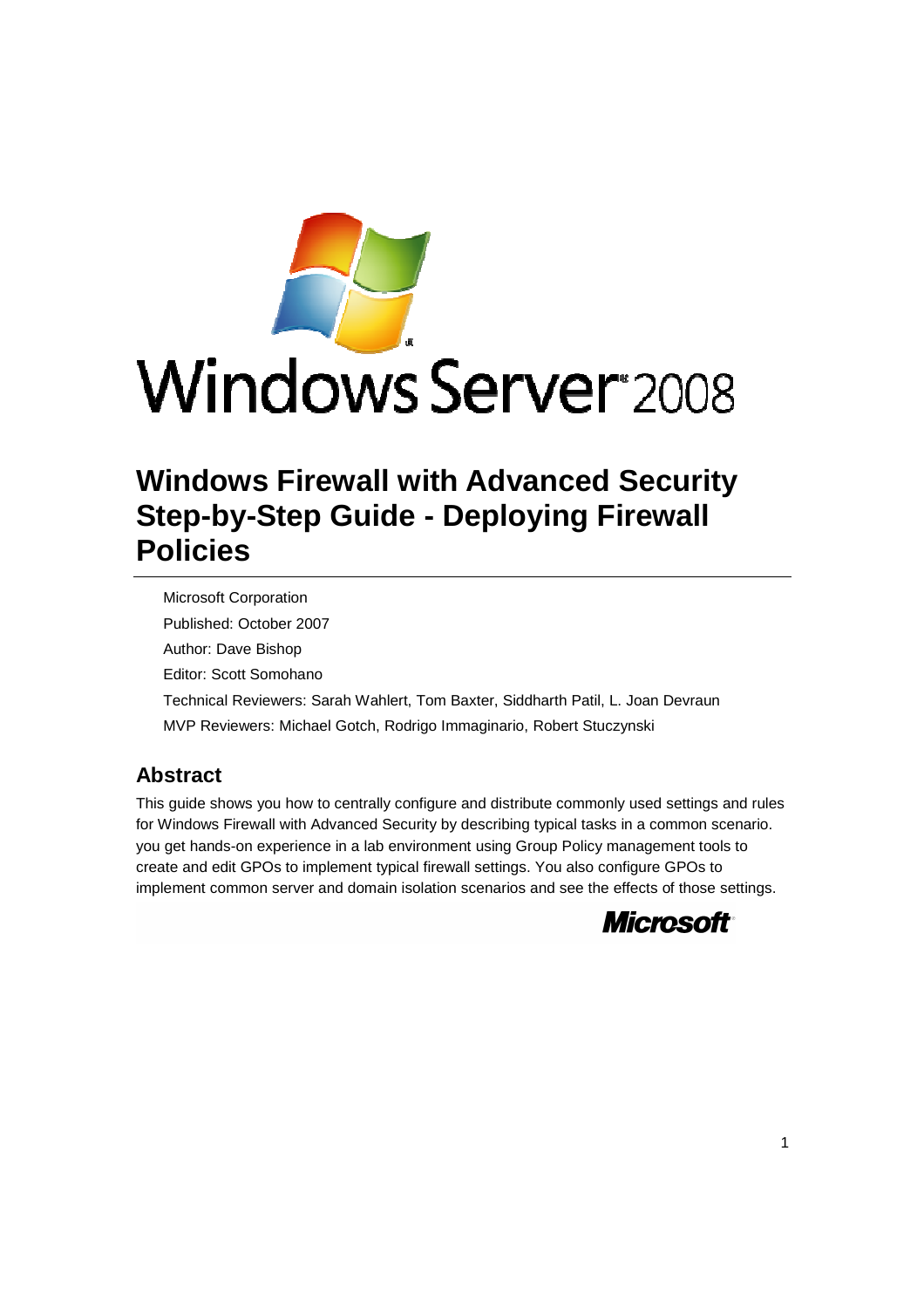The information contained in this document represents the current view of Microsoft Corporation on the issues discussed as of the date of publication. Because Microsoft must respond to changing market conditions, it should not be interpreted to be a commitment on the part of Microsoft, and Microsoft cannot guarantee the accuracy of any information presented after the date of publication.

This Step-by-Step Guide is for informational purposes only. MICROSOFT MAKES NO WARRANTIES, EXPRESS, IMPLIED OR STATUTORY, AS TO THE INFORMATION IN THIS DOCUMENT.

Complying with all applicable copyright laws is the responsibility of the user. Without limiting the rights under copyright, no part of this document may be reproduced, stored in or introduced into a retrieval system, or transmitted in any form or by any means (electronic, mechanical, photocopying, recording, or otherwise), or for any purpose, without the express written permission of Microsoft Corporation.

Microsoft may have patents, patent applications, trademarks, copyrights, or other intellectual property rights covering subject matter in this document. Except as expressly provided in any written license agreement from Microsoft, the furnishing of this document does not give you any license to these patents, trademarks, copyrights, or other intellectual property.

Unless otherwise noted, the companies, organizations, products, domain names, e-mail addresses, logos, people, places, and events depicted in examples herein are fictitious. No association with any real company, organization, product, domain name, e-mail address, logo, person, place, or event is intended or should be inferred.

© 2007 Microsoft Corporation. All rights reserved.

Microsoft Windows Server, Windows Vista, and Windows XP are trademarks of the Microsoft group of companies.

All other trademarks are property of their respective owners.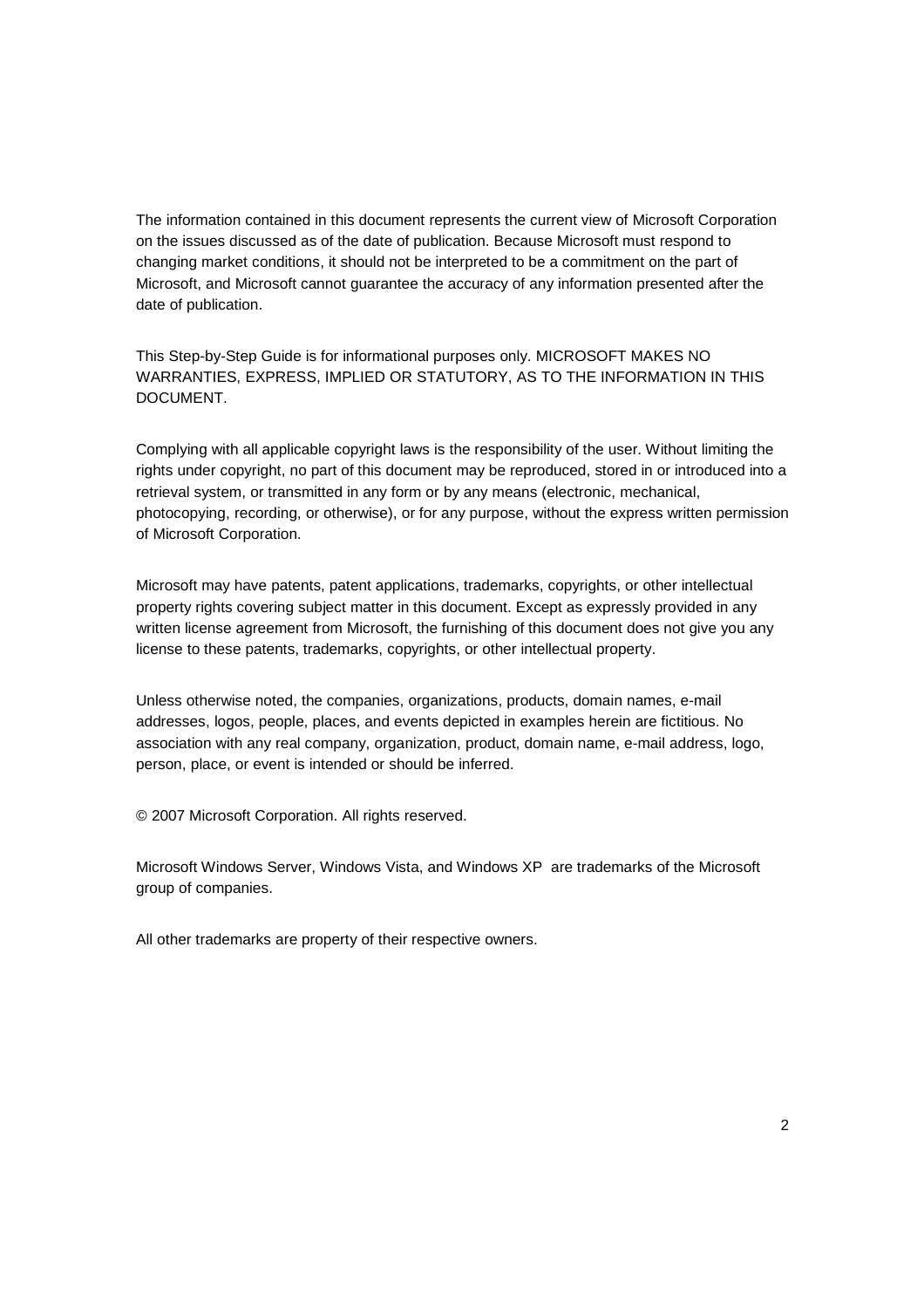# **Contents**

| Step-by-Step Guide to Deploying Policies for Windows Firewall with Advanced Security5         |  |
|-----------------------------------------------------------------------------------------------|--|
|                                                                                               |  |
| Technology Review for Deploying Windows Firewall with Advanced Security  8                    |  |
|                                                                                               |  |
|                                                                                               |  |
|                                                                                               |  |
|                                                                                               |  |
|                                                                                               |  |
|                                                                                               |  |
|                                                                                               |  |
| Step 2: Examining the Basic Options Available by Using the Control Panel Interface 19         |  |
| Step 3: Examining the Basic Options by Using the Netsh Command-Line Tool21                    |  |
| Step 4: Examining the Basic Options Available When Using the Windows Firewall with            |  |
|                                                                                               |  |
|                                                                                               |  |
|                                                                                               |  |
|                                                                                               |  |
| Step 3: Adding the GPO Setting to Enable the Firewall on Member Client Computers26            |  |
|                                                                                               |  |
| Step 5: Adding the Setting that Prevents Local Administrators from Applying Conflicting Rules |  |
|                                                                                               |  |
| Step 6: Configuring the Rest of Your Client Computer Firewall Settings31                      |  |
|                                                                                               |  |
|                                                                                               |  |
|                                                                                               |  |
|                                                                                               |  |
| Step 2: Allowing Unsolicited Inbound Network Traffic for a Specific Program40                 |  |
|                                                                                               |  |
| Step 4: Allowing Inbound Network Traffic that Uses Dynamic RPC44                              |  |
|                                                                                               |  |
|                                                                                               |  |
| Step 1: Blocking Network Traffic for a Program by Using an Outbound Rule50                    |  |
|                                                                                               |  |
|                                                                                               |  |
| Step 1: Creating a Connection Security Rule that Requests Authentication 53                   |  |
|                                                                                               |  |
|                                                                                               |  |
|                                                                                               |  |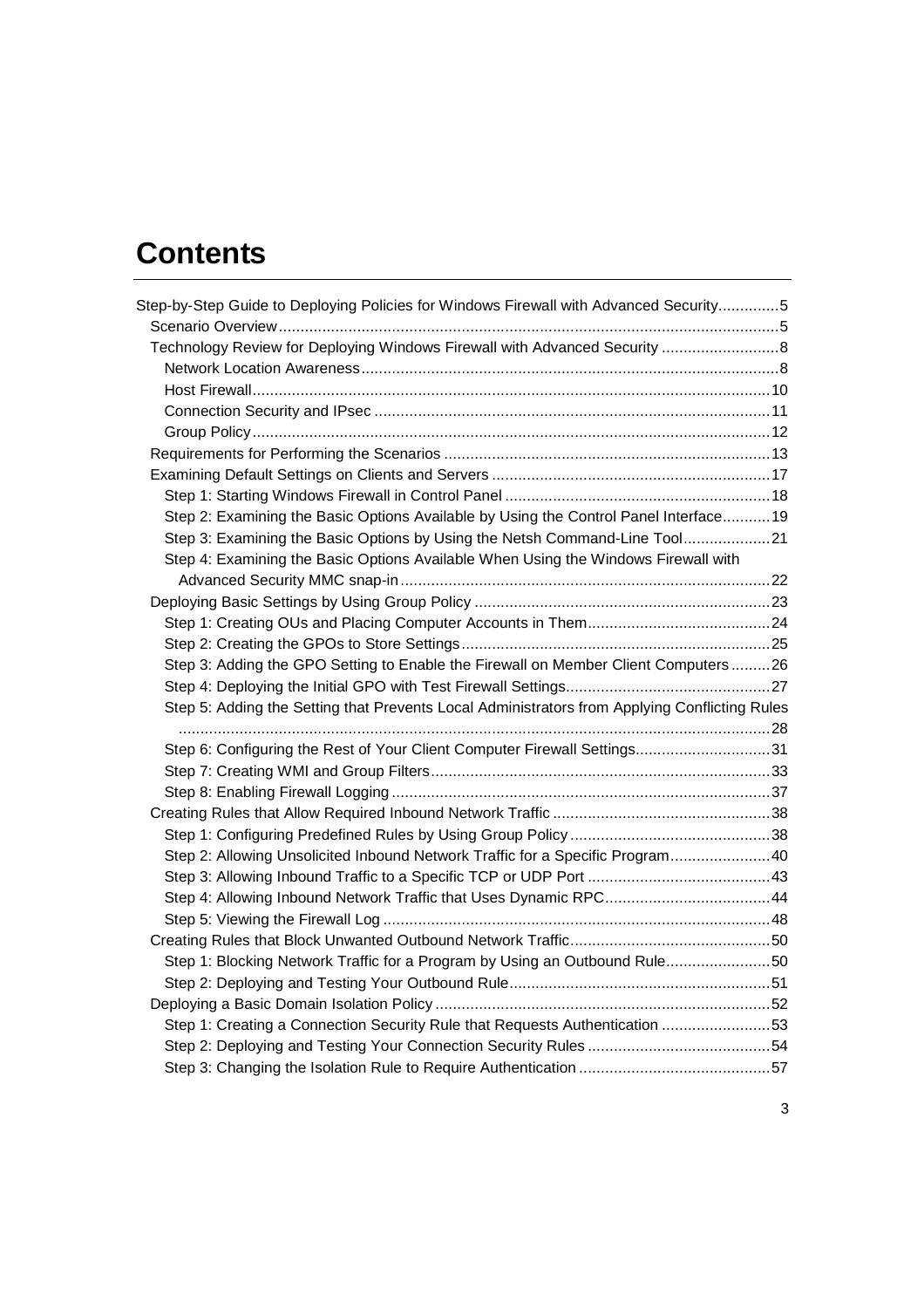| Step 4: Testing Isolation with a Computer That Does Not Have the Domain Isolation Rule 57 |  |
|-------------------------------------------------------------------------------------------|--|
| Step 5: Creating Exemption Rules for Computers that are Not Domain Members 58             |  |
|                                                                                           |  |
|                                                                                           |  |
| Step 2: Modifying a Firewall Rule to Require Group Membership and Encryption 60           |  |
|                                                                                           |  |
|                                                                                           |  |
|                                                                                           |  |
| Creating Rules that Allow Specific Computers or Users to Bypass Firewall Block Rules  64  |  |
|                                                                                           |  |
|                                                                                           |  |
|                                                                                           |  |
|                                                                                           |  |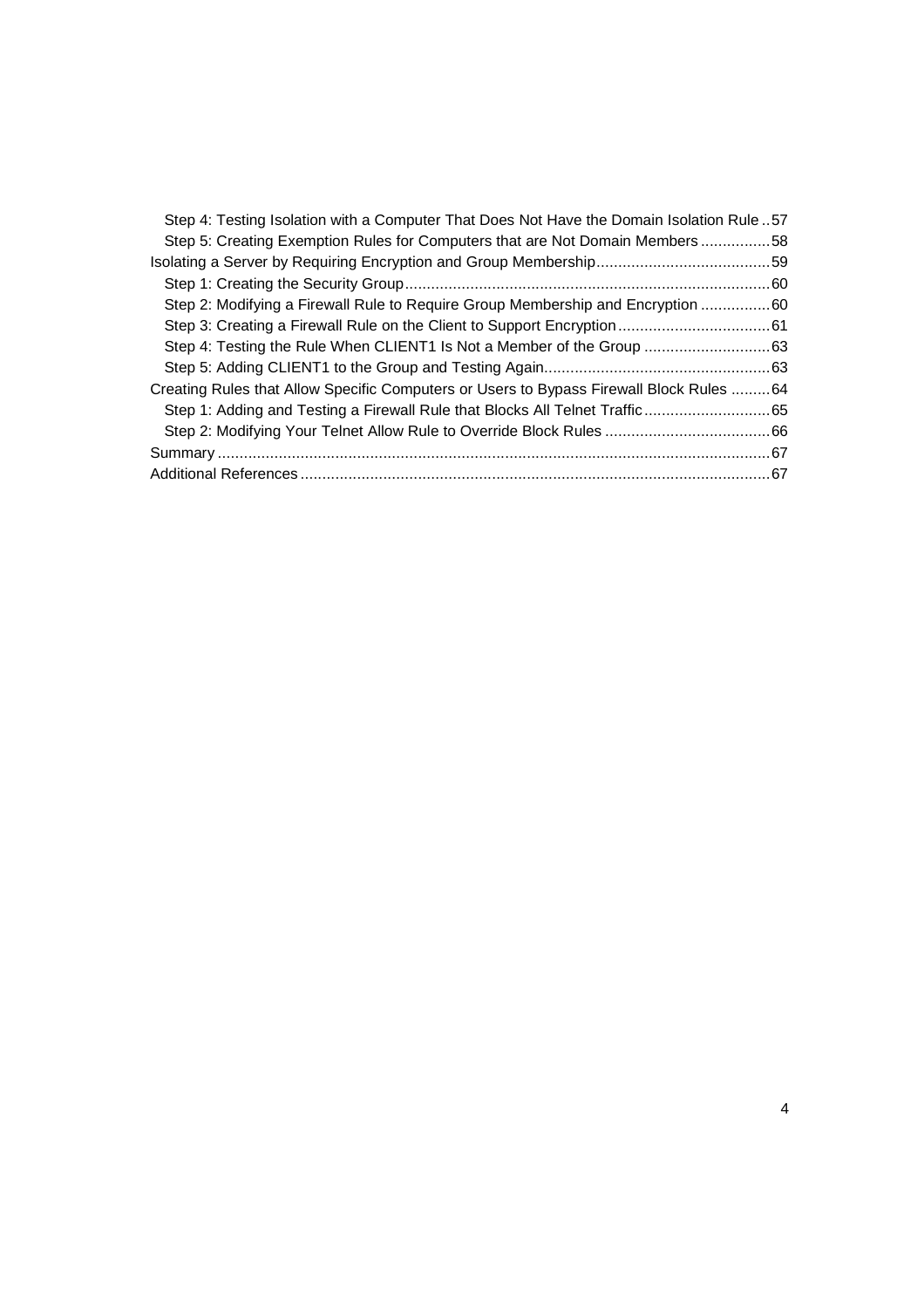# **Step-by-Step Guide to Deploying Policies for Windows Firewall with Advanced Security**

This step-by-step guide illustrates how to deploy Active Directory® Group Policy objects (GPOs) to configure Windows Firewall with Advanced Security in Windows Vista® and Windows Server® 2008. Although you can configure a single server locally by using Group Policy Management tools directly on the server, that method is not consistent or efficient when you have many computers to configure. When you have multiple computers to manage, create and edit GPOs, and then apply those GPOs to the computers in your organization.

The goal of a Windows Firewall with Advanced Security configuration in your organization is to improve the security of each computer by blocking unwanted network traffic from entering the computer. Network traffic that does not match the rule set of Windows Firewall with Advanced Security is dropped. You can also require that the network traffic which is allowed must be protected by using authentication or encryption. The ability to manage Windows Firewall with Advanced Security by using Group Policy allows an administrator to apply consistent settings across the organization in a way that is not easily circumvented by the user.

In this guide, you get hands-on experience in a lab environment using Group Policy management tools to create and edit GPOs to implement typical firewall settings. You also configure GPOs to implement common server and domain isolation scenarios and see the effects of those settings.

# **Scenario Overview**

In this guide, you learn about how to create and deploy settings for Windows Firewall with Advanced Security by stepping through procedures that illustrate the common tasks you have to perform in a typical scenario.

Specifically, you configure settings in GPOs to control the following Windows Firewall with Advanced Security options:

- Enable or disable the Windows Firewall, and configure its basic behavior.
- Determine which programs and network ports are allowed to receive inbound network traffic.
- Determine which outbound network traffic is allowed or blocked.
- Support network traffic that uses multiple or dynamic ports, such as those that use Remote Procedure Call (RPC), or the File Transfer Protocol (FTP).
- Require that all network traffic entering specific servers be protected by Internet Protocol security (IPsec) authentication and optionally encrypted.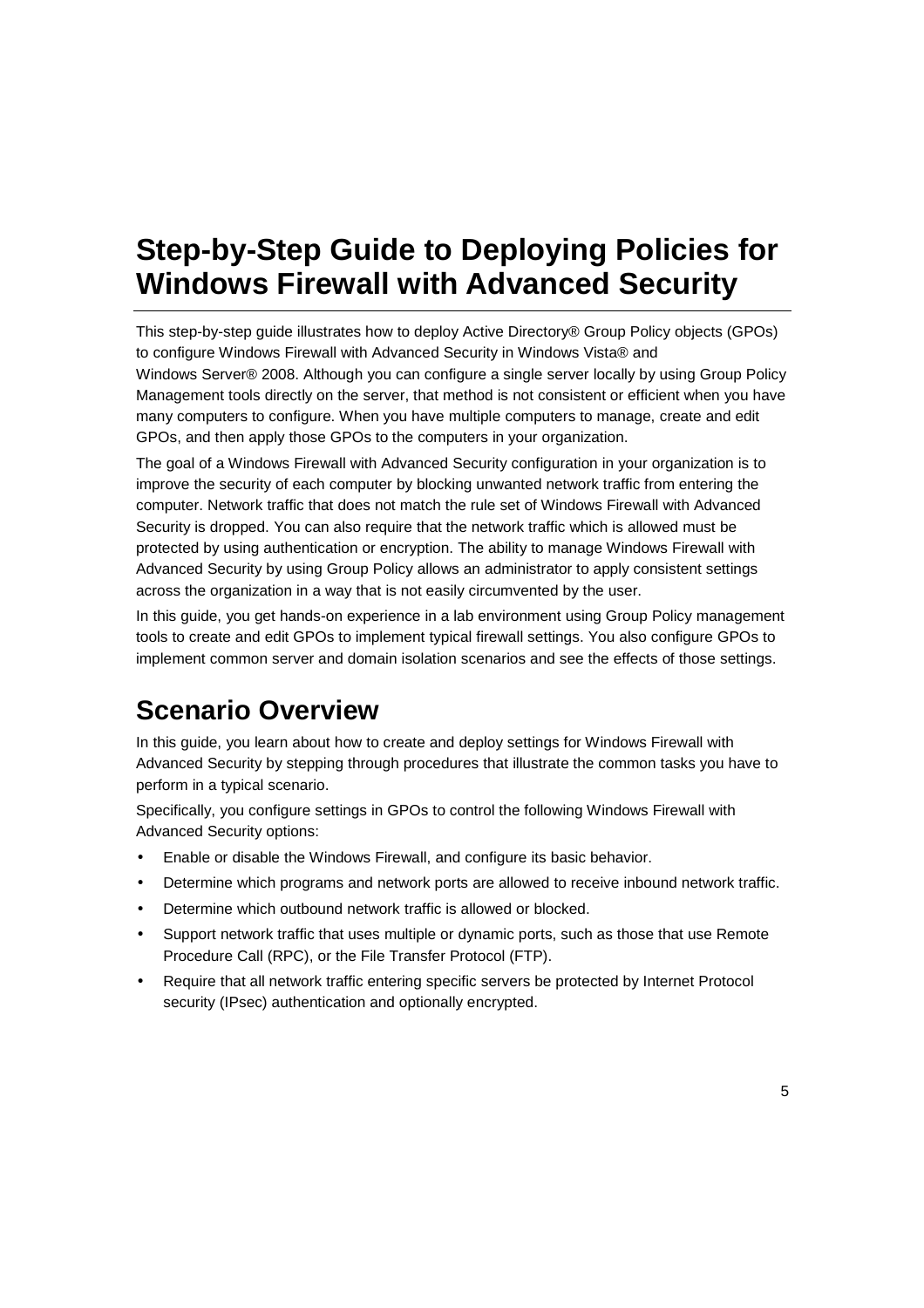You work with several computers that perform common roles found in a typical network environment. These include a domain controller, a member server, and a client computer, as shown in the following illustration.



Domain: Contoso.com

The scenario described in this guide includes viewing and configuring firewall settings, and configuring a domain isolation environment. It also includes server isolation, which requires group membership to access a server and can optionally require that all traffic to the server is encrypted. Finally, it includes a mechanism to allow trusted network devices to bypass firewall rules for troubleshooting.

Each of the scenario steps are described in the following sections.

## **Examining default settings on clients and servers**

In this section, you use Windows Firewall settings in Control Panel, the netsh command-line tool, and the Windows Firewall with Advanced Security Microsoft Management Console (MMC) snapin to examine the default Windows Firewall with Advanced Security settings on the both the CLIENT1 and MBRSVR1 computers. Using the tools directly on a local computer is useful to see the current configuration and the firewall and connection security rules that are active on the computer.

# **Deploying basic settings by using Group Policy**

In this section, you create a Group Policy object (GPO) that contains basic firewall settings, and then assign that GPO to the organizational unit (OU) that contains the client computer. To ensure that only the correct computers can apply the GPO settings, you use Windows Management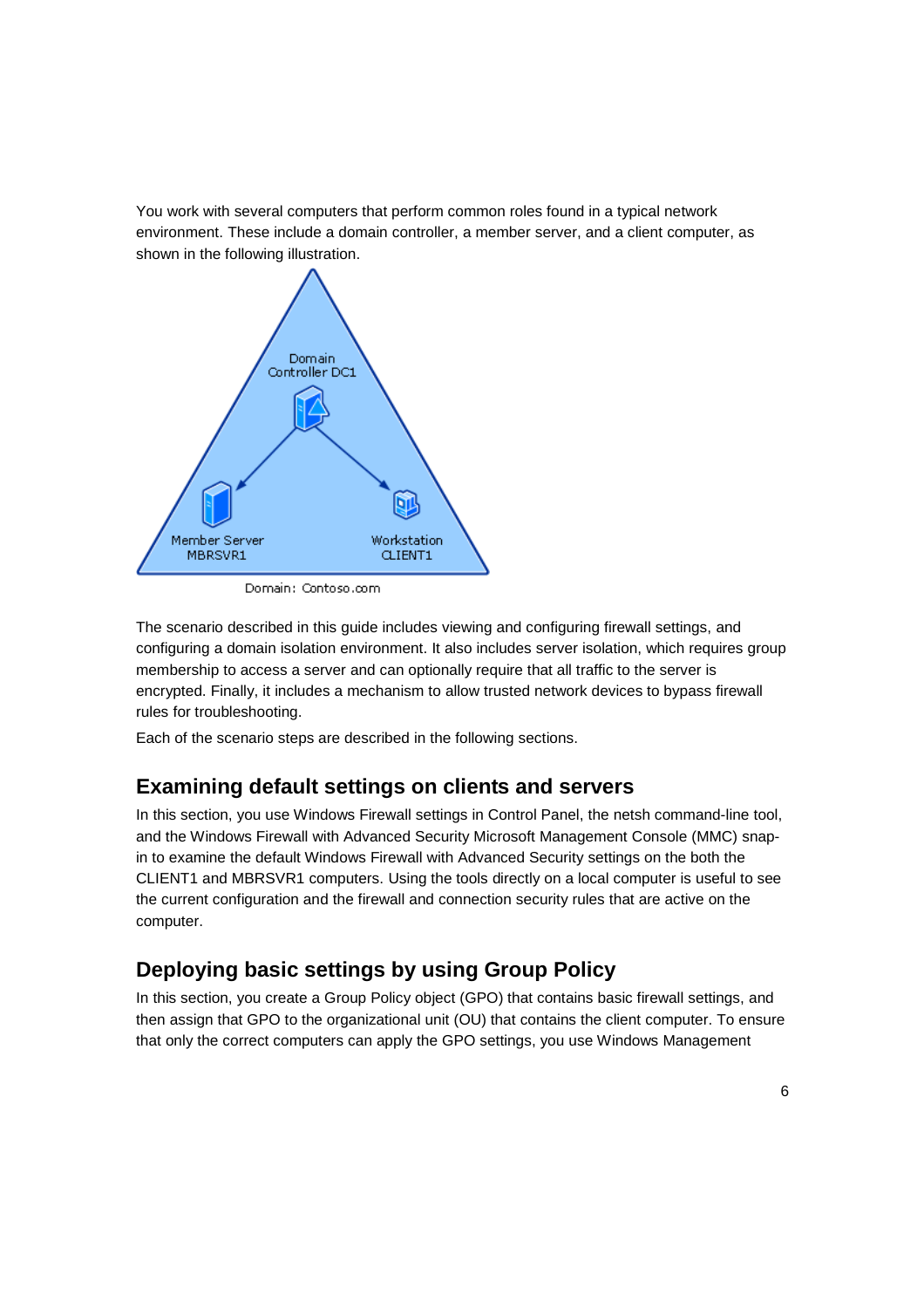Instrumentation (WMI) and security group filtering to restrict applying the GPO to computers that are running the correct version of Windows.

The GPO that you configure includes some of the basic Windows Firewall with Advanced Security settings that are part of a typical enterprise's GPO settings, such as:

- Any local firewall setting created by a user, even a local administrator, is ignored.
- Ensure that the firewall is enabled with your specified handling of network traffic, and cannot be disabled.
- The computer does not display the notification when Windows Firewall with Advanced Security blocks a program from listening on a network port.

## **Creating rules that allow required inbound network traffic**

In this section, you create inbound firewall rules that:

- Use predefined rule groups to support common network services.
- Allow a program to listen for any network traffic it needs to operate.
- Allow a program to listen for network traffic only on a specified TCP or UDP port.
- Allow a network service to listen for network traffic.
- Limit network traffic from only specified IP addresses, and to specific types of networks.
- Apply different firewall behavior based on the network location type to which the computer is connected.
- Support programs that use the dynamic port assigning capabilities of RPC.

## **Creating rules that block unwanted outbound network traffic**

In this section, you configure outbound firewall rules to block unapproved programs from sending outbound traffic from a computer.

## **Deploying domain isolation settings**

In this section, you enable GPO settings on your domain member computers that force them to accept network connection requests only from other domain member computers.

# **Isolating a server by requiring encryption and group membership**

In this section, you create connection security and firewall rules that require that a server or group of servers allow network traffic only from computers that are members of an authorized group. The rules also specify that the traffic to and from these servers must be encrypted.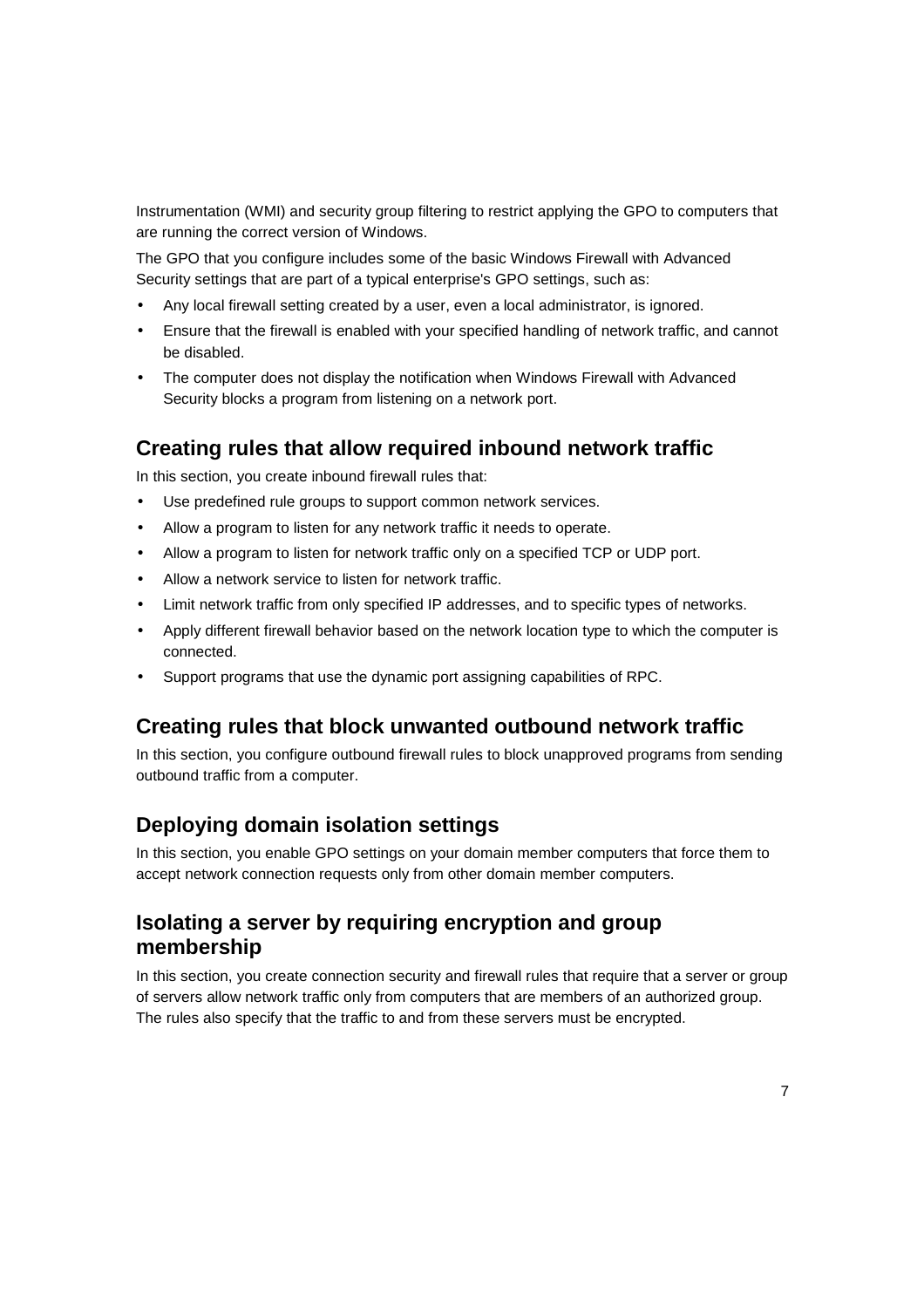# **Creating rules that allow specific computers or users to bypass firewall block rules**

In this section, you configure firewall and connection security rules to allow specific authorized users or computers, such as the network port scanners used by network troubleshooting and security teams, to bypass the firewall.

# **Technology Review for Deploying Windows Firewall with Advanced Security**

Windows Firewall with Advanced Security combines a host-based firewall and an Internet Engineering Task Force (IETF)-compliant implementation of Internet Protocol security (IPsec).

As a host-based firewall, Windows Firewall with Advanced Security runs on each computer that is running Windows Server® 2008 or Windows Vista® to provide local protection from network attacks that might pass through your perimeter network firewall or originate from inside your organization.

Windows Firewall with Advanced Security also provides IPsec-based computer-to-computer connection security which allows you to protect your network data by setting rules that require authentication, integrity checking, or encryption when your computers exchange data.

Windows Firewall with Advanced Security works with both Internet Protocol version 4 (IPv4) and IPv6 traffic.

This section of the guide provides a brief review of these features to support your understanding of the scenarios that you examine in later sections of this guide.

- **Network Location Awareness**
- Host Firewall
- **Connection Security and IPsec**
- **Group Policy**

#### **Network Location Awareness**

Windows Vista® and Windows Server® 2008 support network location awareness, which allows network-aware programs to alter their behavior based on how the computer is connected to the network. In the case of Windows Firewall with Advanced Security, you can create rules that apply only when the profile associated with a specific network location type is active on your computer.

#### **How Network Location Awareness works**

The following diagram shows the network location types that can be detected by Windows.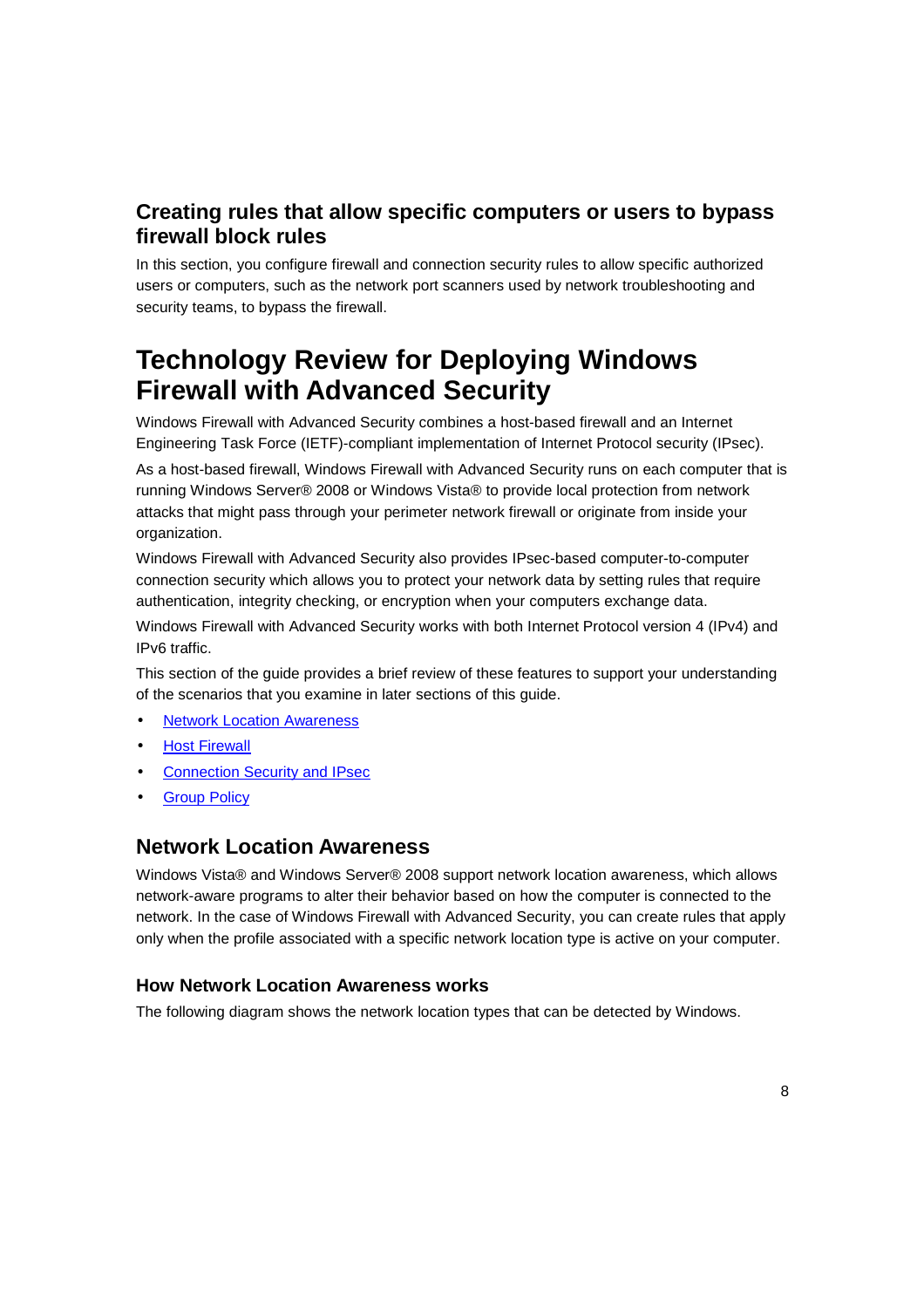

Windows detects the following network location types:

- **Public**. By default, the public network location type is assigned to all networks when they are first connected. A public network is considered to be shared with the public, with no protection between the local computer and any other computer.
- **Private**. The private network location type can be manually selected by a local administrator for a connection to a network that is not directly accessible by the public. This connection can be to a home or office network that is isolated from publicly accessible networks by using a firewall device or a device that performs network address translation (NAT). Wireless networks should be protected by using an encryption protocol such as Wi-Fi Protected Access (WPA) or WPAv2. A network is never automatically assigned the private network location type; it must be assigned by the administrator. Windows remembers the network, and the next time that you connect to it, Windows automatically assigns the network the private network location type again.
- **Domain**. The domain network location type is detected when the local computer is a member of an Active Directory domain, and the local computer can authenticate to a domain controller for that domain through one of its network connections. If those conditions are met then the domain network location type is automatically assigned. An administrator cannot manually assign this network location type.

Windows Firewall with Advanced Security stores its setting and rules in profiles, and supports one profile for each network location type. The profile associated with the currently detected network location type is the one that is applied to the computer. If the network location type changes then the rules the profile associated with the new network location type automatically apply.

When you have multiple network adapters attached to your computer, you can be attached to networks of different types. Windows Vista and Windows Server 2008 only support one active network location type at a time. Windows automatically selects the network location type for the least secure network. For example, if a computer has two active connections, one to a public network and one to a private network, Windows selects the public network type to enable the more rigorous security rules in its profile to protect the computer.

Windows XP and Windows Server 2003 support a domain profile that is identical in concept to the one described above. However, instead of supporting both a private and public profile, the earlier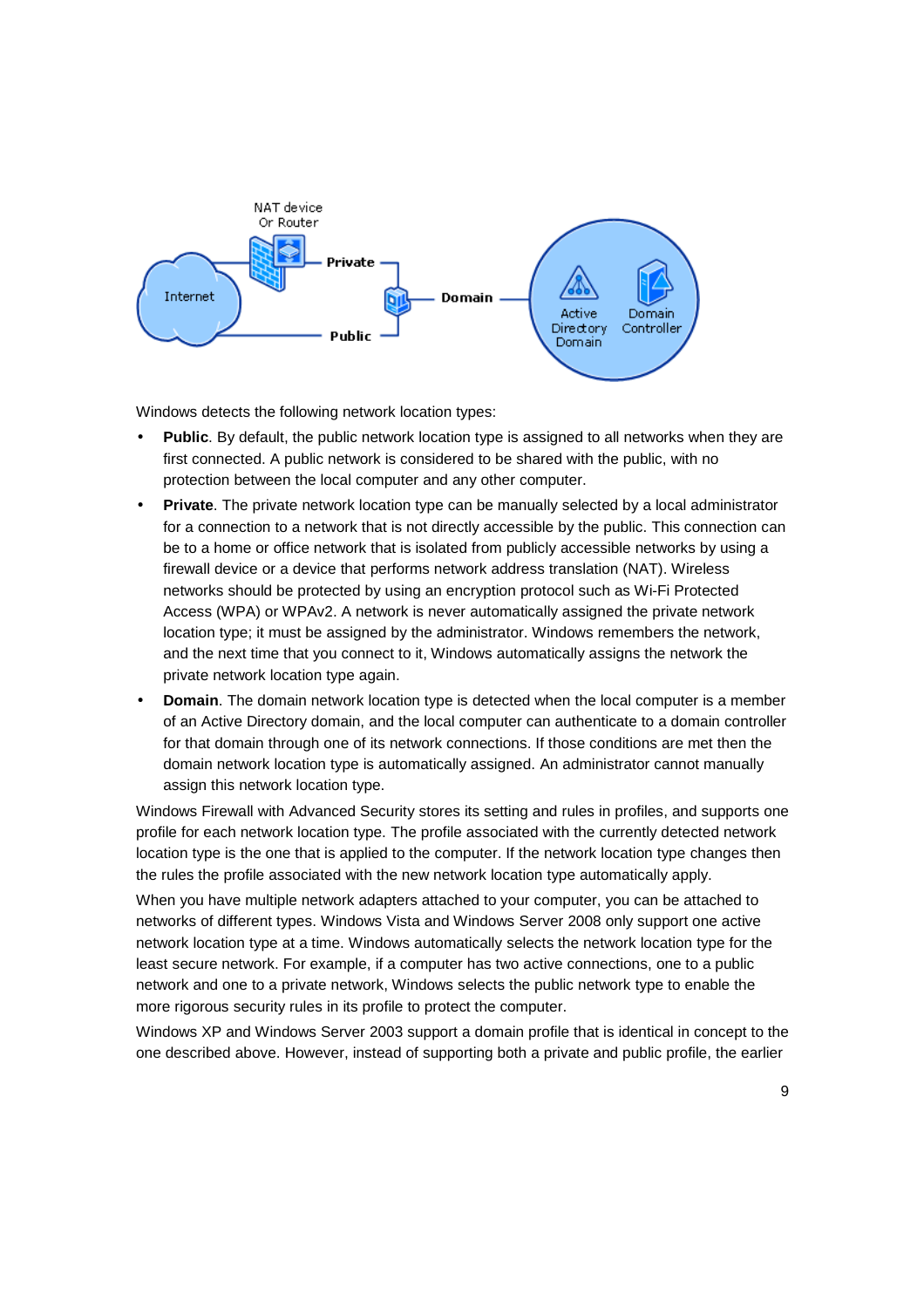versions of Windows support only a 'standard' profile. So if you create rules by using the Windows Firewall node in the Administrative Templates section of the Group Policy editor then you can only specify that they apply to the domain and standard profiles. If you specify the standard profile and then apply these rules to a computer that is running Windows Vista or Windows Server 2008 then the rules apply when the computer's network location profile is set to either private or public. The rules in the domain profile still apply only when the computer's network location profile is set to domain.

For more information about network location awareness and its use in Windows Firewall with Advanced Security, see the section "Network location-aware host firewall" in Getting Started with Windows Firewall with Advanced Security at http://go.microsoft.com/fwlink/?linkid=64343.

# **Host Firewall**

Windows Firewall with Advanced Security includes a host-based firewall component that is a protective boundary for the local computer, which monitors and restricts information that travels between your computer and its attached networks or the Internet. It provides an important line of defense against someone who might try to access your computer without your permission. In Windows Vista and Windows Server 2008, the host firewall in Windows Firewall with Advanced Security is turned on by default, with unsolicited inbound network traffic blocked, and all outbound traffic allowed.

### **How the host firewall works**

Network traffic flowing in and out of your computer can be categorized as shown in the following diagram.



Network traffic consists of a packet or a stream of packets that are sent from a source port on one computer to a destination port on another computer. A port is just an integer value in the network packet that identifies the program on the sending or receiving end of the connection. Generally, only one program listens on a port at a time. To listen on a port, the program registers itself and the port numbers to which it must listen with the operating system. When a packet arrives at the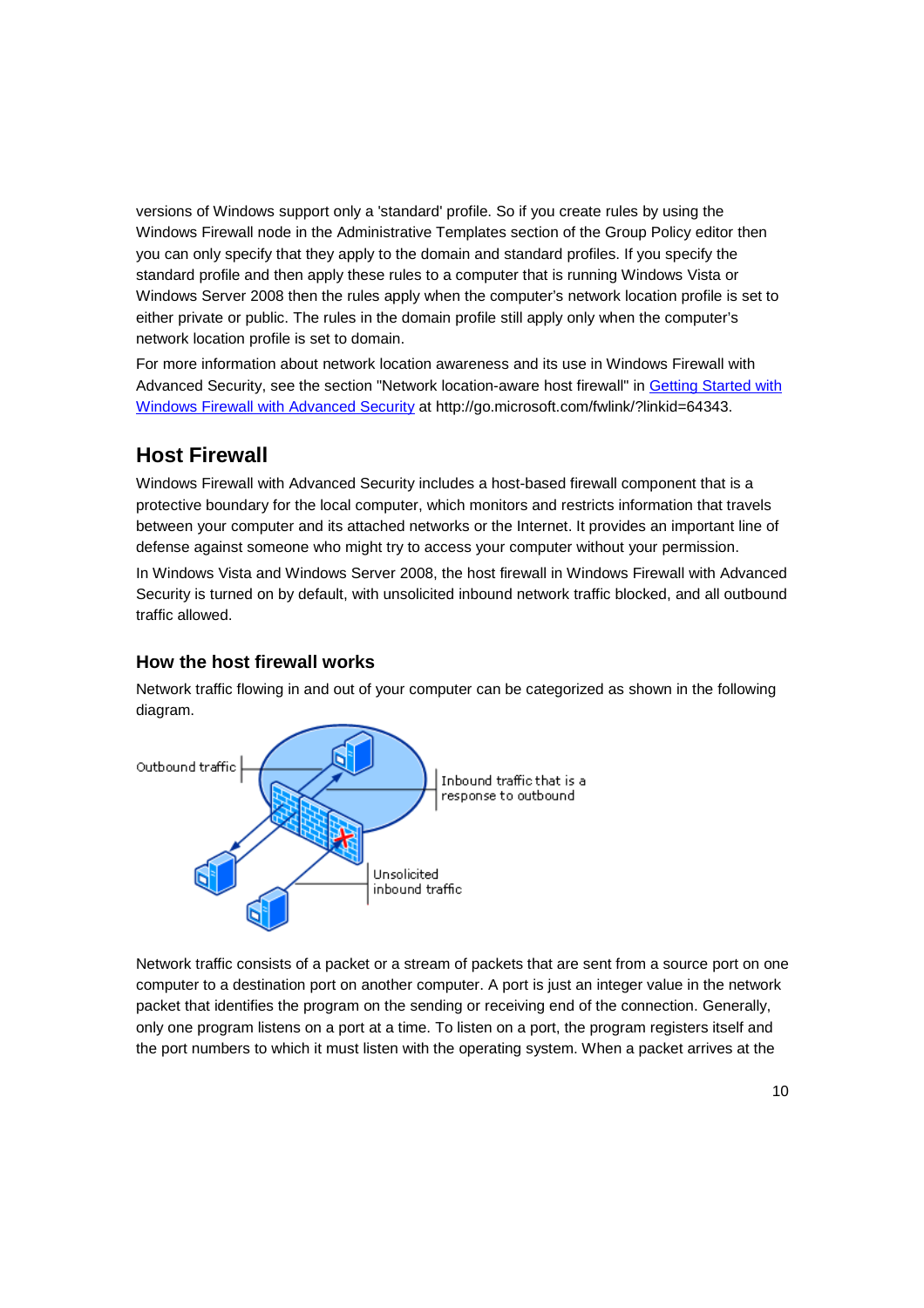local computer, the operating system examines the destination port number, and then provides the contents of the packet to the program registered to use that port. When using the TCP/IP protocol, a computer can receive network traffic addressed by using a specific transport protocol such as TCP or UDP, and on any one of the ports numbered from 1 to 65,535. Many of the lower numbered ports are reserved for well-known services, such as a Web server that uses Hyper Text Transport Protocol (HTTP) on TCP port 80, Telnet remote terminal services on TCP port 23, or Simple Mail Transfer Protocol (SMTP) on port 25.

Windows Firewall with Advanced Security works by examining the source and destination addresses, source and destination ports, and protocol numbers of a packet, and then comparing them to the rules that are defined by the administrator. When a rule matches a network packet then the action specified in the rule (to allow or block the packet) is taken. In Windows Vista and Windows Server 2008, functionality in Windows Firewall with Advanced Security is expanded to include allowing or blocking network packets based on whether they are protected by IPsec authentication or encryption.

For more information about the host firewall functionality and the new features added to Windows Firewall with Advanced Security in Windows Vista and Windows Server 2008, see Getting Started with Windows Firewall with Advanced Security at http://go.microsoft.com/fwlink/?linkid=64343, and Windows Firewall on TechNet at http://go.microsoft.com/fwlink/?linkid=95393.

### **Connection Security and IPsec**

Internet Protocol Security (IPsec) is a framework of open standards for protecting communications over TCP/IP networks by using cryptographic security services. IPsec supports network-level peer authentication, data origin authentication, data integrity, data confidentiality (encryption), and replay protection. The Microsoft implementation of IPsec is based on standards developed by the Internet Engineering Task Force (IETF) IPsec working group.

The implementation of IPsec included with Windows Vista and Windows Server 2008 is fully integrated into the Network layer (layer 3) of the Open Systems Interconnection (OSI) network reference model. This lets it provide protection to any IP-based protocol in a manner that is transparent to the programs that are running on the computer.

IPsec is an important layer in a defense-in-depth strategy to protect your organization's networkaccessible resources.

#### **How IPsec works**

IPsec provides a variety of connection security services to network traffic. You can configure each service to apply to specific network traffic by creating a connection security rule in Windows Firewall with Advanced Security that identifies the characteristics of the network traffic to protect, and the nature of the protection to be applied.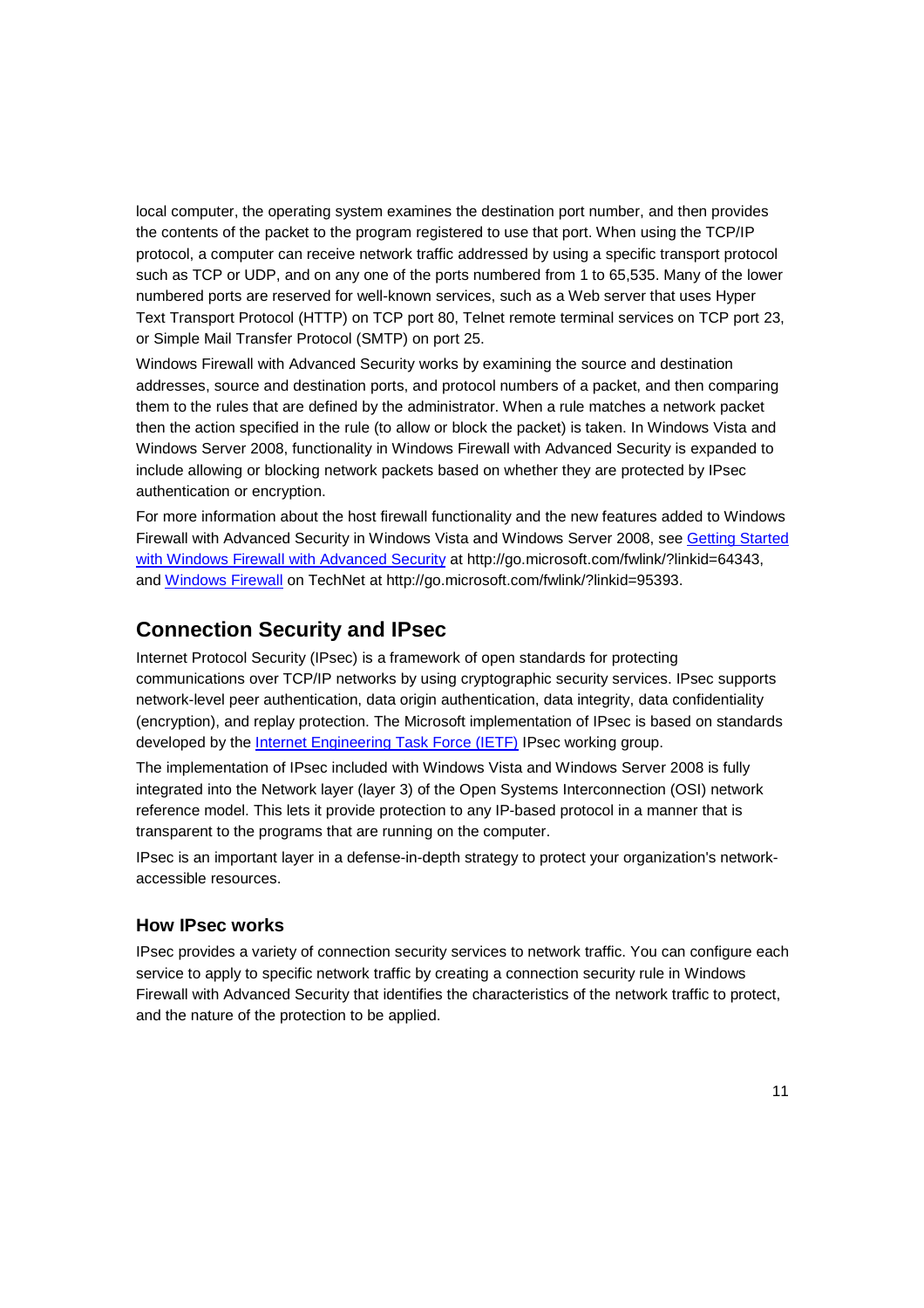• **Source authentication**. Source authentication ensures that each computer that is participating in a connection receives proof that the other computer (and optionally the user on the other computer) is truly the entity that it claims to be.

Authentication involves each computer providing some form of credentials to the other computer that can be proved to be from the claimed source. Kerberos tokens, which can be checked with a domain controller, or a computer or user certificate which can be cryptographically checked against its trusted root certificate, are among the authentication methods generally used.

- **Data integrity**. Data integrity ensures that the packet that is received is identical to the packet that was transmitted, and that it was not damaged or modified in transit. A network packet that is part of the network connection includes a cryptographic hash of the packet. The hash is calculated by the sending computer, encrypted, and included in the packet. The receiving computer calculates its own hash on the received packet, and after decrypting the included hash, compares the two hash values. If they match, the packet is accepted and processed. If they do not match, then the packet was damaged or possibly modified in transit, and is dropped.
- **Data confidentiality**. Data confidentiality ensures that the information included in the network connection cannot be accessed or read by non-authorized computers or users. When specified, every network packet that is part of the network connection has its data payload encrypted. Various strength encryption protocols are available for use.

For more information about IPsec, see:

- Getting Started with Windows Firewall with Advanced Security at http://go.microsoft.com/fwlink/?linkid=64343
- Introduction to Server and Domain Isolation at http://go.microsoft.com/fwlink/?linkid=94631

For more information about the IPsec functionality in Windows Firewall with Advanced Security and its use in supporting serer and domain isolation, see:

- The IPsec page on TechNet at http://go.microsoft.com/fwlink/?linkid=95394
- The Server and Domain Isolation page on TechNet at http://go.microsoft.com/fwlink/?linkid=95395

# **Group Policy**

Group Policy enables you to perform your administrator tasks more efficiently because it enables centralized computer and user management. Centrally managing the configuration settings of computers and users on the network can decrease the total cost of ownership for the IT infrastructure.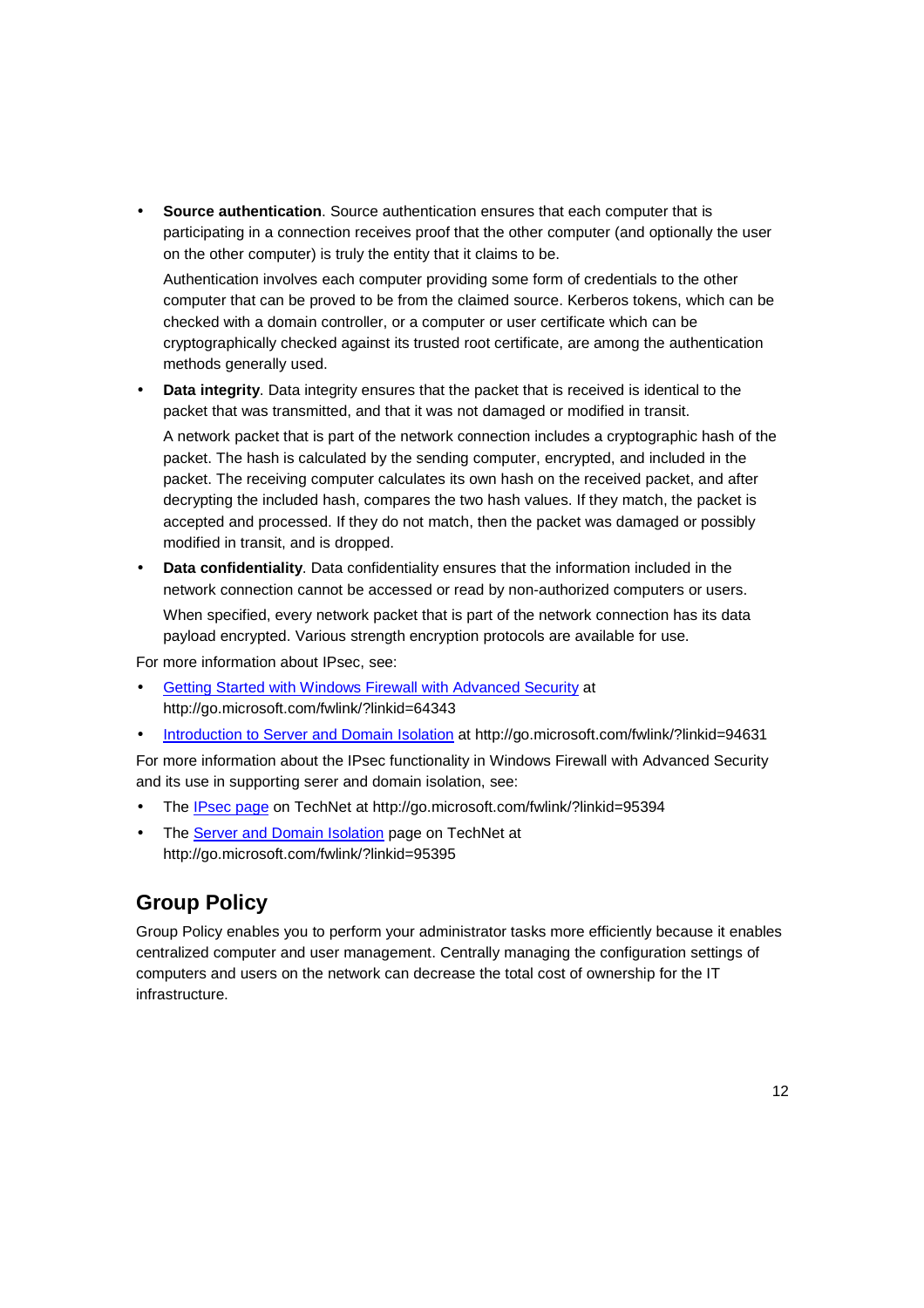#### **How Group Policy works**

Group Policy is a technology available as part of an Active Directory domain services implementation. When member computers connect to an Active Directory domain, they automatically retrieve and apply Group Policy objects (GPOs) from the domain controller.

A GPO is a collection of settings that can be created by a domain administrator, and then applied to groups of computers or users in the organization.

Windows Vista allows you to use Group Policy to centrally manage a greater number of features, components, and security settings than you were able to do in earlier versions of Windows. For example, the number of Group Policy settings has increased from approximately 1,800 in Windows Server 2003 with Service Pack 1 to approximately 2,500 in Windows Vista and Windows Server 2008. These new policy settings help you manage desktops, servers, security settings, and many other aspects of running your network.

Configuration settings and rules that you want to apply to the computers in your organization are stored in Group Policy objects (GPOs) that are maintained on the domain controllers of an Active Directory domain. The GPOs are automatically downloaded to all assigned computers when they connect to the domain. They are then merged with the local GPO stored on the computer, and then applied to the computer's active configuration. Group Policy provides easy centralized management, and detailed control of which computers receive which GPOs.

Because the capabilities of both firewall rules and the implementation of IPsec are significantly enhanced in Windows Vista and Windows Server 2008, we recommend that administrators leave existing GPO settings in place for earlier versions of Windows and create new GPOs for computers that are running Windows Vista and Windows Server 2008. By applying the new GPOs to the same set of containers as the old GPO settings, and by using WMI filters with each GPO, you can ensure that you apply the most appropriate settings to each computer in your organization.

For more information about Group Policy, see Windows Server Group Policy at http://go.microsoft.com/fwlink/?linkid=93542.

# **Requirements for Performing the Scenarios**

This section describes how to configure computers to try the scenarios for Windows Firewall with Advanced Security in a test lab environment. Step-by-Step guides are not necessarily meant to be used to deploy Windows Server features without accompanying documentation (as listed in the Additional References section). Use this guide as a stand-alone document with discretion.

#### **Caution**

If you accidentally apply Windows Firewall with Advanced Security settings to a GPO that applies to production computers, you can affect their ability to communicate with other computers.

The computers needed for a test lab for this guide include the following: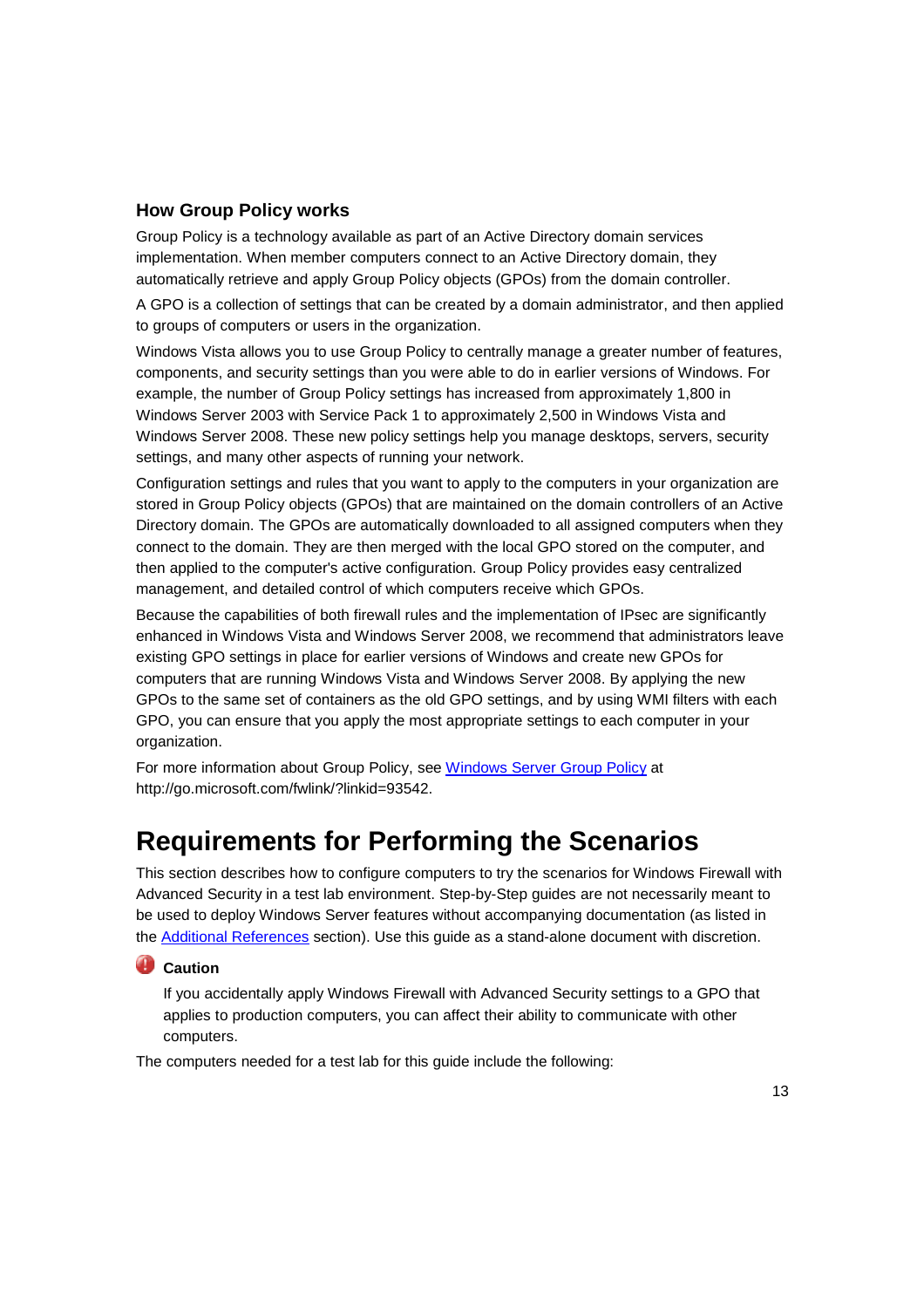- 1. **DC1** is a computer that is running Windows Server 2008, Standard or Enterprise Edition, that is configured to provide the following functions:
	- The primary domain controller for the Contoso.com Active Directory domain
	- A Domain Name System (DNS) server that can resolve names for the Contoso.com DNS zone
- 2. **MBRSVR1** is a computer that is running Windows Server 2008, Standard or Enterprise Edition, configured to provide the following functions:
	- A domain member in the Contoso.com domain
	- A manager and editor of the Group Policy objects in the Contoso.com domain
	- A Telnet server
- 3. **CLIENT1** is a computer that is running Windows Vista, Business, Enterprise, or Ultimate Edition, that is configured as follows:
	- A domain member in the Contoso.com domain

### **Hardware requirements**

You must meet the following hardware requirements in order to set up the test lab:

- Three computers that can run the operating systems required for the roles used in this guide (see the "Software Requirements" section later in this guide).
- The computers must be connected to each other by using a network, but we recommend that you use a stand-alone, isolated network that contains nothing but the computers that are used in this guide. The computers can be physical computers attached to a physical network, or virtual machines running in a Microsoft® Virtual Server or Virtual PC environment and connected to an isolated virtual network.

### **Caution**

If you connect your test network to your production environment or to the Internet then we strongly recommend that you ensure that all computers are updated with the latest security updates and are running appropriate antivirus protection software.

### **Z** Note

The steps in this guide assume that your computers are on an isolated test lab network, and that the names, IP addresses, and so on, do not interfere with the operation of other computers on your production environment..

### **Software requirements**

- For DC1: Windows Server 2008, Standard or Enterprise Edition.
- For MBRSVR1: Windows Server 2008, Standard or Enterprise Edition.
- For CLIENT1: Windows Vista, Business, Enterprise, or Ultimate Edition.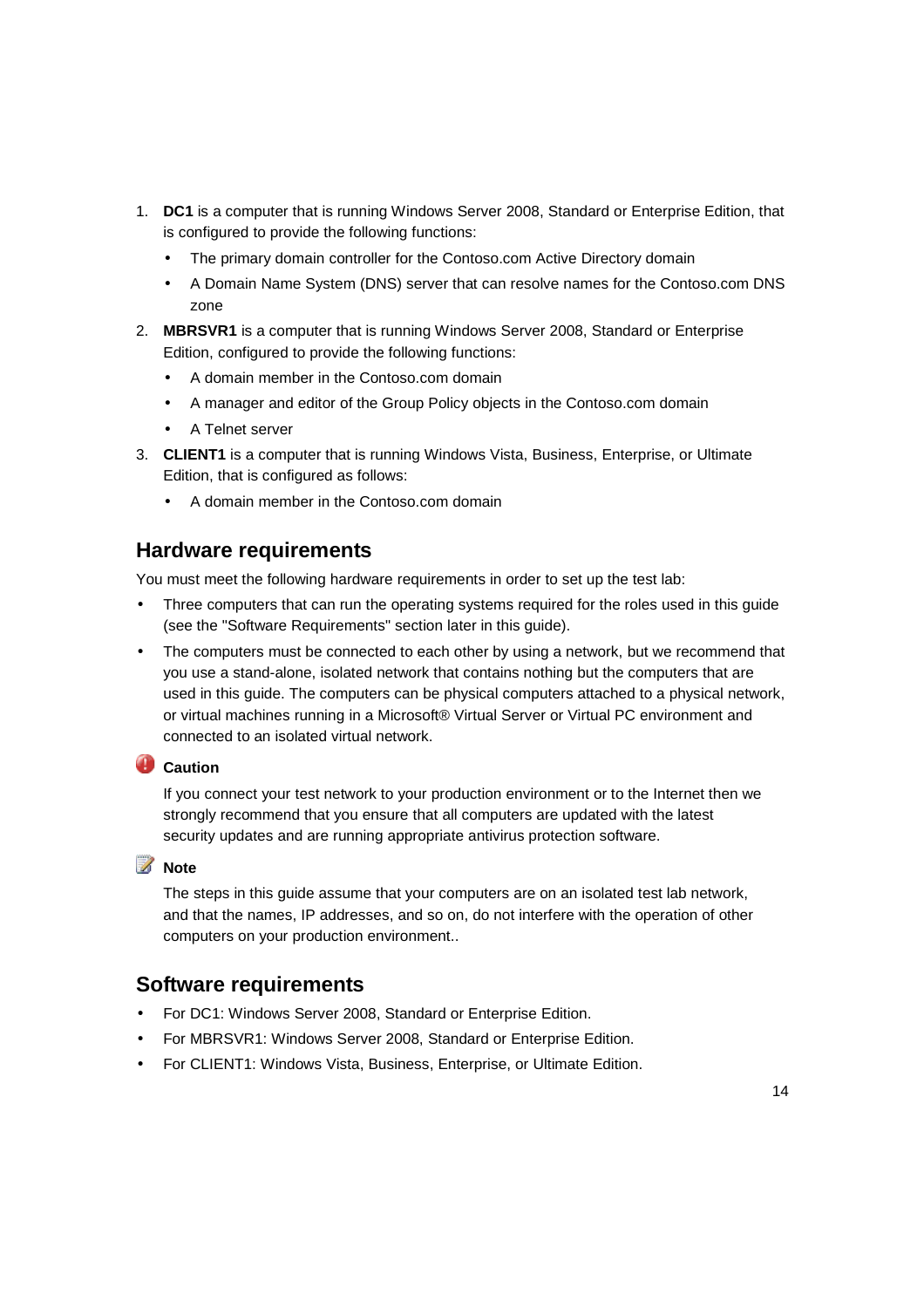# **Required common procedures**

The procedures that are shown here frequently occur in this guide, and the steps for them are not included in-line. See the steps listed here any time that you must refer to them.

• The **User Account Control** dialog box appears whenever you try to perform an administrative task. If your account is a member of the local **Administrators** group then you can click **Continue** when you are prompted. If your user account is not an administrator then you must provide the credentials (user name and password) of an account that has the required permissions.

Use the following procedure when you are instructed to open an administrator command prompt.

#### **To open an administrator command prompt**

- 1. Click **Start**, click **All Programs**, and then click **Accessories**.
- 2. Right-click **Command Prompt**, and then click **Run as administrator**.

Alternatively, you can do the same thing with any shortcut to the command prompt that you put in the **Start** menu, the Quick Launch bar, or the desktop.

• Use the following procedure when you are instructed to open the Windows Firewall with Advanced Security MMC snap-in.

#### **To open the Windows Firewall with Advanced Security MMC snap-in**

- Click **Start**, then in the **Start Search** box, type **wf.msc**, and then press ENTER. Alternatively:
- On Windows Server 2008 you can click **Start**, click **Administrative Tools**, and then click **Windows Firewall with Advanced Security**.
- On Windows Vista you can click **Start**, click **All Programs**, click **Administrative Tools**, and then click **Windows Firewall with Advanced Security**.

### **Setting up the lab computers**

First, set up the domain controller and create the domain that has the required user accounts.

#### **To install and configure the domain controller DC1**

- 1. Install Windows Server 2008 by using the following settings:
- 2. Set the local Administrator account password to **Pass@word1**.
- 3. Configure the network to use the following settings:
	- **IP address**: 192.168.0.1
	- **Subnet mask**: 255.255.255.0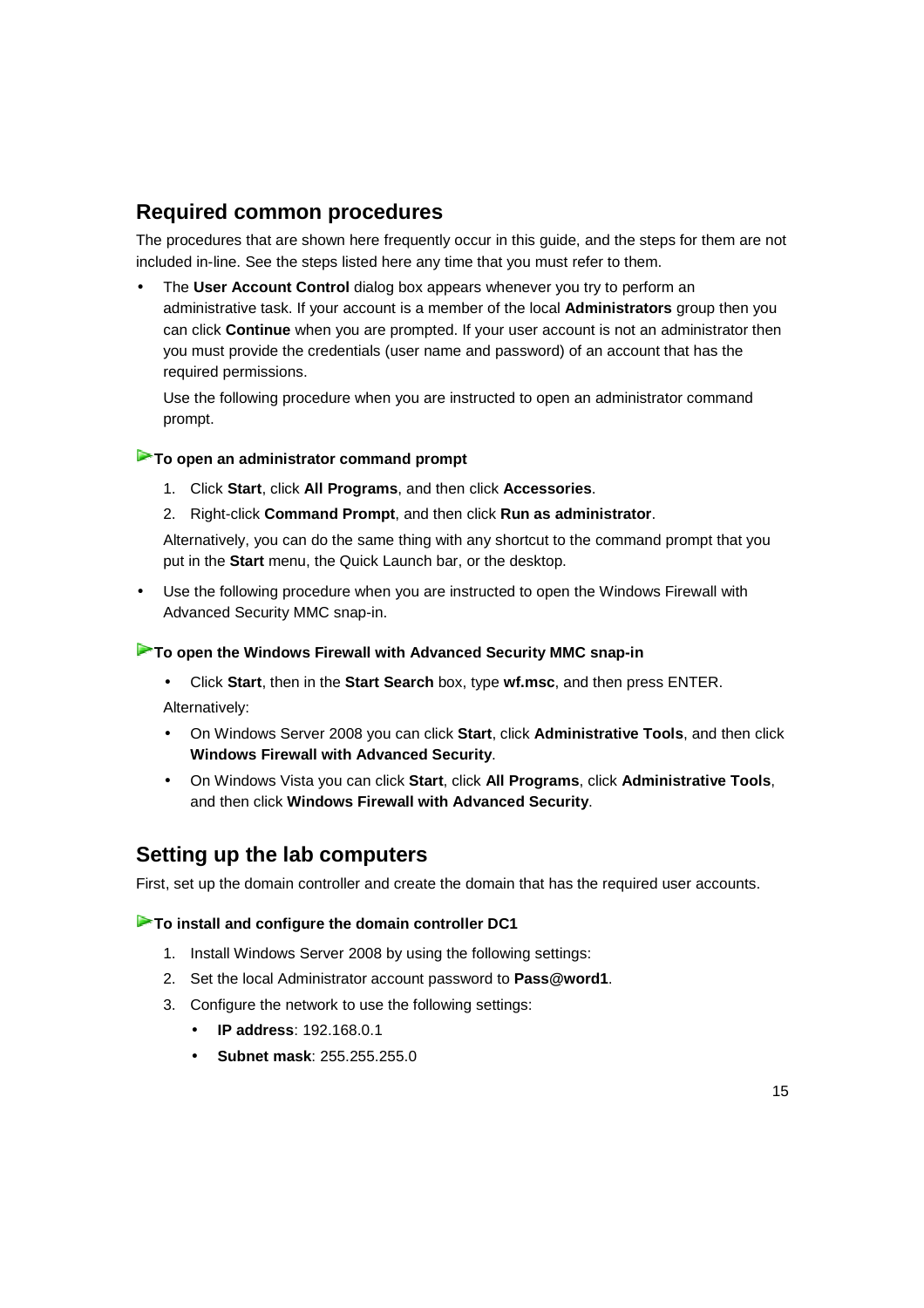- **Default Gateway**: Leave blank
- **DNS Server address**: 192.168.0.1
- 4. Name the computer **DC1**. Restart the computer when you are prompted.
- 5. Install Active Directory by using the following settings:
	- Include DNS as part of the installation.
	- Create a new domain in a new forest, and name the domain **contoso.com**.
	- Use the password **Pass@word1** for all user accounts.
- 6. After installing Active Directory, restart the computer when you are prompted.
- 7. Create a new user account in **Contoso** named **Admin1**, with a password of **Pass@word1**.
- 8. Add Admin1 to the group **Domain Administrators**.

Now install the member server, and then configure the required services.

#### **To install and configure the member server MBRSVR1**

- 1. Install Windows Server 2008 by using the following settings:
- 2. Set the local Administrator account password to **Pass@word1**.
- 3. Configure the network to use the following settings:
	- **IP address:** 192.168.0.100
	- **Subnet mask:** 255.255.255.0
	- **Default Gateway:** Leave blank
	- **DNS Server address:** 192.168.0.1
- 4. Name the computer **MBRSVR1**. Restart the computer when you are prompted.
- 5. Join the computer to the **contoso.com** domain, and then restart the computer when you are prompted.
- 6. Using Server Manager, install the features **Group Policy Management** and **Telnet Server** onto the computer.
- 7. Configure the Telnet Server service to start automatically whenever the computer starts.

Finally, install the workstation client, and configure it.

#### **To install and configure the client computer CLIENT1**

- 1. Install Windows Vista by using the following settings:
- 2. When prompted to name the local administrator during setup, name it **localadmin**, and then set its password to **Pass@word1**.
- 3. Name the computer **CLIENT1**.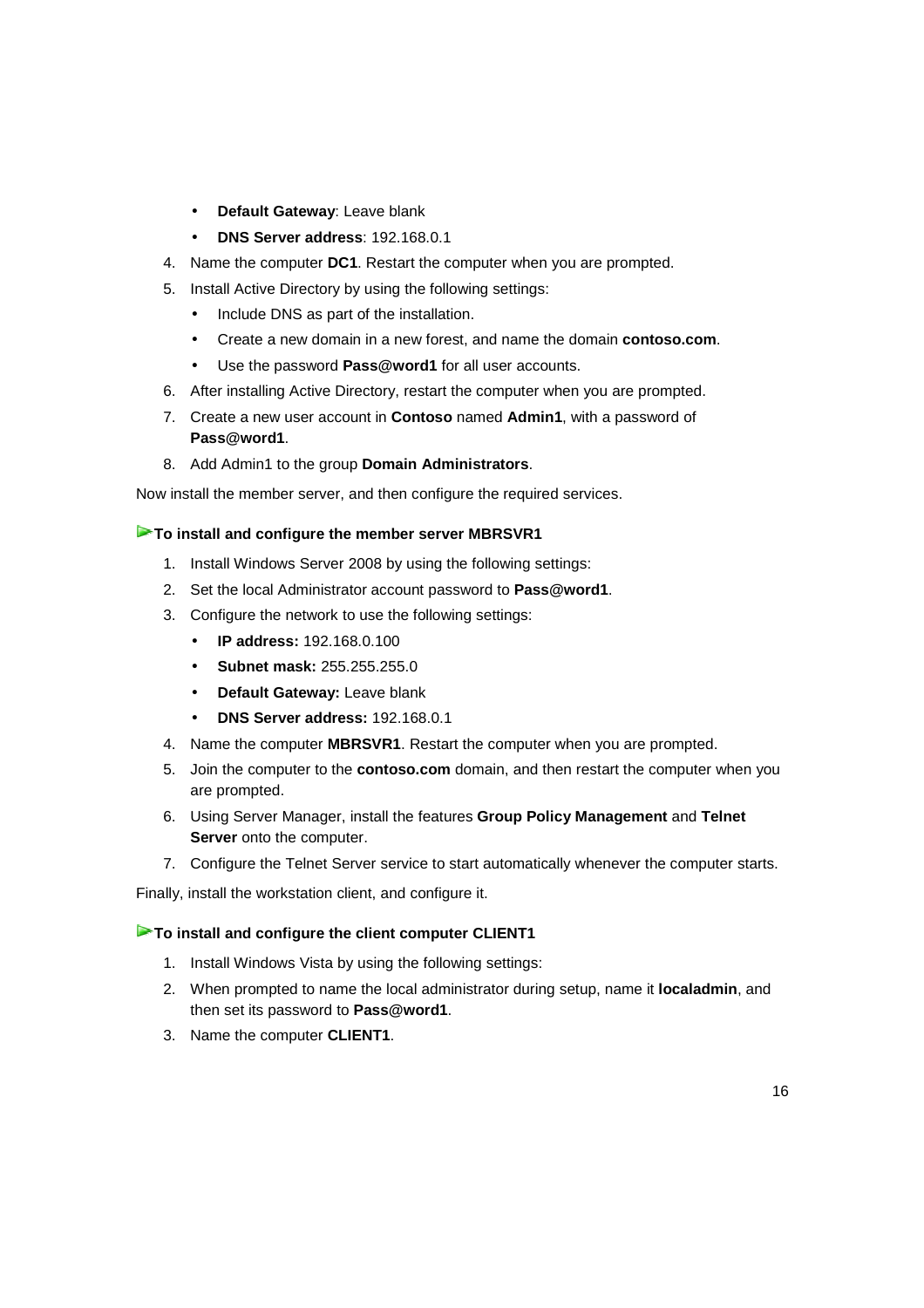- 4. Identify the network location type as **Work**.
- 5. Configure the network to use the following settings:
	- **IP address:** 192.168.0.101
	- **Subnet mask:** 255.255.255.0
	- **Default Gateway:** Leave blank
	- **DNS Server address:** 192.168.0.1
- 6. Name the computer **CLIENT1**. Restart the computer when you are prompted.
- 7. Using the **Turn Windows features on and off** option in the **Program and Features** control panel program, install the Telnet Client onto the computer.
- 8. Join the computer to the **contoso.com** domain, and then restart the computer when you are prompted.

# **Examining Default Settings on Clients and Servers**

The functionality provided by Windows Firewall with Advanced Security in Windows Vista and Windows Server 2008 can be accessed by using three different user interfaces:

- **Windows Firewall icon in Control Panel**. This interface provides access to only basic host firewall settings and is intended for a consumer in a non-managed environment. The Windows Firewall icon in Control Panel has limited functionality and is designed for consumer control of a single computer, instead of enterprise administrator control over lots of computers.
- **Netsh Advfirewall command-line tool**. The netsh command provides the ability to modify many aspects of a computer's network configuration. This includes the ability to configure the Windows Firewall with Advanced Security settings and rules for a single computer or a GPO that can be applied to lots of computers in an enterprise environment.
- **Windows Firewall with Advanced Security Microsoft Management Console (MMC) snap-in**. This interface provides access to both firewall and IPsec functionality, and is the primary means for an administrator to manage both an individual computer and a GPO.

# **Steps for examining default settings on clients and servers**

In this section of the guide, you learn how to start see commenttool to see what functionality is available through it. By using each of these tools you see the default and current configuration in Windows Firewall with Advanced Security for computers that are running Windows Vista and Windows Server 2008.

Step 1: Starting Windows Firewall in Control Panel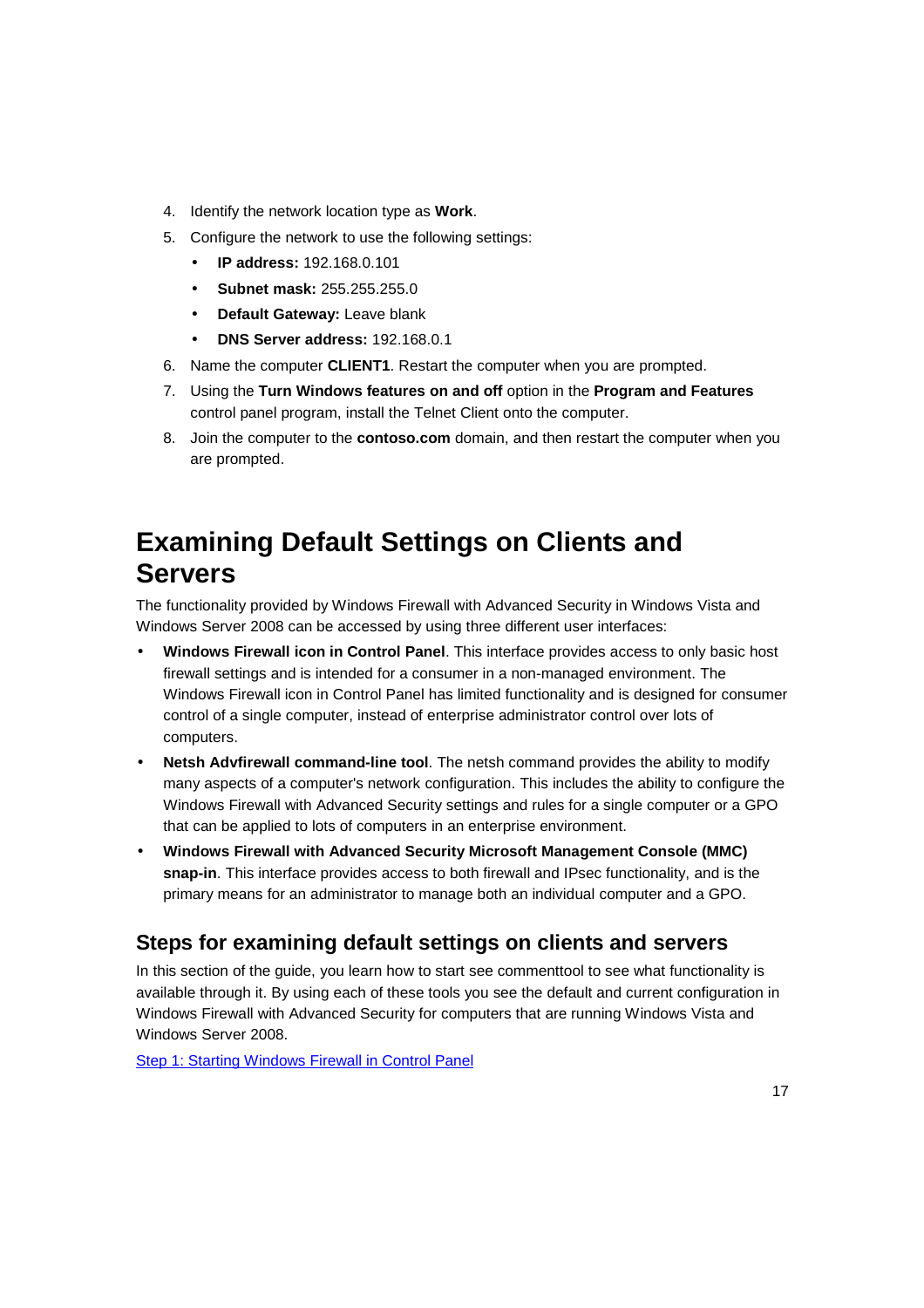Step 2: Examining the Basic Options Available by Using the Control Panel Interface

Step 3: Examining the Basic Options by Using the Netsh Command-Line Tool

Step 4: Examining the Basic Options Available When Using the Windows Firewall with Advanced Security MMC snap-in

# **Step 1: Starting Windows Firewall in Control Panel**

In this step, you open the Windows Firewall icon in Control Panel on each of your domain member computers.

#### **To open the Windows Firewall icon in Control Panel on CLIENT1**

- 1. On CLIENT1, log on as **contoso\admin1** with the password **Pass@word1**.
- 2. Click **Start**, and then click **Control Panel**.

In Windows Vista, the default Control Panel view is **Control Panel Home**.

- 3. Click **Security**, and then click **Windows Firewall**.
- 4. On the **Windows Firewall** page, note the following default settings that are part of a typical Windows Vista installation, as shown in the following figure:
	- Windows Firewall is enabled.
	- Unsolicited inbound connections that do not have an exception are blocked.
	- When a program tries to listen for incoming connections and is prevented from doing this by the firewall, a notification is displayed to the user.
	- The current settings are those assigned to the **Domain network** location profile because the computer is joined and authenticated to an Active Directory domain.

| Windows Firewall is helping to protect your computer           |                 |
|----------------------------------------------------------------|-----------------|
| Windows Firewall is on.                                        | Change settings |
| Inbound connections that do not have an exception are blocked. |                 |
| Display a notification when a program is blocked:              | Yes             |
| Network location:                                              | Domain network  |
| What are network locations?                                    |                 |

5. Keep Windows Firewall in Control Panel open.

Now examine the same interface on Windows Server 2008.

#### ▶To open the Windows Firewall icon in Control Panel on MBRSVR1

1. On MBRSVR1, log on as **contoso\admin1** with the password **Pass@word1**.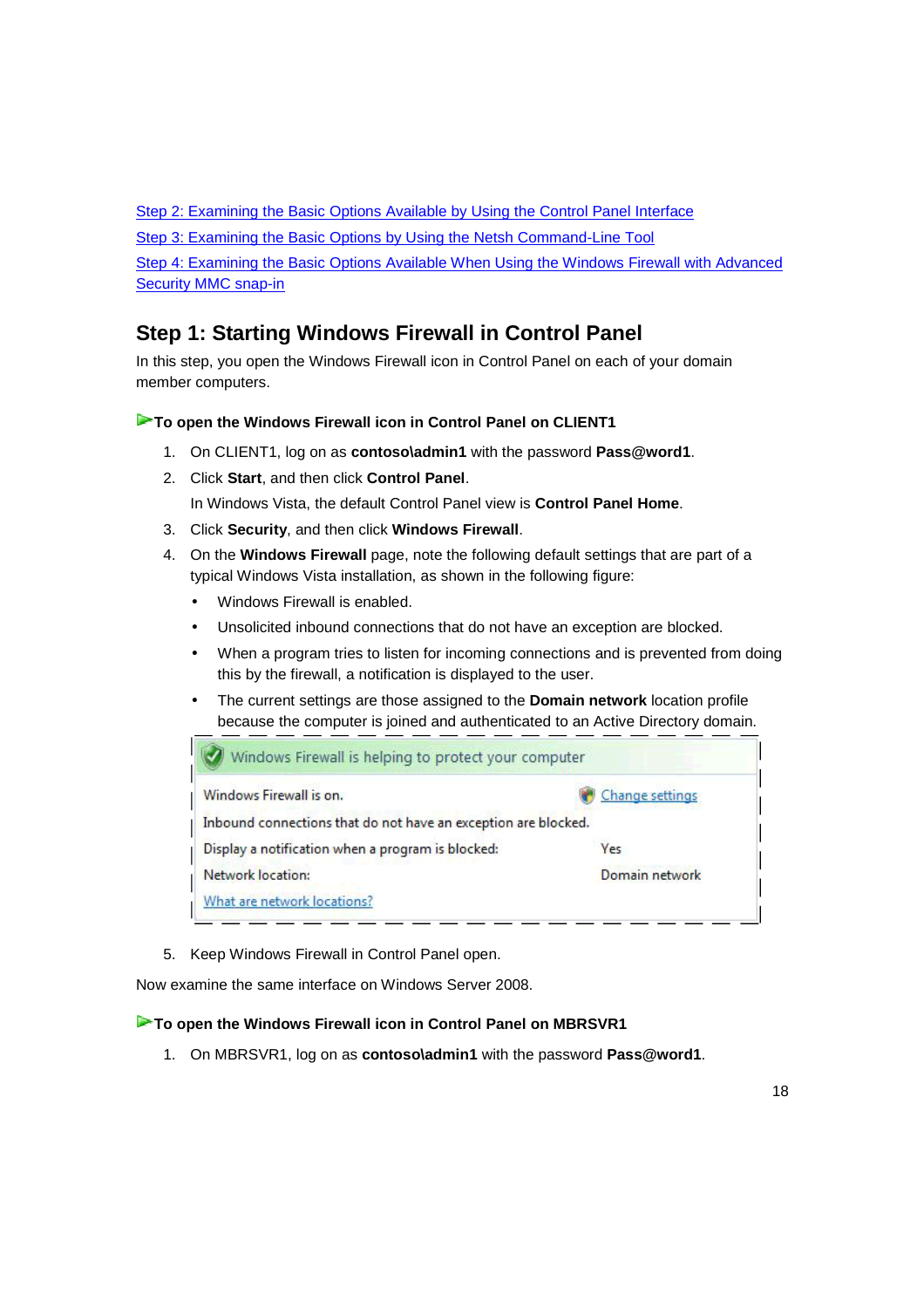2. Click **Start**, and then click **Control Panel**.

In Windows Server 2008, the default Control Panel view is **Classic View**.

- 3. Click **Windows Firewall**.
- 4. On the **Windows Firewall** page, note the following default settings that are part of a typical Windows Server 2008 installation:
	- Windows Firewall is enabled.

# **Z** Note

If the computer that is running Windows Server was upgraded from an earlier version of Windows Server that included Windows Firewall then the On/Off state is preserved in the upgrade.

- Unsolicited inbound connections that do not have an exception are blocked.
- When a program tries to listen for incoming connections and is prevented from doing this by the firewall, a notification is **not** displayed to the user.

#### **Z** Note

This differs from the default setting on Windows Vista.

• The current settings are those assigned to the **Domain network** location profile because the computer is joined to a domain and authenticated.

| Windows Firewall is helping to protect your computer           |                 |
|----------------------------------------------------------------|-----------------|
| Windows Firewall is on.                                        | Change settings |
| Inbound connections that do not have an exception are blocked. |                 |
| Display a notification when a program is blocked:              | No              |
| Network location:                                              | Domain network  |
| What are network locations?                                    |                 |

5. Keep Windows Firewall in Control Panel open.

# **Step 2: Examining the Basic Options Available by Using the Control Panel Interface**

In this step, you examine the options that you can configure by using the Windows Firewall icon in Control Panel, and compare the differences between Windows Vista and Windows Server 2008.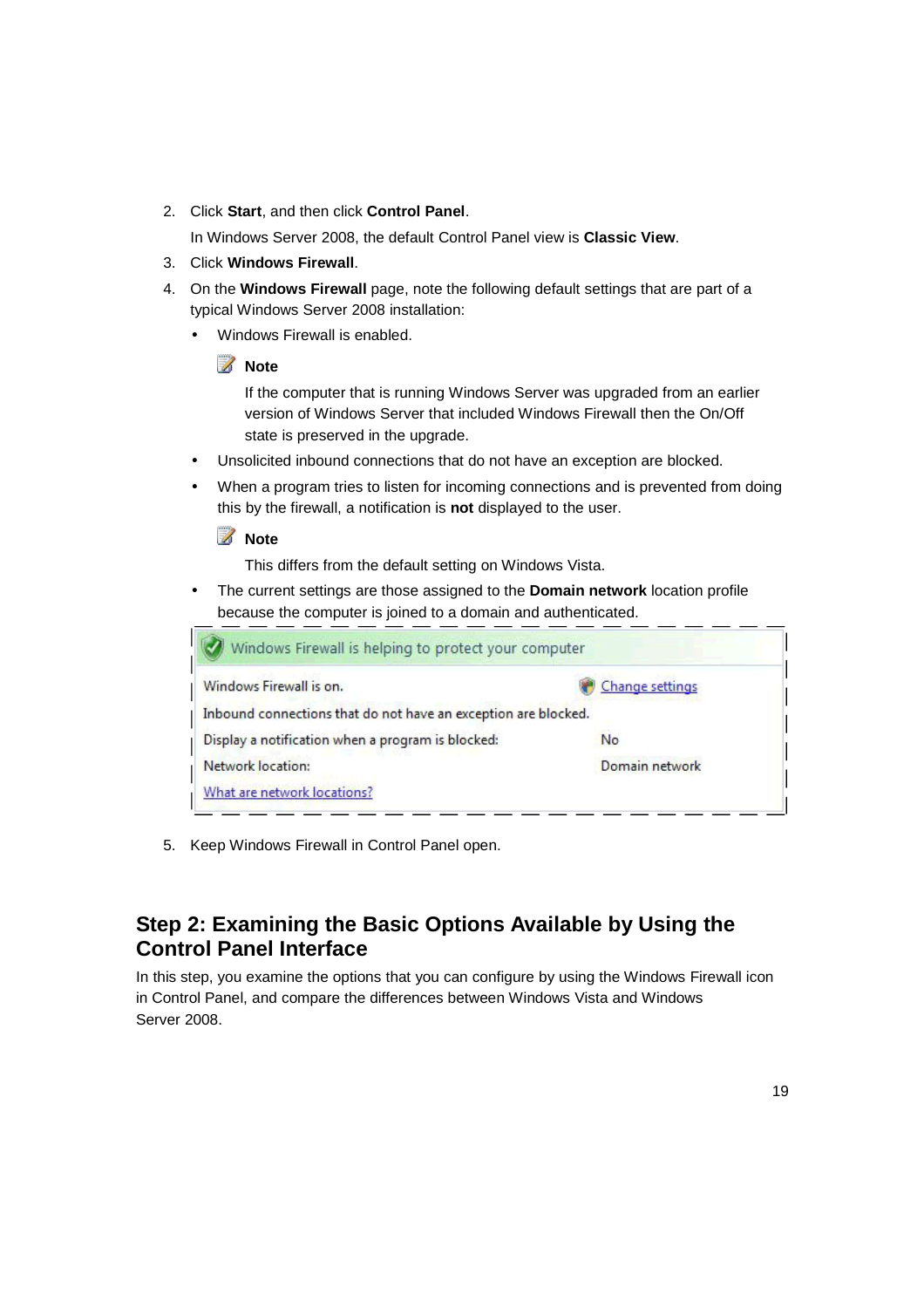#### **To examine the options available in the Windows Firewall icon in Control Panel**

- 1. On both CLIENT1 and MBRSVR1, click **Change settings** on the **Windows Firewall** page.
- 2. Examine the tabs for the few settings that you can configure by using this interface. Any changes you make here apply only to the currently configured network location profile (Domain network). Compare the differences between the default settings on MBRSVR1 and CLIENT1.
	- **General tab**. On this tab, you can enable or disable the firewall. In addition, you can choose to block all incoming connections, even when an exception exists that ordinarily allows that connection.

#### **Caution**

 Do not disable the firewall by stopping the Windows Firewall (MpsSvc) service. The Windows Firewall service also implements Windows Service Hardening, which provides additional protections for other Windows services. Microsoft does not support disabling the Windows Firewall service. Instead, use the interface shown here in the Windows Firewall icon in Control Panel or use the Windows Firewall with Advanced Security MMC snap-in. For more information about Windows Service Hardening, see Windows Vista Security and Data Protection Improvements at

http://go.microsoft.com/fwlink/?linkid=98656.

#### **Z** Note

Disabling the firewall by using the **Off** setting on the **Windows Firewall Settings** page does not stop the Windows Firewall (MpsSvc) service. It does stop Windows Firewall from filtering any inbound or outbound network traffic according to the configured rules.

On MBRSVR1, you see no differences on the **General** tab compared to a computer that is running Windows Vista, unless the operating system was upgraded from an earlier version of Windows Server that had Windows Firewall installed but disabled. When a computer that is running Windows Server is upgraded to a later version of Windows Server, the On/Off state of the Windows Firewall is maintained.

**Exceptions tab**. On this tab you can see the exceptions that have been defined to allow specific network connections. The selected exceptions are enabled. Most of the entries displayed here represent predefined rule sets that are included with Windows. If you click the name of an exception and then click **Properties**, a description of the exception appears. You can also create your own custom program-based and portbased exceptions on this page. You can specify a scope to an exception: any computer, the local subnet only, or a custom list of addresses and subnets.

A computer that is running Windows Server 2008 and configured to have a network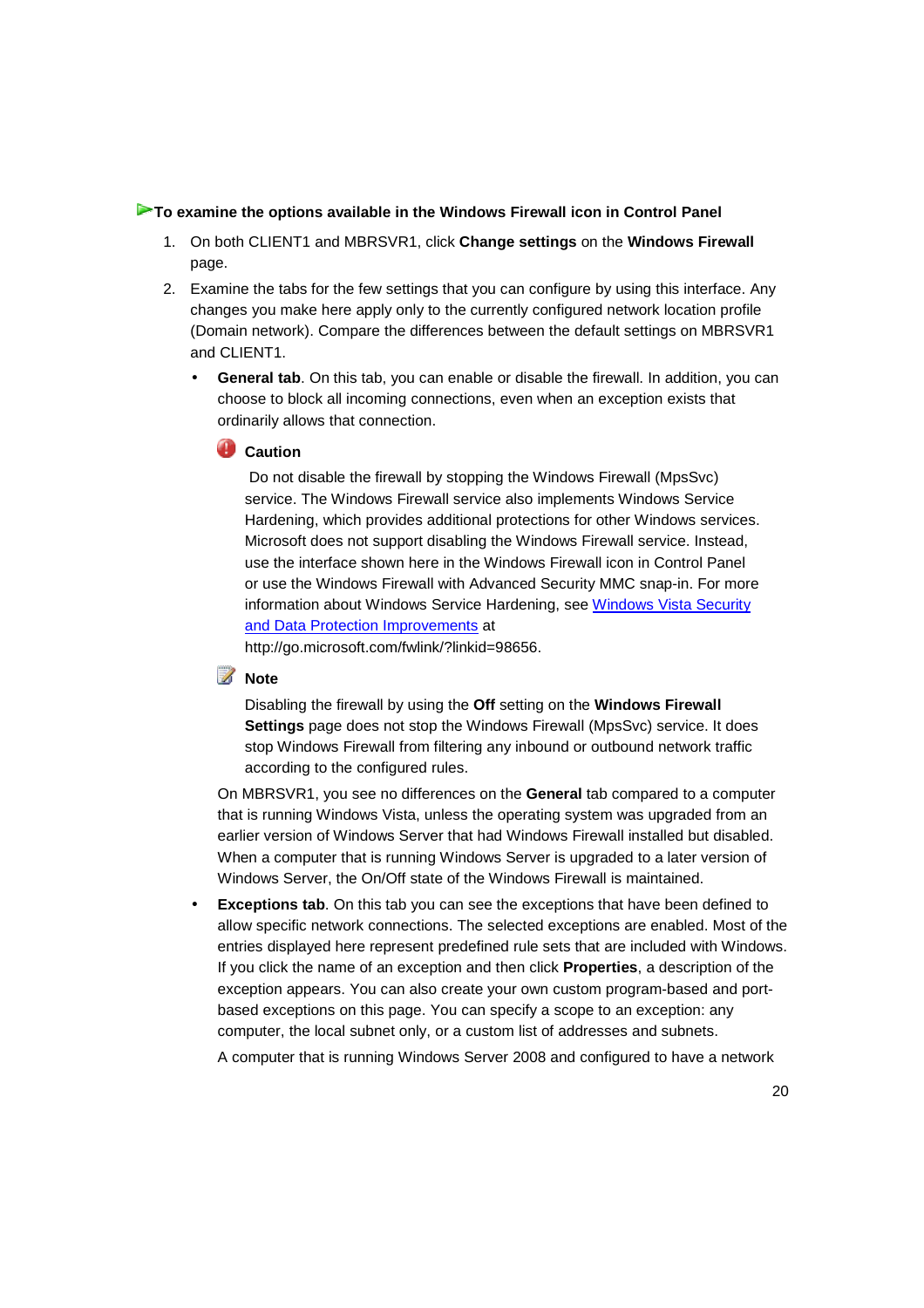server role, such as a domain controller, typically has many more exceptions enabled to allow access to its services than other computers. For example, the MBRSVR1 computer has the **Telnet** exception rule enabled because you installed that service as part of the setup for this guide. The rule was created and enabled automatically during the installation of the Telnet service.

By default on computers that are running Windows Server 2008, the **Notify me when Windows Firewall blocks a new program** option is not selected.

- **Advanced tab**. On this tab you can specify which network connections, as defined in Network and Sharing Center, are protected by the Windows Firewall. By default, all network connections are protected. You can also use the **Restore Defaults** button to remove the complete custom configuration that you have applied to the firewall.
- 3. On bothCLIENT1 and MBRSVR1, click **OK** on the **Windows Firewall Settings** page, close **Windows Firewall**, and then close Control Panel.

# **Step 3: Examining the Basic Options by Using the Netsh Command-Line Tool**

In this step, you try an alternative method for seeing the basic firewall configuration options by using the Netsh command-line tool.

#### **To examine the basic firewall options by using Netsh**

- 1. On MBRSVR1, open an administrator command prompt.
- 2. At the command prompt, run **netsh advfirewall show currentprofile**.

#### **Important**

You must use the **advfirewall** context instead of the older **firewall** or **ipsec** contexts. Advfirewall is new to the netsh command in this version of Windows. The **firewall** and **ipsec** contexts still exist, but are provided only for compatibility with Group Policy settings that are created by using an earlier version of Windows.

3. Examine the output and compare to what you saw earlier in the Windows Firewall icon in Control Panel. Your output resembles the following figure.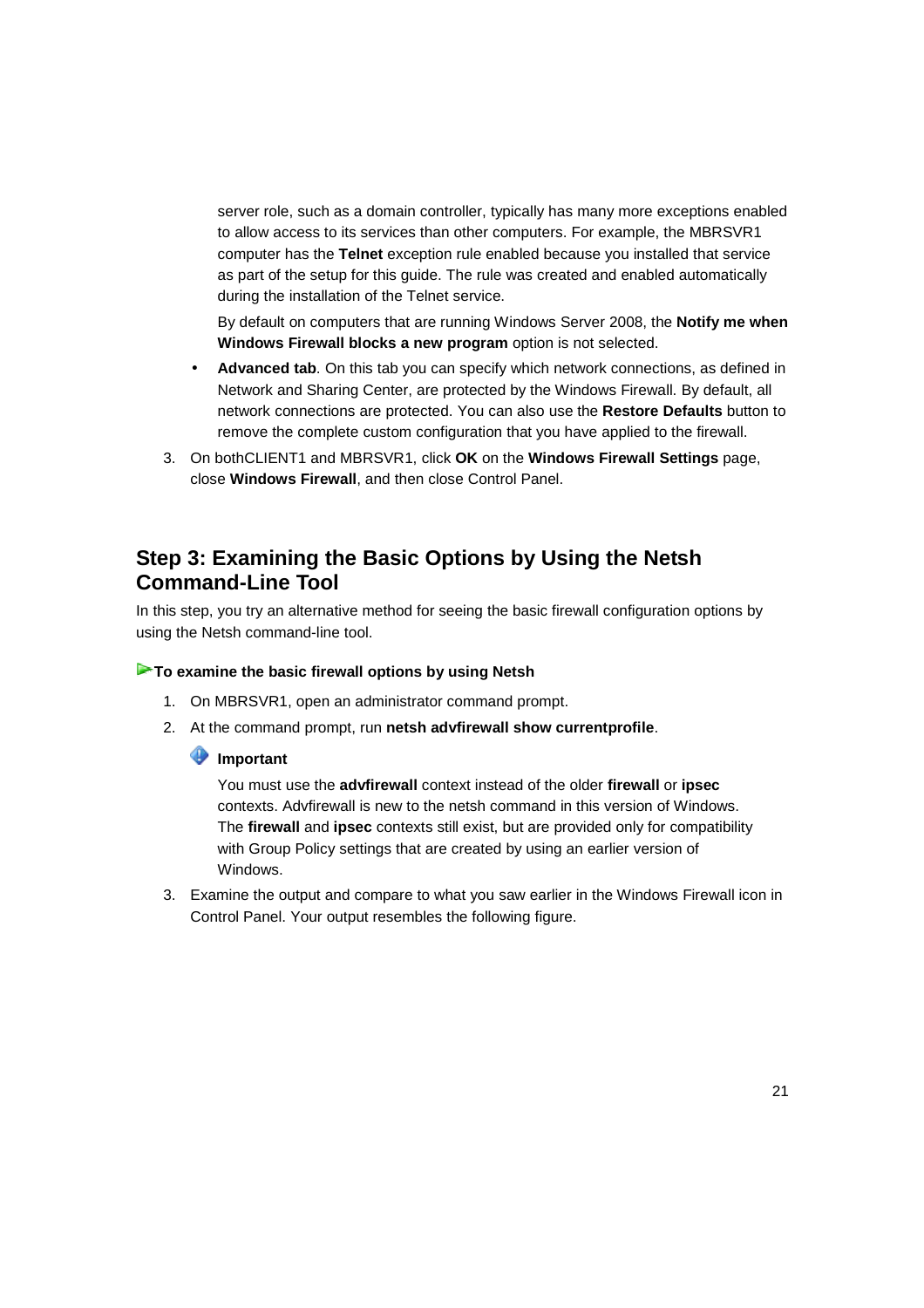| <b>ex Administrator: Command Prompt</b>                                                                                                                |                                                                                                                   |
|--------------------------------------------------------------------------------------------------------------------------------------------------------|-------------------------------------------------------------------------------------------------------------------|
| C:\Windows\system32>netsh advfirewall show currentprofile<br>Domain Profile Settings:                                                                  |                                                                                                                   |
| State<br><b>Firewall Policy</b><br>LocalFirewallRules<br>LocalConSecRules<br>InboundUserNotification<br>RemoteManagement<br>UnicastResponseToMulticast | ON<br>BlockInbound, AllowOutbound<br>N/A (GPO-store only)<br>N/A (GPO-store only)<br>Disable<br>Disable<br>Enable |
| Logging:<br>LogAllowedConnections<br>LogDroppedConnections<br>FileName<br>MaxFileSize                                                                  | Disable<br>Disable<br>4096                                                                                        |
| Ok.                                                                                                                                                    |                                                                                                                   |
| C:\Windows\system32>                                                                                                                                   |                                                                                                                   |

The values **State**, **Firewall Policy**, and **InboundUserNotification** correspond to the basic settings that you examined in the Windows Firewall icon in Control Panel in the previous steps. The other settings shown in the netsh output are not configurable by using the Windows Firewall icon in Control Panel. They are configurable by using the netsh command-line tool, and the Windows Firewall with Advanced Security MMC snapin.

4. Close the command prompt.

# **Step 4: Examining the Basic Options Available When Using the Windows Firewall with Advanced Security MMC snap-in**

In this step, you use the Windows Firewall with Advanced Security MMC snap-in to see the basic options available.

#### **To examine the basic options by using the Windows Firewall with Advanced Security MMC snap-in**

- 1. On MBRSVR1, open **Windows Firewall with Advanced Security**.
- 2. Examine the three panes of the Windows Firewall with Advanced Security snap-in.
	- The navigation pane enables you to select from the main functional areas.
	- The details pane displays information about currently selected functional area.
	- The actions pane displays shortcuts to available tasks that are relevant to the currently selected functional area.
- 3. In the navigation pane, select the node labeled **Windows Firewall with Advanced Security**.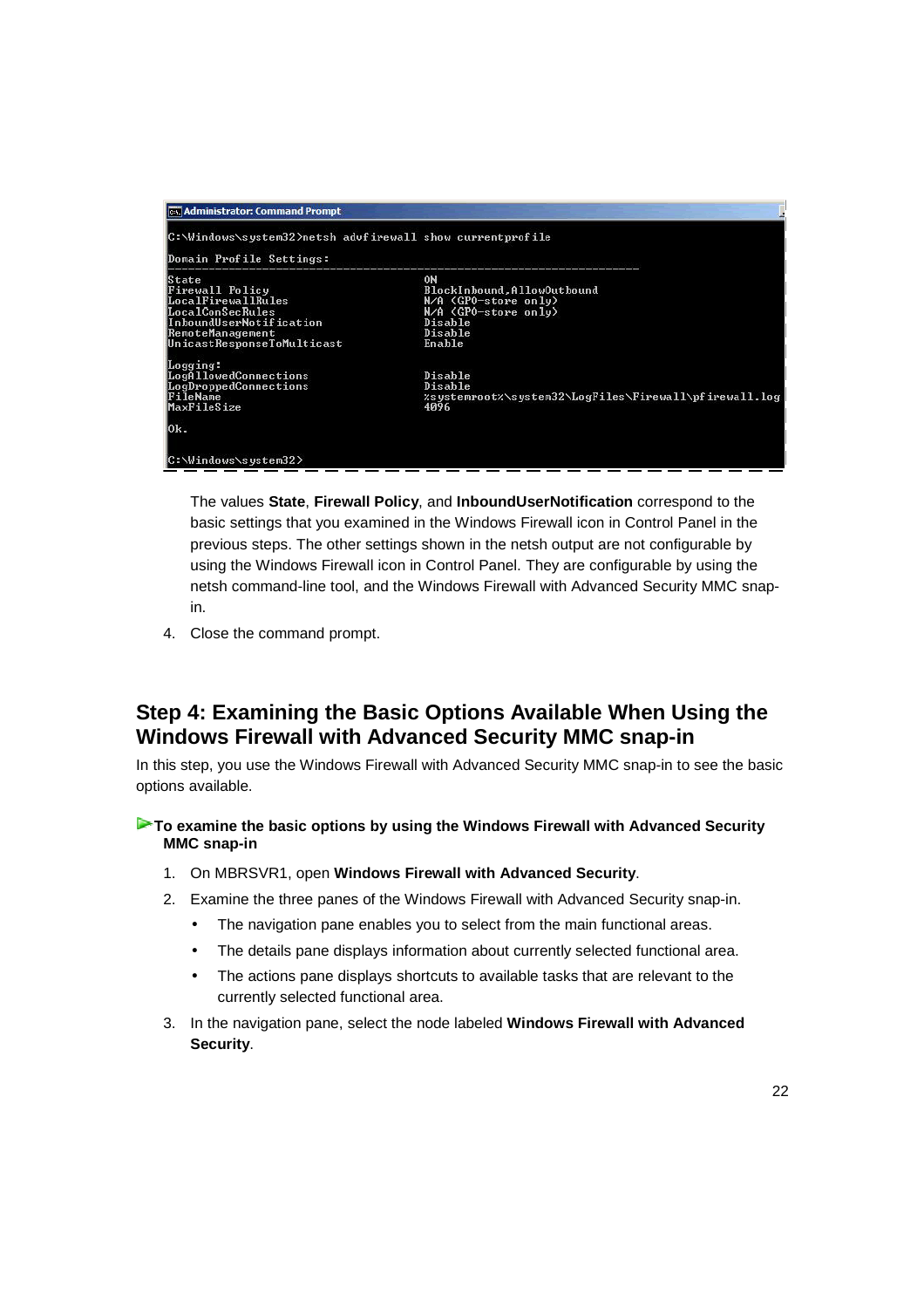The details pane displays the basic state information for each network location profile. Because MBRSVR1 is connected to the domain, the entry for that network location profile in the **Overview** section reads **Domain Profile is Active**.

- 4. In the navigation pane, right-click **Windows Firewall with Advanced Security**, and then click **Properties**.
- 5. Note that there are four tabs, one for each network location profile and one for IPsec settings. The changes you make on each profile tab only apply to the computer when the specified network location profile is active. The **IPsec Settings** tab enables you to configure the default IPsec protocol parameters that are used when a connection security rule does not specify otherwise.
- 6. Click the **Private Profile** tab as an example. Note that for each profile, you can enable or disable the firewall, configure the default firewall behavior for handling unsolicited inbound connections and outbound connections, and specify logging options.
- 7. Click **Customize** in the **Settings** section. Note that for each profile, you can configure notifications and how your computer responds to incoming multicast or broadcast network traffic.

The **Rule merging** section is configurable only when you are managing the settings of a Group Policy object (GPO). The settings here indicate whether the Group Policy administrator allows a local Administrator to apply their own locally created firewall and connection security rules. If set to **No** then only GPO-supplied rules are applied to the computer and any locally defined rules are ignored.

- 8. Click **Cancel** to return to the main **Properties** page.
- 9. Click **Customize** in the **Logging** section to examine the options available for creating a log file to capture details about the firewall's operation. Even though a log file name is specified, nothing is written to the file until you select **Yes** in one of the two lists.
- 10. Set the value of both lists to **No** to disable logging. You will use this in a later section of the guide.
- 11. Click **Cancel** two times to return to the Windows Firewall with Advanced Security snap-in.
- 12. You can click the other functional areas to see the currently configured **Inbound Rules**, **Outbound Rules**, and **Connection Security Rules**, but do not change any of them at this point.

# **Deploying Basic Settings by Using Group Policy**

Use Group Policy to define and deploy specific configurations for groups of users and computers. These configurations are created by using the Group Policy Object Editor and are contained in one or more Group Policy objects (GPOs) stored in Active Directory. To deploy the settings, the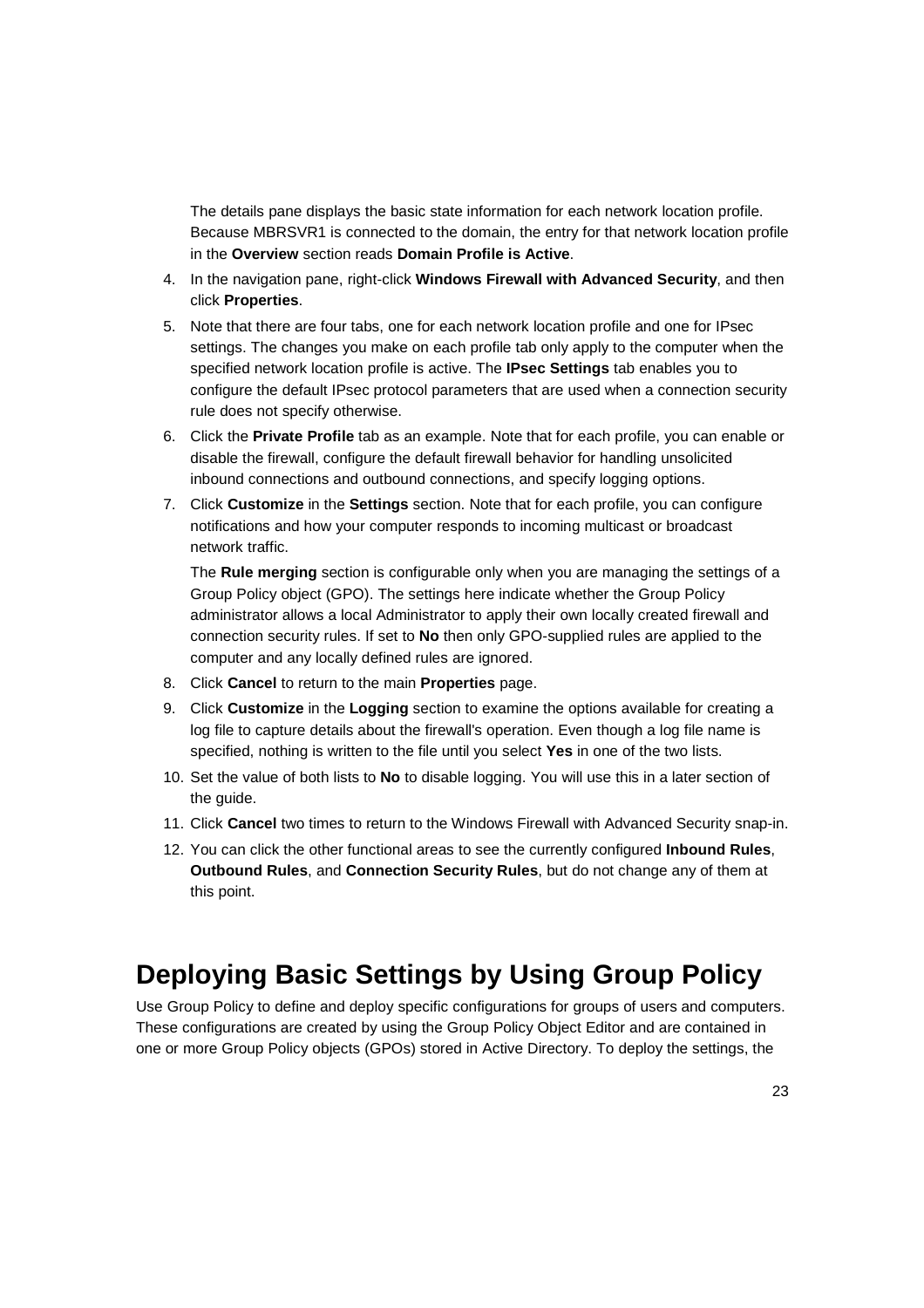GPO is linked to one or more Active Directory containers, such as a site, a domain, or an organizational unit (OU). The settings in the GPO are then applied automatically to the users and computers whose objects are stored in those Active Directory containers. You can configure the work environment for your users once, and then rely on Group Policy to enforce your settings.

For an overview of Group Policy, see the Group Policy technology review in this guide. For more information about Group Policy, see Windows Server Group Policy at http://go.microsoft.com/fwlink/?linkid=93542.

# **Steps for deploying basic settings by using Group Policy**

In this section, you create a set of OUs to contain your computer accounts. You then create GPOs that contain settings that are intended for a specific set of computers. You use the Group Policy Management Editor to configure a GPO that contains basic firewall settings, and then assign that GPO to the OU that contains your test computer. Finally, you create and apply a Windows Management Instrumentation (WMI) filter to restrict the application of the GPO to computers that are running a specified operating system. This enables you to have multiple groups of computers in a single Active Directory container (OU, site, or domain) that require different settings, and ensure that each receives the correct GPO.

The GPOs that you configure include some of the basic Windows Firewall with Advanced Security settings that are part of typical enterprise firewall settings.

Step 1: Creating OUs and Placing Computer Accounts in Them

Step 2: Creating the GPOs to Store Settings

Step 3: Adding the GPO Setting to Enable the Firewall on Member Client Computers

Step 4: Deploying the Initial GPO with Test Firewall Settings

Step 5: Adding the Setting that Prevents Local Administrators from Applying Conflicting Rules

Step 6: Configuring the Rest of Your Client Computer Firewall Settings

Step 7: Creating WMI and Group Filters

Step 8: Enabling Firewall Logging

# **Step 1: Creating OUs and Placing Computer Accounts in Them**

In this step, you use the Active Directory Users and Computers MMC snap-in to create two OUs in your domain hierarchy: one for member servers, and one for member client computers. You then move each computer account to the relevant new OU.

#### **To create your OUs and put your computer accounts in them**

- 1. On DC1, click **Start**, click **Administrative Tools**, and then click **Active Directory Users and Computers**.
- 2. In the navigation pane, right-click **contoso.com**, click **New**, and then click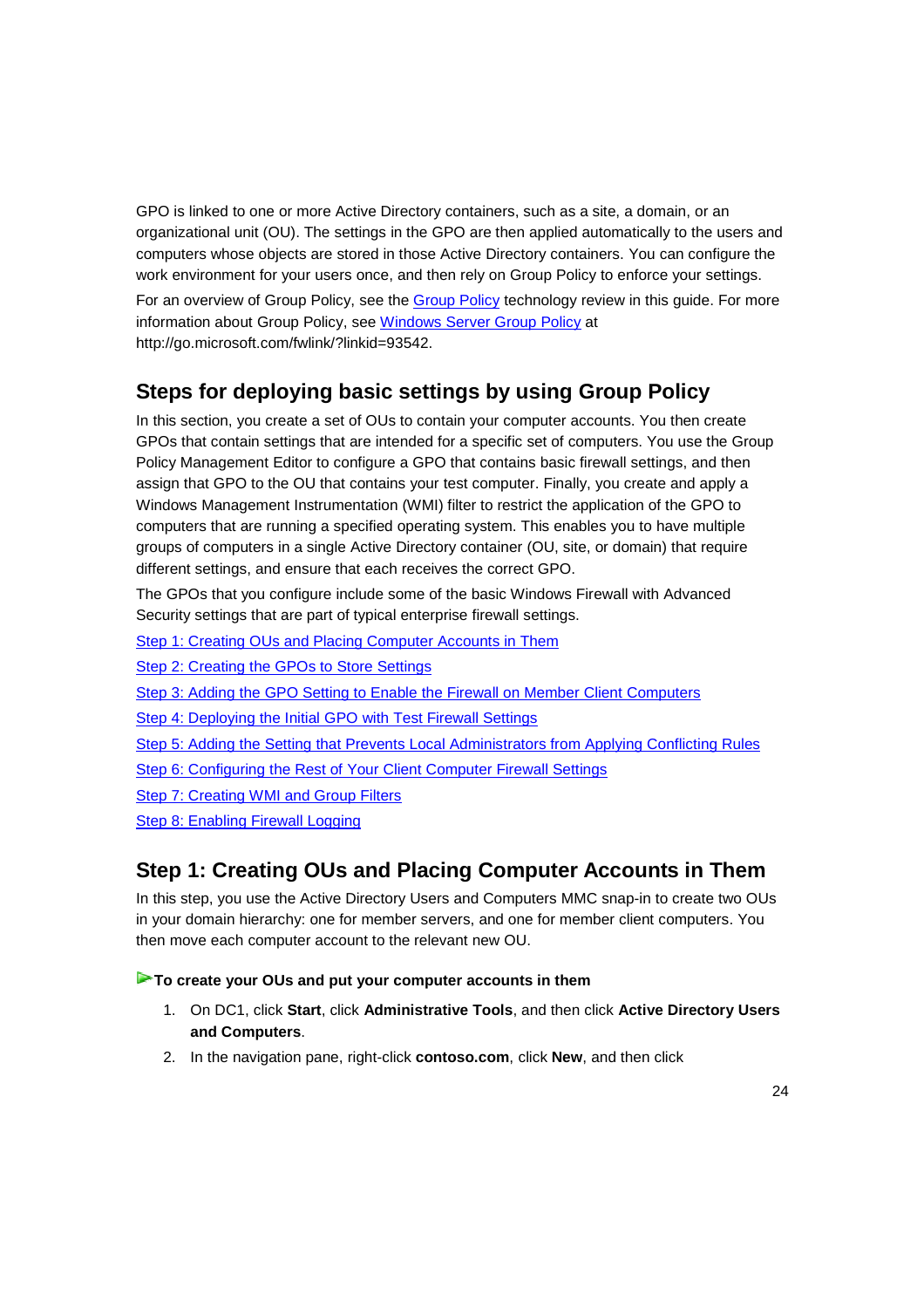#### **Organizational Unit**.

- 3. In the **Name** box, type **MyMemberServers**, and then click **OK**.
- 4. Right-click **contoso.com** again, and then click **New**, and then click **Organizational Unit**.
- 5. In the **Name** box, type **MyClientComputers**, and then click **OK**.
- 6. In the navigation pane, click **Computers**.
- 7. In the details pane, right-click **CLIENT1**, and then click **Move**.
- 8. In the **Move** dialog box, click **MyClientComputers**, and then click **OK**.
- 9. In the details pane, right-click **MBRSVR1**, and then click **Move**.
- 10. In the **Move** dialog box, click **MyMemberServers**, and then click **OK**. When you have finished, your display resembles the following figure.



11. Close the **Active Directory Users and Computers** snap-in.

# **Step 2: Creating the GPOs to Store Settings**

In this step, you create a new GPO. Because it is not yet linked to any OU, the settings that you configure do not yet apply to any computers.

#### **To create the GPOs**

- 1. On MBRSVR1, click **Start**, click **Administrative Tools**, and then click **Group Policy Management**.
- 2. In the navigation pane, expand **Forest: contoso.com**, expand **Domains**, and then expand **contoso.com**.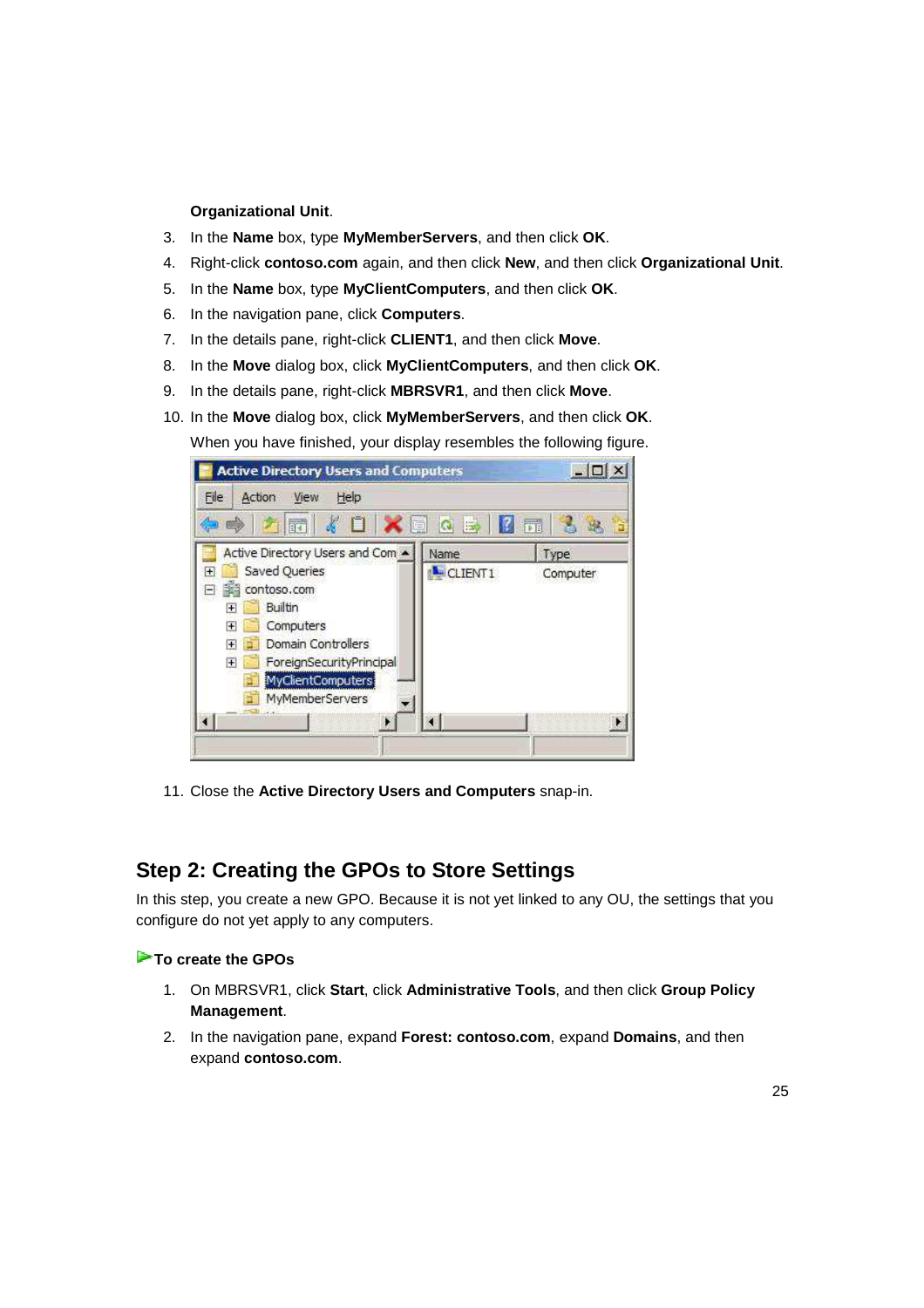- 3. In the navigation pane, right-click **Group Policy Objects**, and then click **New**.
- 4. In the **Name** box, type **Firewall Settings for WS2008 Servers**, and then click **OK**.
- 5. In the navigation pane, right-click **Group Policy Objects**, and then click **New**.
- 6. In the **Name** box, type **Firewall Settings for Vista Clients**, and then click **OK**.
- 7. Select the **Group Policy Objects** node, and your display resembles the following figure.

| Domains<br>contoso.com<br>$\Box$                                                                                                                                                                                                                                | Name                                                                                                                                              | GPO Status                    | <b>WMI Filter</b>            | Modified                                       | Owner                                                         |
|-----------------------------------------------------------------------------------------------------------------------------------------------------------------------------------------------------------------------------------------------------------------|---------------------------------------------------------------------------------------------------------------------------------------------------|-------------------------------|------------------------------|------------------------------------------------|---------------------------------------------------------------|
| Default Domain Policy<br>事<br>Domain Controllers<br>$\overline{+}$<br><b>MyClientComputers</b><br>$\overline{+}$<br><b>MyMemberServers</b><br>$\overline{+}$<br><b>Group Policy Objects</b><br>$\overline{+}$<br>鳫<br><b>WMI Filters</b><br>$\overline{+}$<br>e | Default Domain Controllers Policy<br>Default Domain Policy<br>Firewall Settings for Vista Clients<br>Firewall Settings for WS2008 Servers Enabled | Enabled<br>Enabled<br>Enabled | None<br>None<br>None<br>None | 5/30/2007<br>5/30/2007<br>6/7/2007<br>6/7/2007 | Domain Admin<br>Domain Admin.<br>Domain Admin<br>Domain Admin |

# **Step 3: Adding the GPO Setting to Enable the Firewall on Member Client Computers**

In this step, you configure your client GPO to include a setting that enables Windows Firewall on all clients running Windows Vista to which the GPO applies.

#### **To add the GPO setting to enable the firewall on member client computers**

- 1. On MBRSVR1, in **Group Policy Management**, click **Group Policy Objects**, right-click **Firewall Settings for Vista Clients**, and then click **Edit**.
- 2. In **Group Policy Management Editor**, right-click the top node **Firewall Settings for Vista Clients [DC1.contoso.com] Policy**, and then click **Properties**.
- 3. Select the **Disable User Configuration settings** check box, and then click **OK**.

### **Z** Note

You can remove either the user or computer section whenever it is not needed. This improves performance on the client computer when it is applying a GPO.

- 4. In the **Confirm Disable** dialog box, click **Yes**, and then click **OK**.
- 5. Under **Computer Configuration**, expand **Windows Settings**, expand **Security Settings**, and then expand **Windows Firewall with Advanced Security**.
- 6. Click the node **Windows Firewall with Advanced Security LDAP://cn={**GUID**},cn=policies,cn=system,DC=contoso,DC=com**, where GUID is a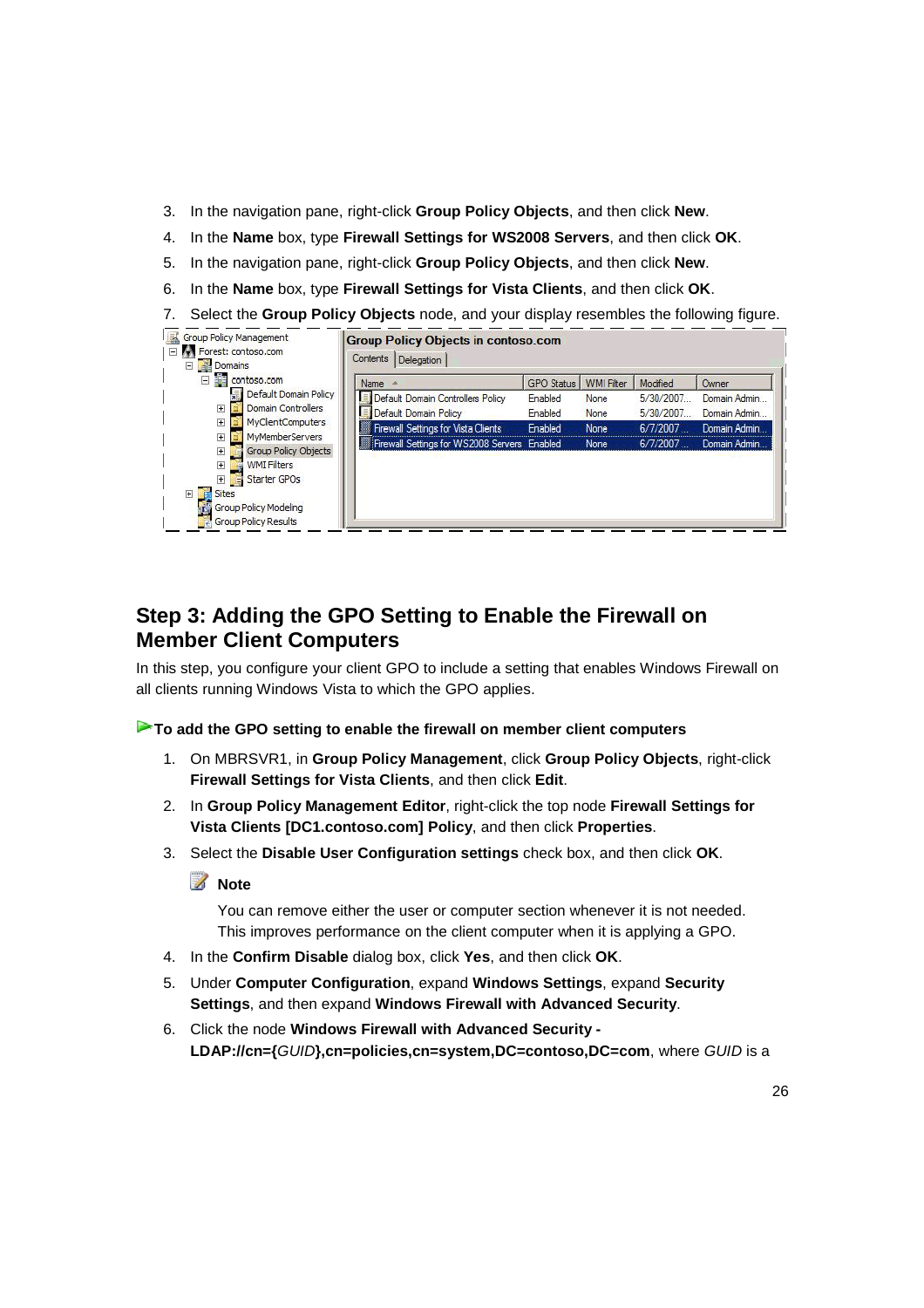unique number assigned to your domain.

- 7. In the details pane, under **Overview**, notice that for each network location profile **Windows Firewall state is not configured**, and then click **Windows Firewall Properties**.
- 8. On the **Domain Profile** tab, click the drop-down list next to **Firewall state**, and then click **On (recommended)**.

**Z** Note

This might appear to be an unnecessary step, because the firewall is turned on by default on the client computers. However, a local administrator can disable the firewall if you leave this setting as **Not configured**. Setting it in the GPO as shown in this step turns it on and prevents the local administrators from disabling it.

9. Click **OK** to save your changes. Note in the details pane that **Domain Profile** now shows **Windows Firewall is on**.

| <b>Overview</b>                                                   |  |
|-------------------------------------------------------------------|--|
| <b>Domain Profile</b>                                             |  |
| Windows Firewall is on                                            |  |
| a<br>Default behavior for inbound connections is not configured.  |  |
| O<br>Default behavior for outbound connections is not configured. |  |
| <b>Private Profile</b>                                            |  |
| $\bf(i)$<br>Windows Firewall state is not configured.             |  |
| <b>Public Profile</b>                                             |  |
| O<br>Windows Firewall state is not configured.                    |  |
| <b>Windows Firewall Properties</b>                                |  |

10. Close **Group Policy Management Editor**.

# **Step 4: Deploying the Initial GPO with Test Firewall Settings**

In this step, you link your GPO to an OU to apply it to your member client computer.

#### **To deploy your firewall settings**

1. On MBRSVR1, in **Group Policy Management**, in the navigation pane, right-click **MyClientComputers**, and then click **Link an Existing GPO**.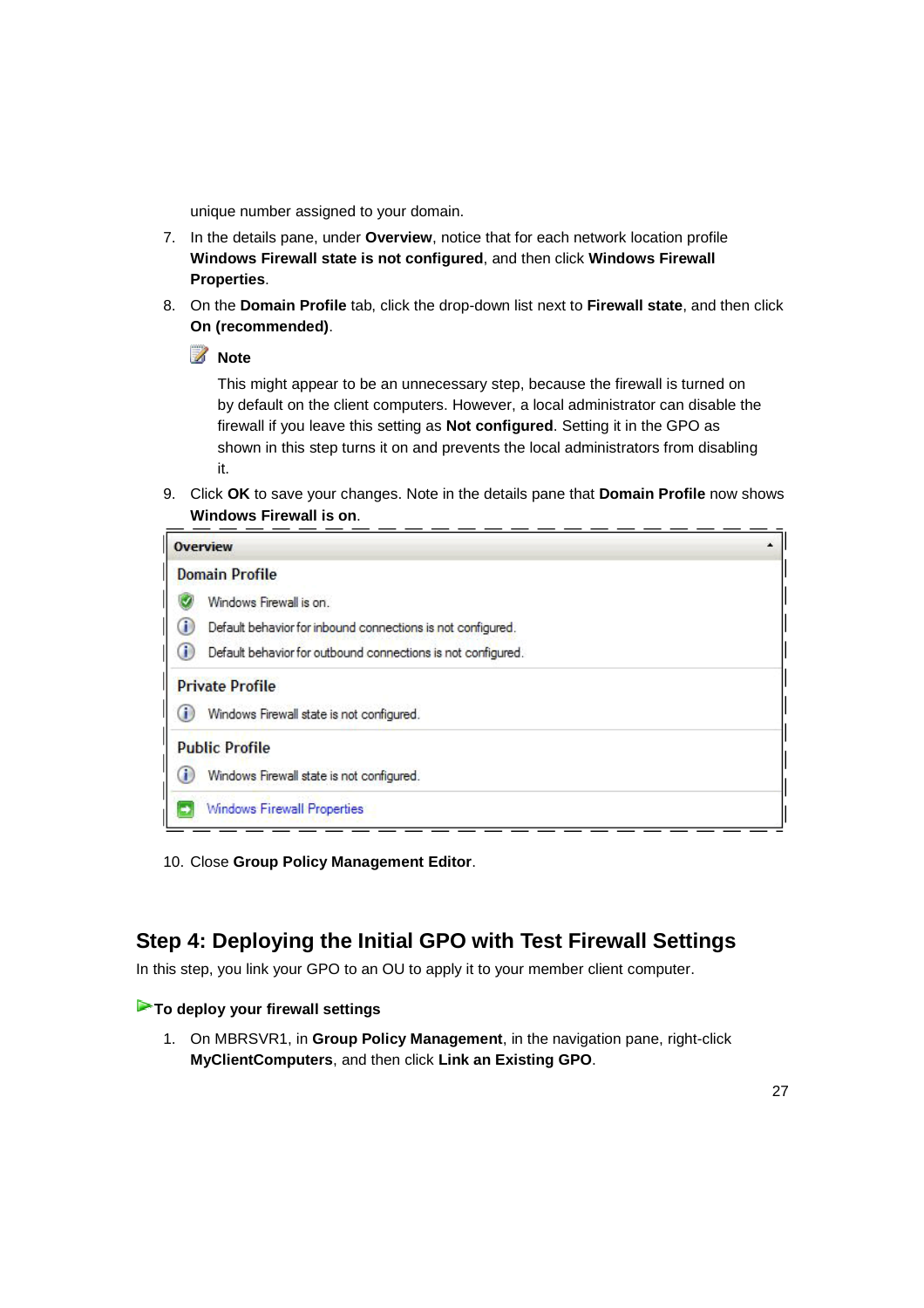2. In the **Group Policy objects** list, click **Firewall Settings for Vista Clients**, and then click **OK**.

In the next procedure, you confirm that the client computer receives and applies the new GPO settings.

#### **To test your new GPO**

- 1. On CLIENT1, open an administrator command prompt.
- 2. In the command prompt window, type **gpupdate /force**, and then press ENTER. Wait until the command finishes before moving to the next step.
- 3. To validate that the GPO was correctly applied, run **gpresult /r /scope computer**. In the output, look for the section **Applied Group Policy Objects**. Confirm that it contains entries for both **Firewall Settings for Vista Clients** and the **Default Domain Policy**.
- 4. Open the Windows Firewall with Advanced Security snap-in.
- 5. Right-click the top node **Windows Firewall with Advanced Security on Local Computer**, and then click **Properties**.
- 6. Note that the **Firewall State** setting is **On**, and that the list control is disabled. It is now controlled by Group Policy and cannot be changed locally, even by an administrator.
- 7. Close the **Properties** dialog box, and the Windows Firewall with Advanced Security snap-in.

# **Step 5: Adding the Setting that Prevents Local Administrators from Applying Conflicting Rules**

In this step, you configure and test a setting that prevents firewall rules created by local administrators from being applied to the computer and possibly conflicting with the GPO-deployed rules.

By default members of the local Administrators group on the computer can use Windows Firewall with Advanced Security to create and enable firewall and connection security rules. These local rules are then merged with the rules received from Group Policy and applied to the computer's active configuration. The setting described in this section prevents the locally defined rules from merging with the rules that are contained in the deployed GPOs.

#### **Important**

Although this setting prevents a local administrator from applying a rule, it also prevents Windows Firewall with Advanced Security from prompting the user about a new program and creating an inbound rule when the user approves. If you enable this setting then you must ensure that every program that requires firewall rules has the correct rules defined in your GPOs.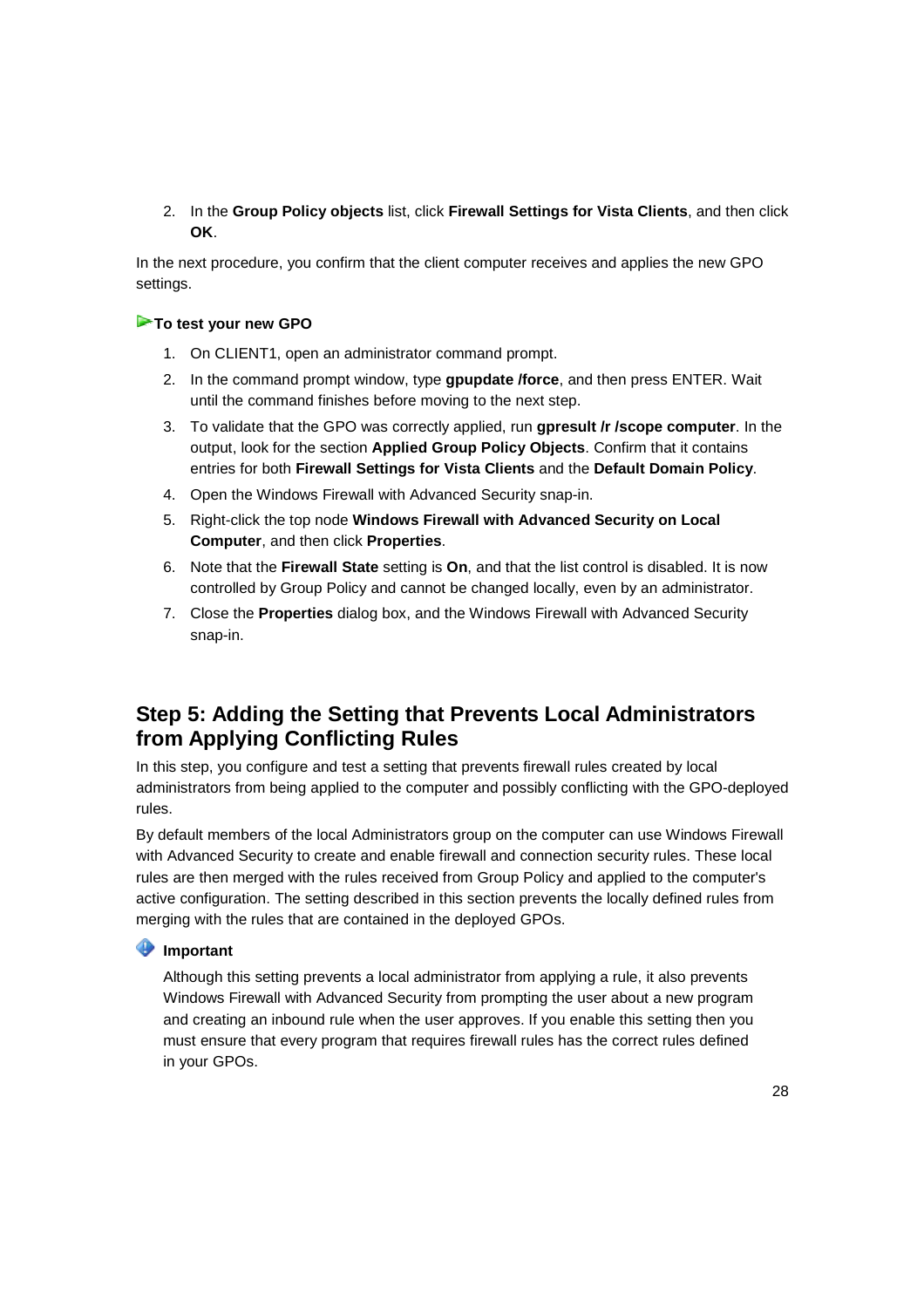#### **To confirm that a local administrator can create a conflicting rule**

- 1. On CLIENT1, at the administrator command prompt, run **ping dc1**. The ping command works, which indicates that it can communicate with DC1.
- 2. Start the Windows Firewall with Advanced Security snap-in.
- 3. Under **Windows Firewall with Advanced Security**, right-click **Outbound Rules**, and then click **New Rule**.
- 4. On the **Rule Type** page of the **New Outbound Rule Wizard**, click **Custom**, and then click **Next**.
- 5. On the **Program** page, select **All programs**, and then click **Next**.
- 6. On the **Protocol and Ports** page, use the default settings, and then click **Next**.
- 7. On the **Scope** page, use the default settings, and then click **Next**.
- 8. On the **Action** page, use the default settings, and then click **Next**.
- 9. On the **Profile** page, clear the check boxes for **Private** and **Public**, but leave **Domain** selected, and then click **Next**.
- 10. On the **Name** page, enter the name **A Test Rule** (use an 'A' as the first character to ensure the rule appears at the top of the list), and then click **Finish**.

This creates a firewall rule that blocks all network traffic, effectively breaking communications for the computer.

11. Return to the command prompt window, and run **ping dc1** again.

The ping command fails, as shown in the following figure, because the local firewall rule blocks outgoing communications.

```
-|D| \timesCommand Prompt
  ::\Users\admin1>ping dc1
Pinging DC1.contoso.com [192.168.0.1] with 32 bytes of data:<br>Reply from 192.168.0.1: bytes=32 time<1ms TTL=128<br>Reply from 192.168.0.1: bytes=32 time=1ms TTL=128<br>Reply from 192.168.0.1: bytes=32 time<1ms TTL=128<br>Reply from 
Ping statistics for 192.168.0.1:<br>Packets: Sent = 4, Received = 4, Lost = 0 (0% loss),<br>Approximate round trip times in milli-seconds:<br>Minimum = 0ms, Maximum = 1ms, Average = 0ms
C:\Users\admin1>ping dc1
pinging DC1.contoso.com [192.168.0.1] with 32 bytes of data:<br>General failure.<br>General failure.<br>General failure.<br>General failure.
Ping statistics for 192.168.0.1:<br>Packets: Sent = 4, Received = 0, Lost = 4 (100% loss),
C:\Users\admin1>
```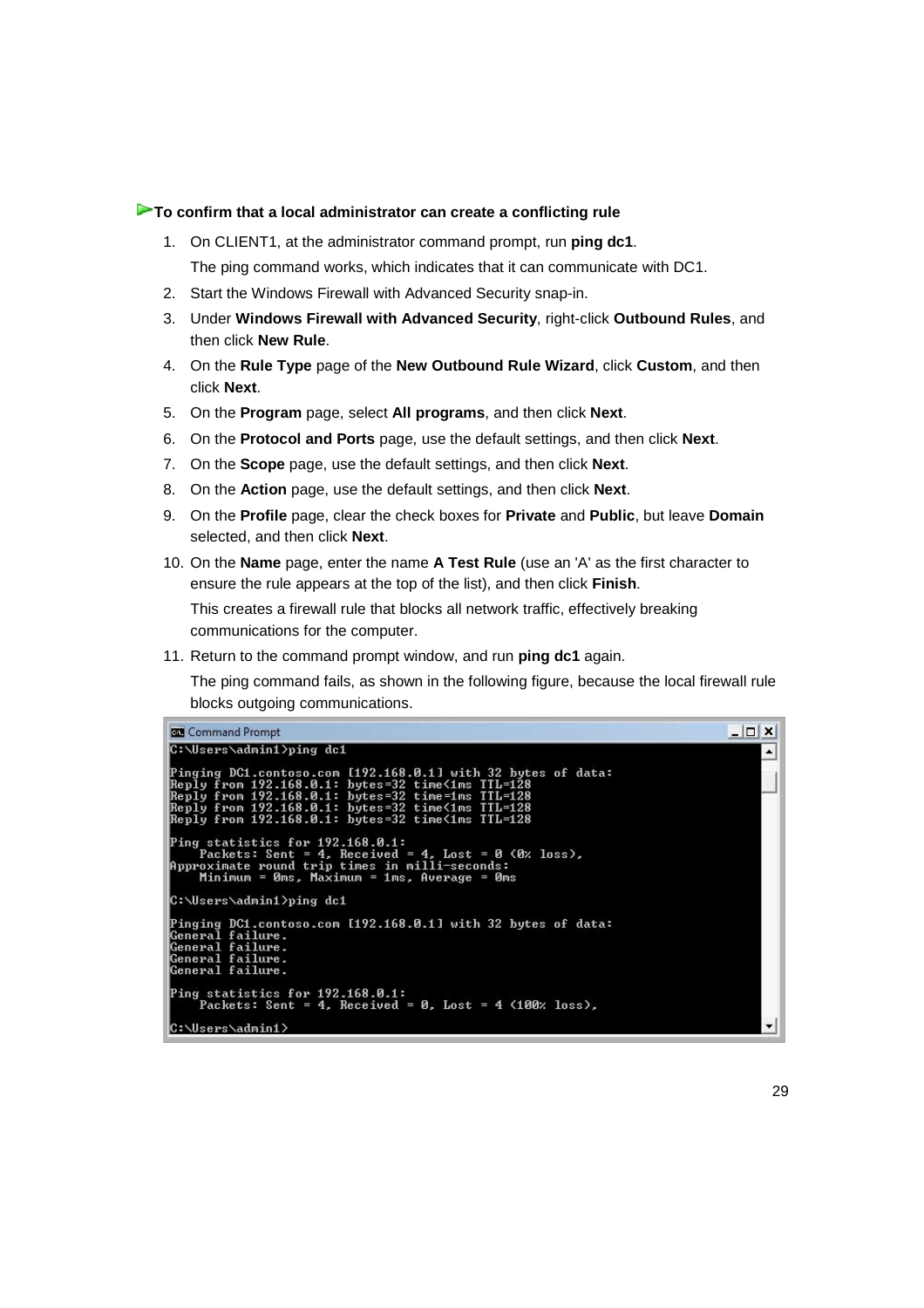- 12. In the Windows Firewall with Advanced Security snap-in, click **Outbound Rules** in the navigation pane, right-click **A Test Rule**, and then click **Disable Rule**. You must disable the rule to re-enable communication for the next steps.
- 13. Leave the **Administrator: Command Prompt** window and **Windows Firewall with Advanced Security** snap-in open.

In the next procedure, you modify the GPO assigned to the client computer to prevent locally defined rules from being merged and applied to the active firewall configuration. Also, you disable the notification that asks the user whether to allow a program for which there are no rules.

#### **To prevent the computer from using rules and settings defined by local administrators**

- 1. On MBRSVR1, in **Group Policy Management**, click **Group Policy Objects**, right-click **Firewall Settings for Vista Clients**, and then click **Edit**.
- 2. In **Group Policy Management Editor**, expand **Computer Configuration**, expand **Windows Settings**, expand **Security Settings**, and then expand **Windows Firewall with Advanced Security**.
- 3. Right-click **Windows Firewall with Advanced Security LDAP://cn={**GUID**},cn=policies,cn=system,DC=contoso,DC=com**, and then click **Properties**.
- 4. On the **Domain Profile** tab, in the **Settings** section, click **Customize**.
- 5. Change the **Display a notification** setting to **No**. This prevents Windows from displaying a notification to the user whenever a program is blocked.
- 6. In the **Rule merging** section, change the **Apply local firewall rules** list to **No**.
- 7. In the **Rule merging** section, change the **Apply local connection security rules** list to **No**.
- 8. Click **OK** two times to return to **Group Policy Management Editor**.

In the next step, you refresh Group Policy on CLIENT1, and then confirm that locally defined rules cannot block network communications.

#### **To test your new restrictions on local administrators**

- 1. On CLIENT1, in **Administrator: Command Prompt**, run **gpupdate /force**. Wait until the command finishes.
- 2. In the **Windows Firewall with Advanced Security** snap-in, in the list of **Outbound Rules**, right-click **A Test Rule**, and then click **Enable Rule**.
- 3. In **Administrator: Command Prompt**, run **ping dc1**.

The ping command works even though **A Test Rule** appears to be enabled. The rule is listed as enabled on the local computer, but when you set the **Apply local firewall rules** to **No** on the GPO in the previous procedure, you blocked the merging of local rules with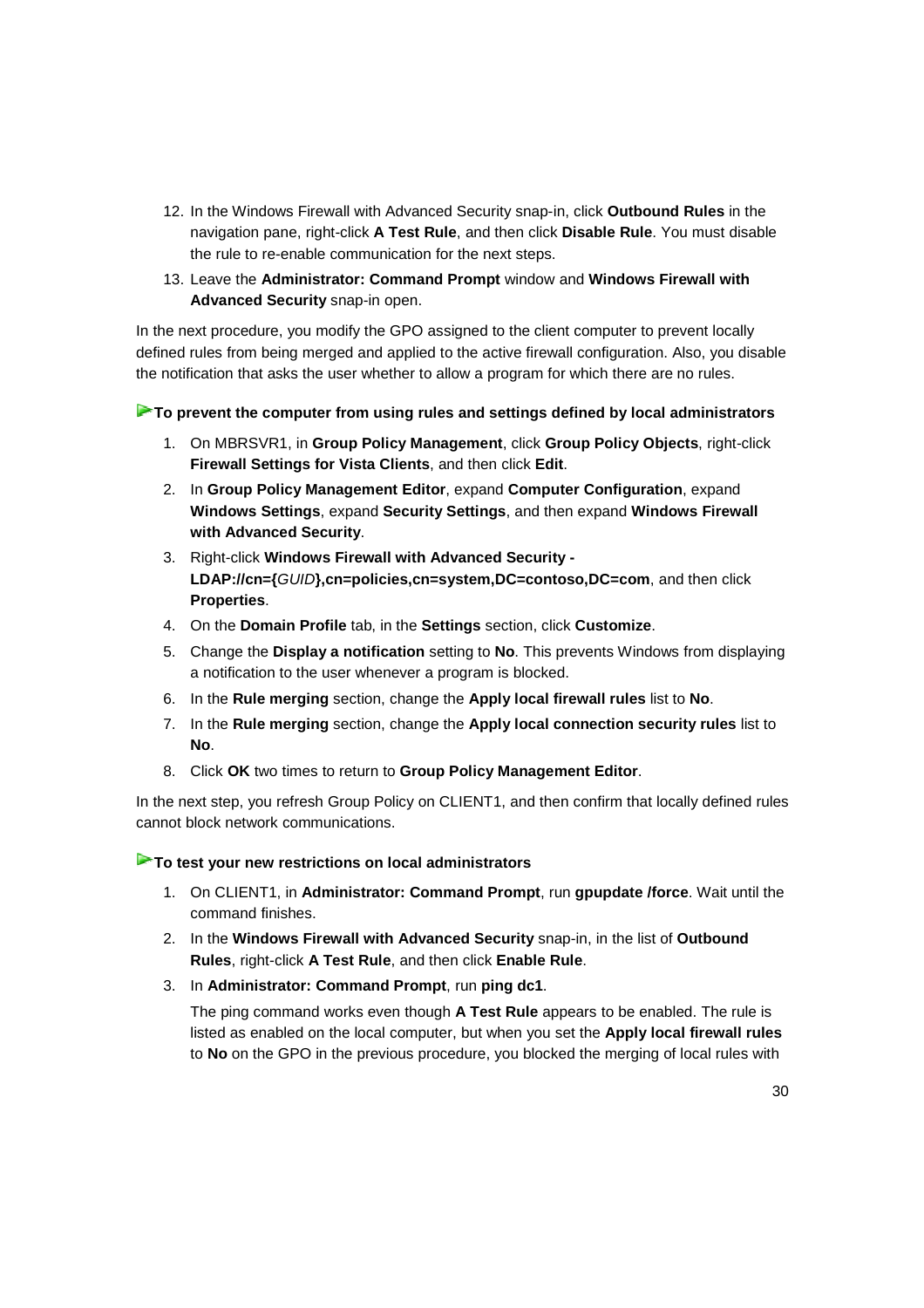the rules delivered in the GPO.

4. In the navigation pane of the **Windows Firewall with Advanced Security** snap-in, expand **Monitoring**, and then click **Firewall** to see the list of rules active on the local computer.

No rules are listed. You have not created any rules in the GPO, and no local rules are active because of the settings that you included in the GPO.

- 5. Before proceeding, delete your rule. In the navigation pane, click **Outbound Rules**. In the details pane, right-click **A Test Rule**, click **Delete**, and then click **Yes** on the confirmation dialog box.
- 6. Leave both **Administrator: Command Prompt** and the **Windows Firewall with Advanced Security** snap-in open.

# **Step 6: Configuring the Rest of Your Client Computer Firewall Settings**

At this point, you have the firewall enabled, and a local administrator cannot disable it. In this step, you complete the configuration of the client computer GPO by adding other frequently used settings to further control the behavior of the firewall on a computer that is running Windows Vista.

Any settings in the GPO that you leave on the default value of "Not configured" can be configured by a local administrator. Therefore, you might not want to depend on the default settings. Instead, you should explicitly set those values that you want configured a certain way. The procedures in this section illustrate how to configure other common settings that you typically do not want a local administrator to be able to change.

**To see that a local administrator can modify settings that are not enforced by a GPO** 

- 1. On CLIENT1, in the **Windows Firewall with Advanced Security** snap-in, in the navigation pane, right-click the top node **Windows Firewall with Advanced Security**, and then click **Properties**.
- 2. On the **Domain Profile** tab, change **Outbound connections** to **Block**, and then click **OK**.
- 3. In **Administrator: Command Prompt**, type **ping dc1**, and then press ENTER.

Notice that the command fails, because all outgoing network traffic is blocked by Windows Firewall with Advanced Security.

- 4. In the **Windows Firewall with Advanced Security** snap-in, right-click the top **Windows Firewall with Advanced Security** node, and then click **Properties**.
- 5. Change **Outbound connections** back to **Allow (default)** to restore regular operation,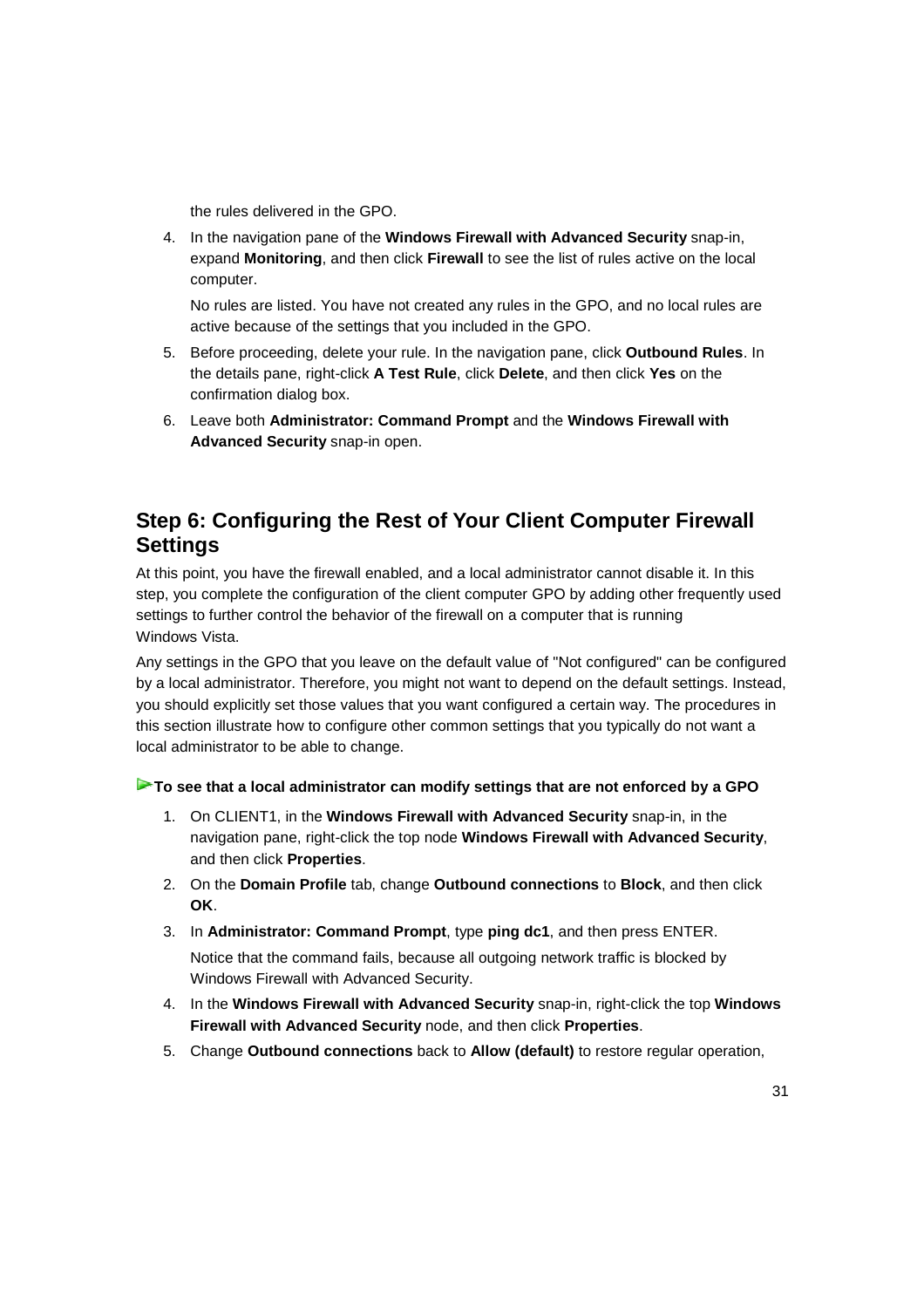and then click **OK**.

In the next procedure, you configure the settings in Group Policy so that a local administrator cannot change or disable them.

#### **To configure other common firewall settings in Group Policy**

- 1. On MBRSVR1, in the **Group Policy Management Editor**, right-click **Windows Firewall with Advanced Security - LDAP://cn={**GUID**},cn=policies,cn=system,DC=contoso,DC=com**, and then click **Properties**.
- 2. On the **Domain Profile** tab, in the **State** section, set **Inbound connections** to **Block (default)**, and set **Outbound connections** to **Allow (default)**. This is, of course, the same behavior to which the client is already set, but setting it in the GPO prevents local administrators from changing the settings.
- 3. Click **OK** to save your settings and return to the **Group Policy Management Editor**.

In the next procedure, you refresh Group Policy on the client, and confirm that locally defined rules and settings cannot block network communications.

#### **To test your new restrictions on local administrators**

- 1. On CLIENT1, in **Administrator: Command Prompt**, type **gpupdate /force**, and then press ENTER. Wait until the command finishes.
- 2. In the navigation pane of the **Windows Firewall with Advanced Security** snap-in, rightclick the top **Windows Firewall with Advanced Security** node, and then click **Properties**.
- 3. On the **Domain Profile** tab, notice that the restrictions now prevent a local user, even an administrator, from modifying the settings.

*A* Note

The **Inbound connection** setting enables you to **Block all connections**. This is a security feature to support a quick mitigation of a malware threat, and cannot be blocked by Group Policy.

- 4. In the **Settings** section, click **Customize**, and then notice that the **settings** that you configured in Group Policy cannot be locally changed.
- 5. Click **Cancel** two times to return to the **Windows Firewall with Advanced Security** snap-in.
- 6. Close the **Windows Firewall with Advanced Security** snap-in.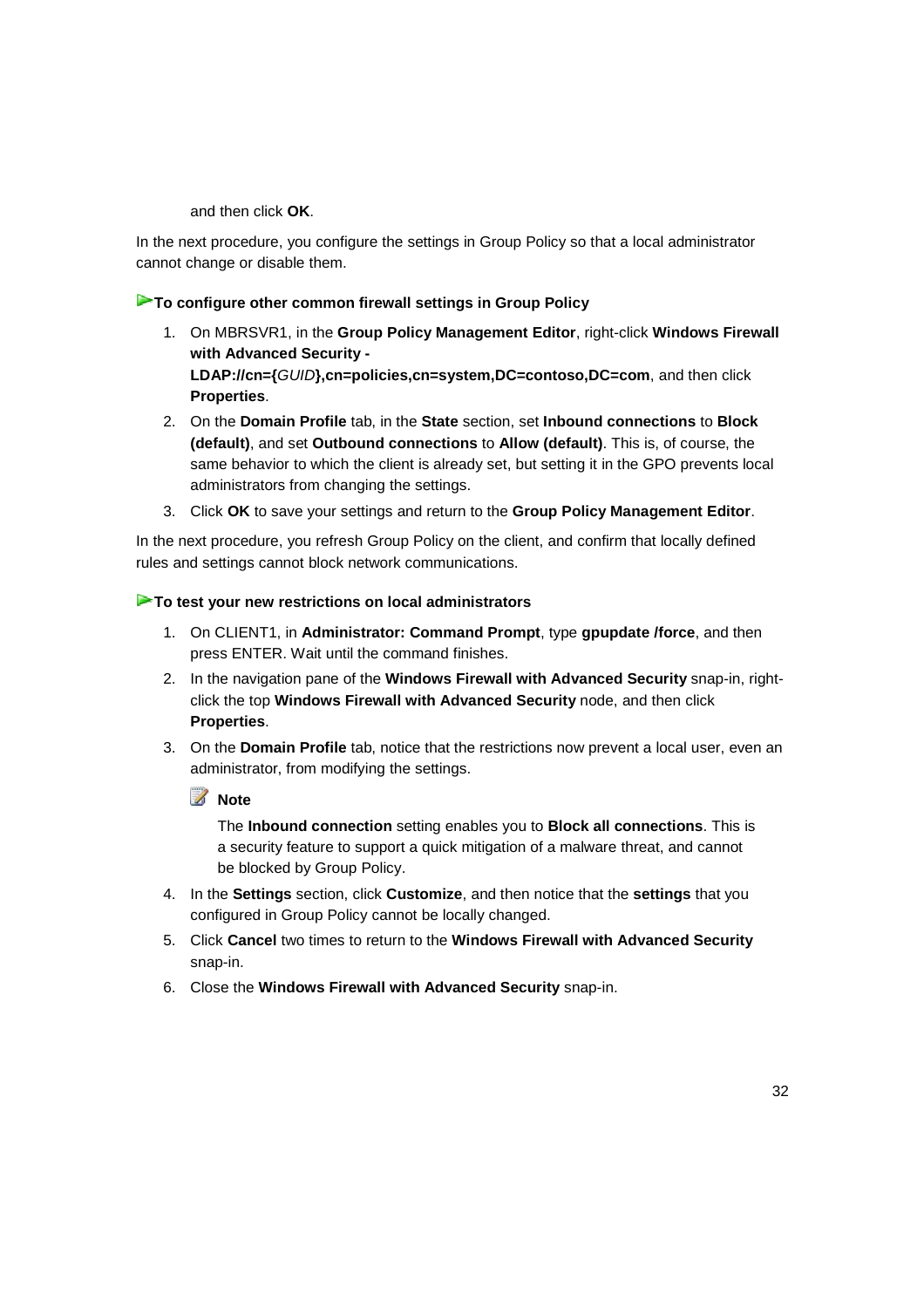# **Step 7: Creating WMI and Group Filters**

When the network includes client computers that run a variety of Windows operating systems, two computers in the same OU might require different settings to achieve the same configuration. For example, a computer that is running Windows XP might require a different setting than a computer that is running Windows Vista. Two GPOs would be required in that case, one to apply to computers that are running Windows XP, and one to apply to computers that are running Windows Vista. There are two frequently used techniques used to ensure that GPOs only apply to the correct computers:

- Add a Windows Management Instrumentation (WMI) filter to the GPO. A WMI filter enables you to specify criteria that must be matched before the linked GPO is applied to a computer. By letting you filter the computers to which the settings apply, this reduces the need to further subdivide your OUs in Active Directory.
- Grant or deny the **Apply Policy** security permission in the access control list (ACL) for the GPO. If you put your computers in security groups, you can then deny the **Apply Policy** permission to the groups that should not use the GPO.

#### **Important**

Windows XP and Windows Server 2003 use different tools and produce different firewall and IPsec settings than the Windows Firewall with Advanced Security tool included with Windows Vista and Windows Server 2008. Mixing the settings together on the same computer can cause unexpected connectivity problems that are very difficult to troubleshoot. We recommend that you use the Windows Firewall with Advanced Security snap-in for settings to create the GPOs for computers that are running Windows Vista or Windows Server 2008, and use the tools provided in Windows XP or Windows Server 2003 to create the GPOs intended for those operating systems.

In this step, you apply and test a WMI filter that restricts a GPO to applying only to computers that are running Windows Vista.

#### **To create a WMI filter that does not apply to the client**

- 1. On MBRSVR1, switch to **Group Policy Management**.
- 2. In the navigation pane, right-click **WMI Filters**, and then click **New**.
- 3. In the **Name** box, type **Apply only to Windows XP**.
- 4. Click **Add**.
- 5. In the **Query** box type:

#### **select \* from Win32\_OperatingSystem where Version like "5.1%"**

- 6. Click **OK**, and then click **Save**.
- 7. Under **Group Policy Objects**, click **Firewall Settings for Vista Clients**.
- 8. Click the **Scope** tab, and under **WMI Filtering**, select your filter **Apply Only to**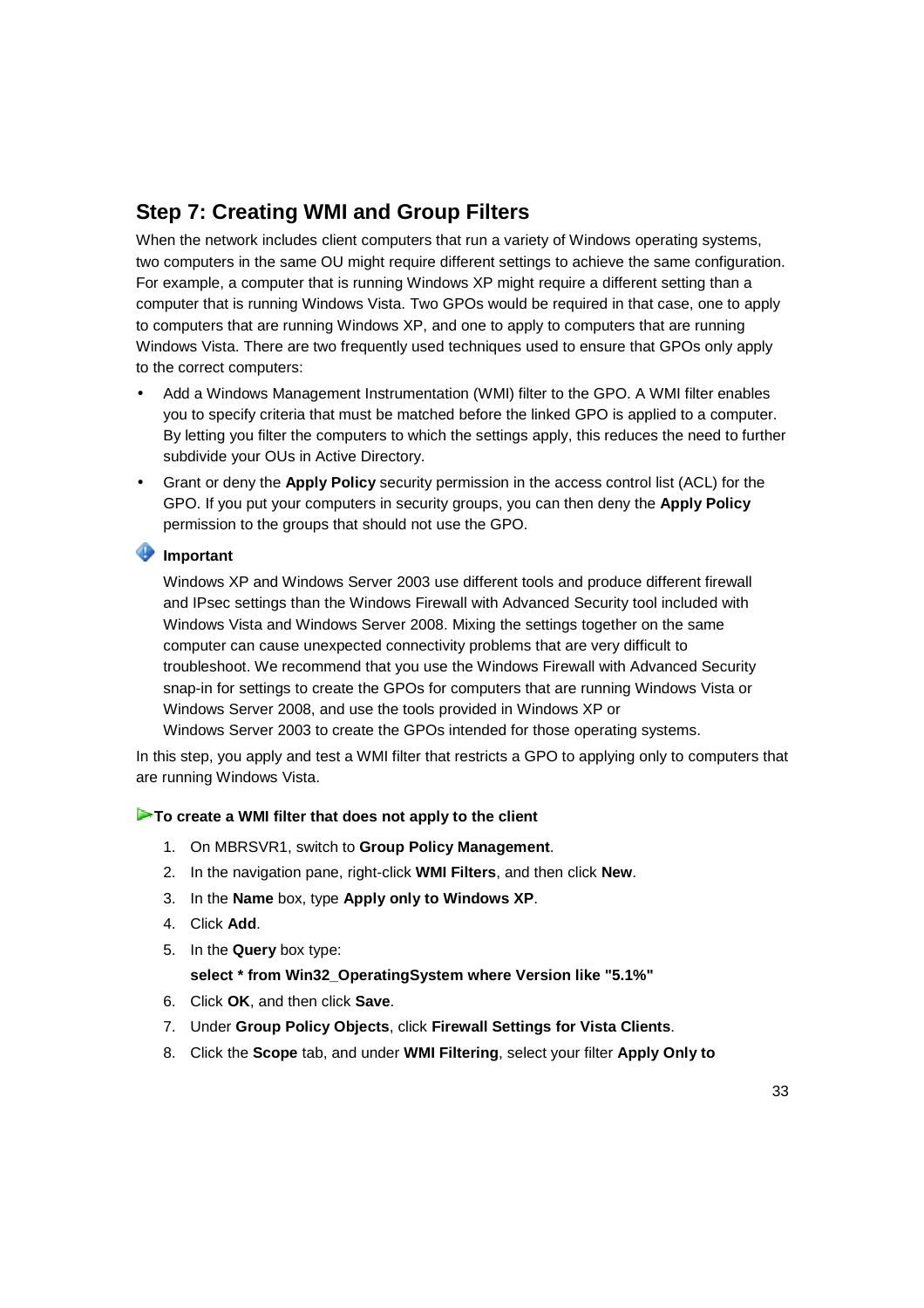**Windows XP** from the list.

9. In the confirmation dialog box, click **Yes**.

The policy now only applies to computers that are running a Windows operating system reporting a version number that starts with the characters"5.1". Because Windows Vista is version 6.0, the policy does not apply to that operating system.

10. Leave the **Group Policy Management** MMC snap-in running.

In the next procedure, you deploy the GPO to see that it no longer applies to the client computer that is running Windows Vista.

#### **To deploy and test your 'bad' WMI filter**

- 1. On CLIENT1, in **Administrator: Command Prompt**, run **gpupdate /force**. Wait for the command to finish.
- 2. If it is still open close and then restart the Windows Firewall with Advanced Security snap-in.
- 3. In the navigation pane, right-click **Windows Firewall with Advanced Security on Local Computer**, and then click **Properties**.
- 4. Note that all the controls in the user interface are now enabled, and no longer locked by policy because the GPO no longer applies to this computer.
- 5. Click **OK**.
- 6. Close the Windows Firewall with Advanced Security snap-in. Leave **Administrator: Command Prompt** running.

In the next procedure, you fix the WMI filter so that it correctly applies the GPO to Windows Vista.

#### **To fix the GPO**

- 1. On MBRSVR1, in **Group Policy Management**, in the navigation pane, expand **WMI Filters**.
- 2. Right-click **Apply Only to Windows XP**, and then click **Rename**.
- 3. Change the **XP** to **Vista**, and then press ENTER.
- 4. Right-click **Apply Only to Windows Vista**, and then click **Edit**.
- 5. Select your query, and then click **Edit** to display the **WMI Query** dialog box.
- 6. Change the version number so that the query reads:

**select \* from Win32\_OperatingSystem where Version like "6.0%"**

7. Click **OK**, and then **Save**.

The setting now only applies to computers that are running a Windows operating system reporting a version number that starts with 6.0, such as Windows Vista or Windows Server 2008.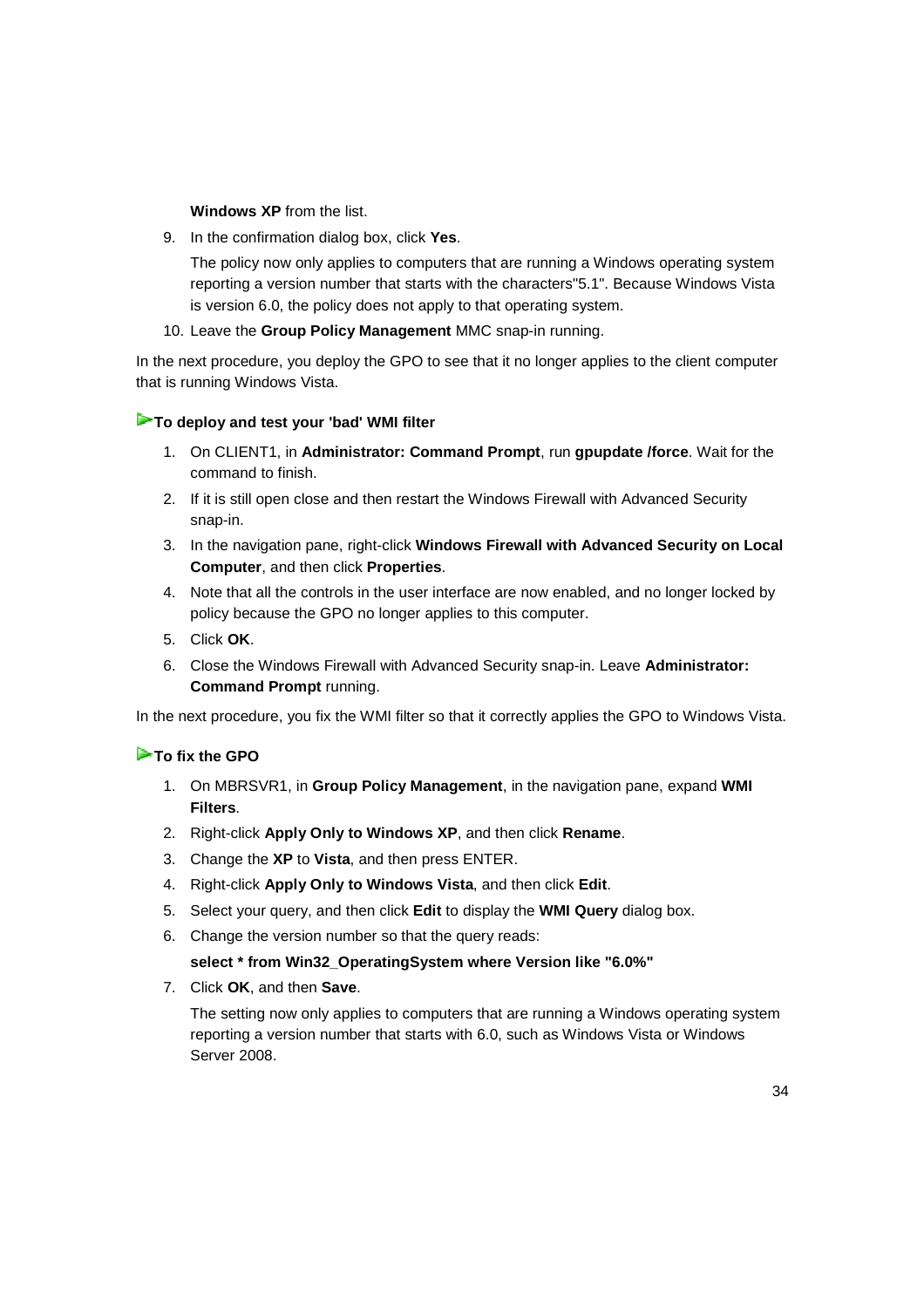#### 8. Leave the **Group Policy Management** snap-in running.

In the next procedure, you deploy the policy to see that it now does apply to the client computer that is running Windows Vista.

#### **To deploy and test your fixed WMI filter**

- 1. On CLIENT1, in **Administrator: Command Prompt**, run **gpupdate /force**. Wait for the command to finish.
- 2. Open the Windows Firewall with Advanced Security snap-in.
- 3. In the navigation pane, right-click **Windows Firewall with Advanced Security on Local Computer**, and then click **Properties**.

Notice that many of the controls in the user interface are now disabled because the GPO is re-applied to this computer.

- 4. Click **OK**.
- 5. Leave **Administrator: Command Prompt** and the Windows Firewall with Advanced Security snap-in open.

In the next several procedures, you test group filtering with security ACLs.

#### **To create the computer group**

- 1. On DC1, if the **Active Directory Users and Computers** snap-in is not open, open it. Click click **Start**, click **Administrative Tools**, and then click **Active Directory Users and Computers**.
- 2. In the navigation pane, right-click **Computers**, click **New**, and then click **Group**.
- 3. In **Group name**, type **Windows Vista Computers**, and then click **OK**.

In the next procedure, you set the permissions on the GPO to grant the apply policy permission only to members of your new computer group.

#### **To set ACL permissions on the GPO**

- 1. On MBRSVR1, in **Group Policy Management**, expand **Group Policy Objects**, and then click **Firewall Settings for Vista Clients**.
- 2. On the **Scope** tab, in the **Security Filtering** section, click **Authenticated Users**, and then click **Remove**.
- 3. Click **Add**, type **Windows Vista Computers**, and then click **OK**.

Your computer is not yet a member of this new group. Verify that the GPO does not apply.

#### **To verify that the GPO no longer applies to CLIENT1**

1. On CLIENT1, open an **Administrator: Command Prompt**, and then run **gpupdate**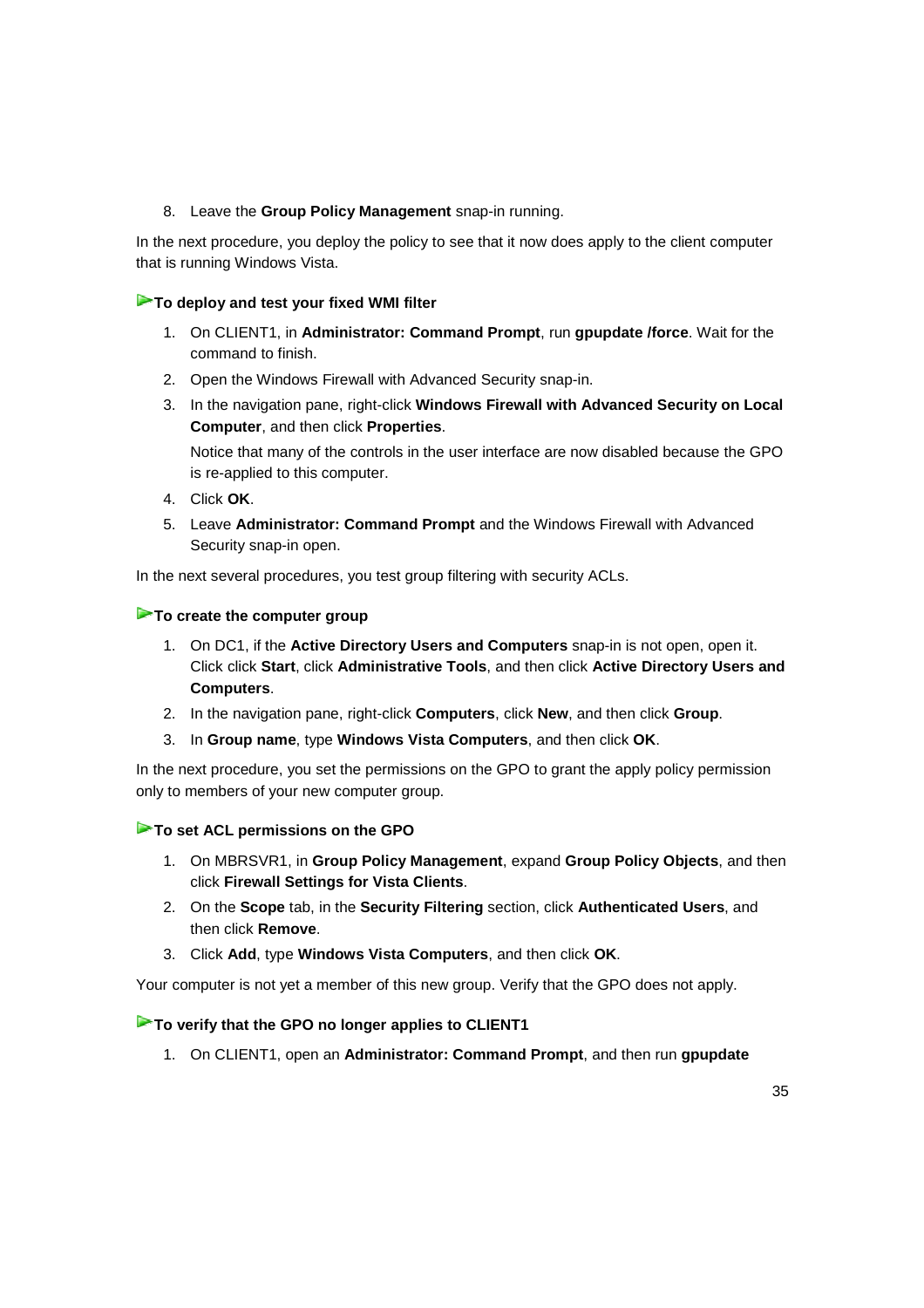**/force**. Wait for the command to finish.

- 2. Type **gpresult /r /scope computer**. Examine the **Applied Group Policy Objects** section and verify that the only GPO listed is **Default Domain Policy**.
- 3. Look down several more lines under **The following GPOs were not applied because they were filtered out** for an entry for **Firewall Settings for Vista Clients**.
- 4. If it is still open, close the Windows Firewall with Advanced Security snap-in, and then restart it.
- 5. In the navigation pane, right-click **Windows Firewall with Advanced Security on Local Computer**, and then click **Properties**.
- 6. Confirm that all the controls are enabled again because the GPO no longer applies.
- 7. Click **Cancel** to close the **Properties** page.

In the next procedure, you add the computer to the new group.

#### **► To add CLIENT1 to the group**

- 1. On DC1, in the **Active Directory Users and Computers** snap-in, select the **Computers** container, and then double-click **Windows Vista Computers** in the details pane.
- 2. Select the **Members** tab, and then click **Add**.
- 3. Click **Object Types**.
- 4. Clear all check boxes except **Computers**, and then click **OK**.
- 5. In the text box, type **CLIENT1**, and then click **OK** two times to save your changes.

Finally, you can apply the GPO to your computer to see the results.

#### **To apply the GPO applied to the computer**

- 1. On CLIENT1, restart the computer. The changes to the group membership must be refreshed in the local computer's security tokens. This occurs when the computer starts.
- 2. Log on as **contoso/admin1**.
- 3. Open an **Administrator: Command Prompt**, and run **gpresult /r /scope computer**.
- 4. Examine the output to confirm that the GPO is applied to your computer again.
- 5. Open the Windows Firewall with Advanced Security snap-in.
- 6. In the navigation pane, right-click **Windows Firewall with Advanced Security on Local Computer**, and then click **Properties**.
- 7. Confirm that some of the controls are disabled again because they are now controlled by Group Policy.
- 8. Click **Cancel** to close the **Properties** page.

For more information about how to use WMI filters and Group Policy, see: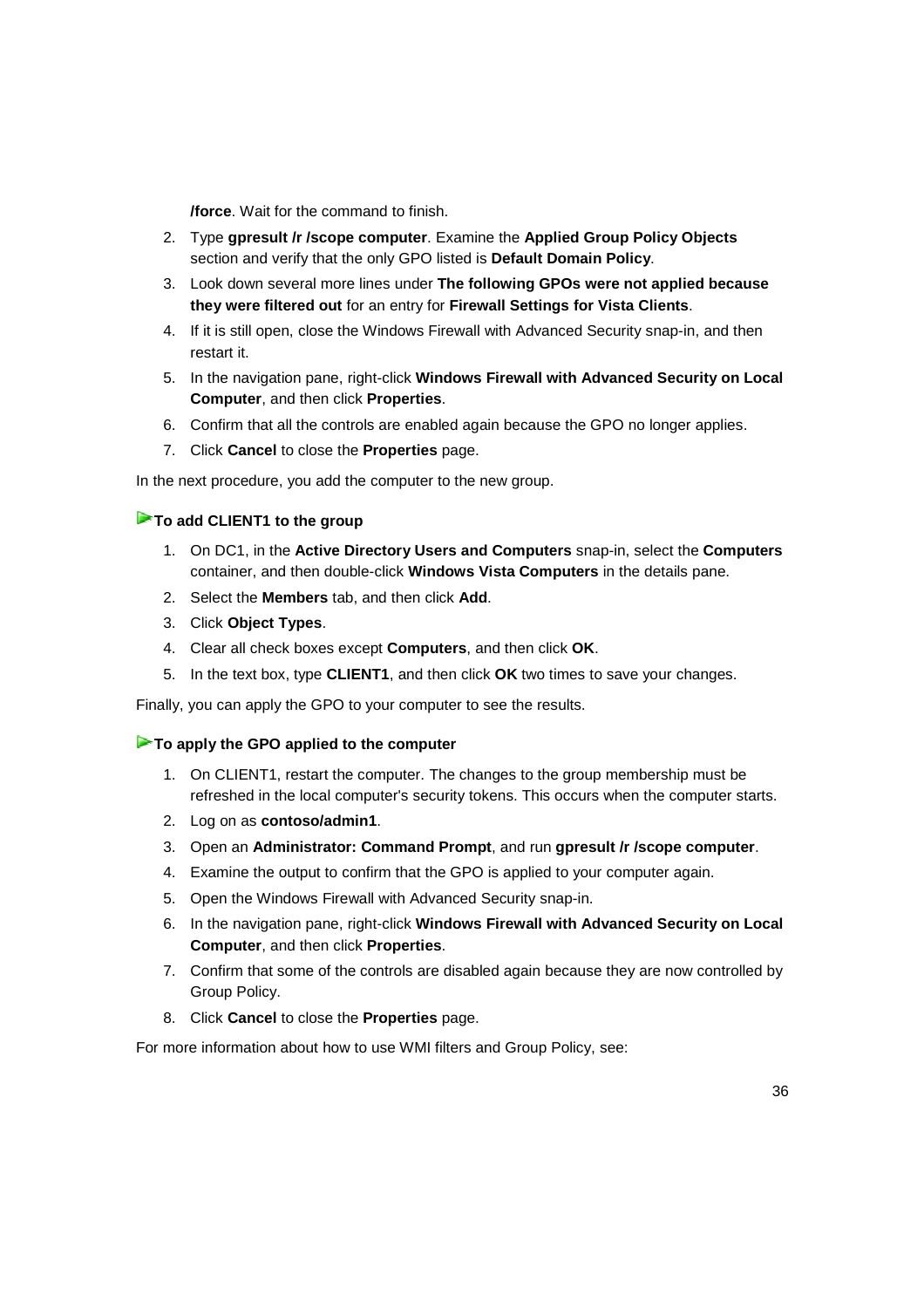- HOWTO: Leverage Group Policies with WMI Filters at http://go.microsoft.com/fwlink/?linkid=93760
- Windows Server Group Policy at http://go.microsoft.com/fwlink/?linkid=93542

# **Step 8: Enabling Firewall Logging**

When you create or modify firewall rules, you can sometimes end up with a rule set that allows traffic that you do not want, or that blocks traffic that you require. To help troubleshoot these types of problems, Windows Firewall with Advanced Security can create a log file that contains entries for network connections that are permitted and network connections that are blocked.

In this step, you configure your server GPO to create a log file and to log both allowed packets and dropped packets. In the next section, after you create and test some firewall rules, you examine this log file to see the kinds of entries created there.

#### **To configure a firewall log file in your server GPO**

- 1. On MBRSVR1, in **Group Policy Management**, in the navigation pane, right-click **Firewall Settings for WS2008 Servers**, and then click **Edit**.
- 2. In the **Group Policy Management Editor**, right-click the top node in the navigation pane, and then click **Properties**.
- 3. Select the **Disable User Configuration settings** check box.
- 4. In the confirmation dialog box, click **Yes**, and then click **OK.**
- 5. In the navigation pane, expand **Computer Configuration**, expand **Windows Settings**, expand **Security Settings**, and then expand **Windows Firewall with Advanced Security.**
- 6. Right-click **Windows Firewall with Advanced Security LDAP://cn={**GUID**},cn=policies,cn=system,DC=contoso,DC=com**, and then click **Properties**.
- 7. On the **Domain Profile** tab, in the **Logging** section, click **Customize**.
- 8. Clear both **Not configured** check boxes. You can use the default values for path and maximum size.
- 9. Change **Log dropped packets** to **Yes**.
- 10. Change **Log successful connections** to **Yes**.
- 11. Click **OK** two times to save your GPO.
- 12. Close the **Group Policy Management Editor**.

After this GPO is applied to MBRSVR1, the firewall starts logging both dropped packets and successful connections. You view the log in a later section.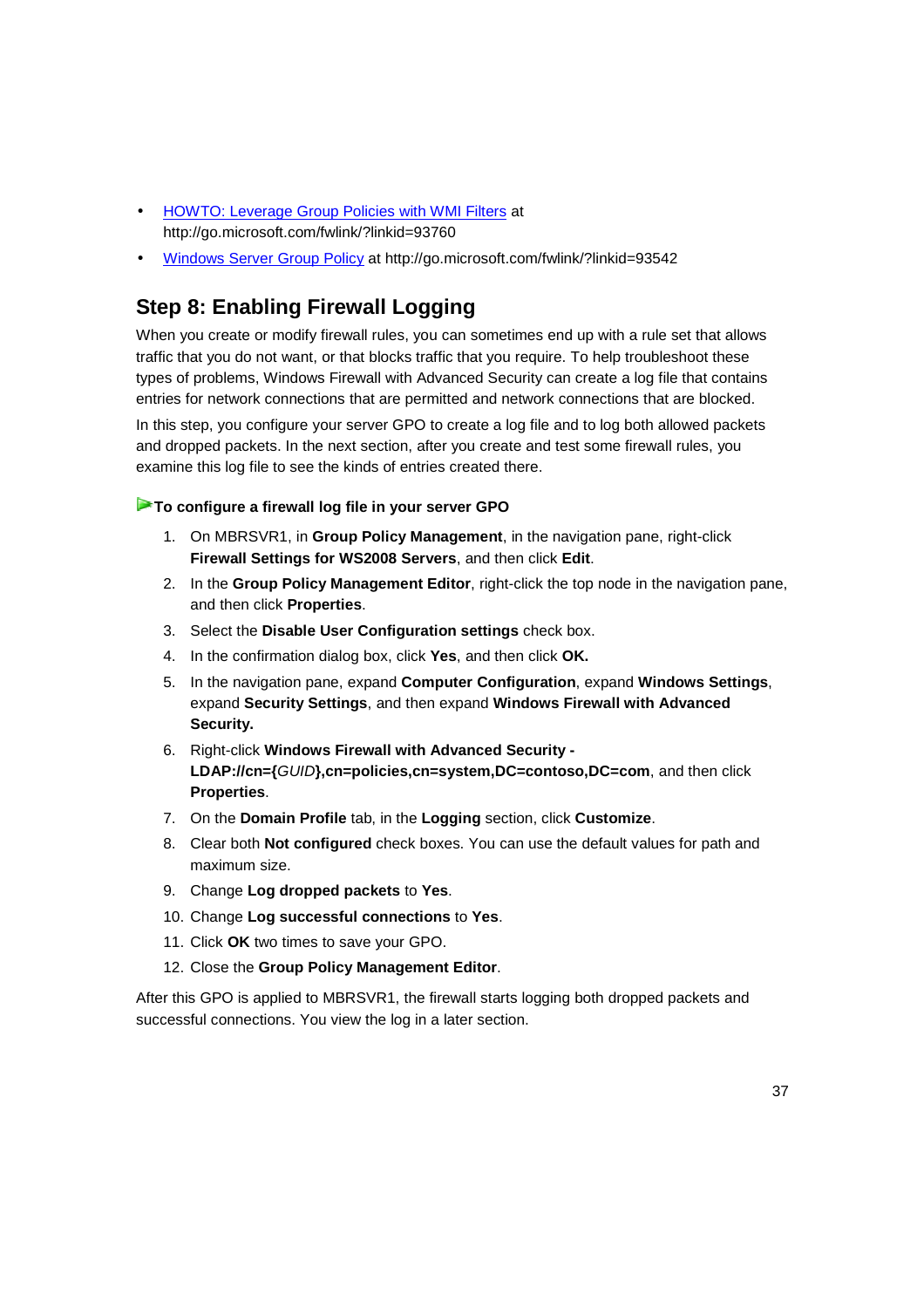# **Creating Rules that Allow Required Inbound Network Traffic**

By default, Windows Firewall with Advanced Security blocks all unsolicited inbound network traffic. To enable programs that depend on such traffic to run correctly, you must create rules with specified criteria.

# **Steps for creating rules that allow required inbound network traffic**

In this section of the guide, you create firewall rules that allow specific types of unsolicited inbound network traffic through the firewall.

Step 1: Configuring Predefined Rules by Using Group Policy

Step 2: Allowing Unsolicited Inbound Network Traffic for a Specific Program

Step 3: Allowing Inbound Traffic to a Specific TCP or UDP Port

Step 4: Allowing Inbound Network Traffic that Uses Dynamic RPC

Step 5: Viewing the Firewall Log

# **Step 1: Configuring Predefined Rules by Using Group Policy**

In many scenarios, you might want to configure rules that allow generally required network activity. Many common network traffic types are already specified in Windows Firewall with Advanced Security by predefined sets of rules. This makes it easy to select them for configuration and deployment.

In this step, you use the Group Policy Management MMC snap-in to configure a group of firewall rules. You set the rules that are part of the group Core Networking to be always enabled.

#### **To configure a group of firewall rules**

- 1. On MBRSVR1, in the **Group Policy Management** snap-in, right-click **Firewall Settings for Vista Clients,** and then click **Edit**.
- 2. In the navigation pane of the **Group Policy Management Editor**, expand **Computer Configuration**, expand **Windows Settings**, expand **Security Settings**, expand **Windows Firewall with Advanced Security**, and then expand **Windows Firewall with Advanced Security - LDAP://{**GUID**},cn=policies,cn=system,DC=contoso,DC=com**.
- 3. Click **Inbound Rules**.

There are no inbound firewall rules in the GPO by default.

- 4. Right-click **Inbound Rules**, and then click **New rule**.
- 5. On the **Rule Type** page of the wizard, click **Predefined**, select **Core Networking** from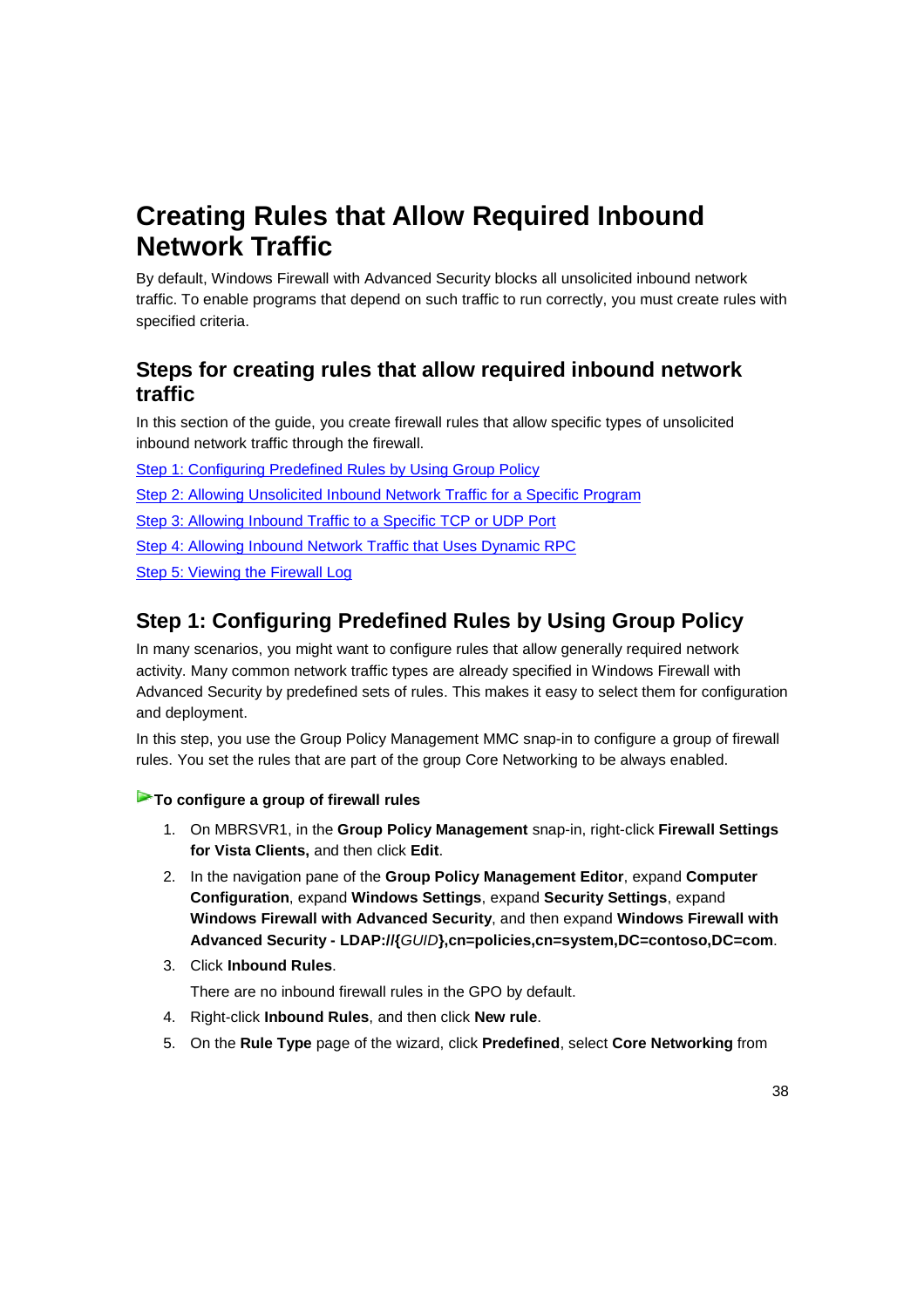the list, and then click **Next**.

- 6. On the **Predefined Rules** page, examine the list of rules, leave them all selected, and then click **Next**.
	- **Z** Note

In a production environment, carefully consider which profiles you apply the rules to. You may want to consider rules for other profiles to control how the firewall works on computers that are away from the network, such as portable computers which are taken home. You might want to consider applying your rules to all the profiles to ensure that your organization's computers continue to be protected when they are away from the organization's network. Some rule modifications may be required to allow expected program behavior on a home or public network that is different from the organization's network.

7. On the **Action** page, because we want to create an exception for traffic that would by default be blocked, select **Allow the connection**, and then click **Finish**.

| 禪                                                                                    |                                                             |                        |                  |
|--------------------------------------------------------------------------------------|-------------------------------------------------------------|------------------------|------------------|
| Firewall Settings for Vista Client -<br>Ę                                            | Name                                                        | Group                  | Prof $\triangle$ |
| <b>Computer Configuration</b><br>Ξ                                                   | Core Networking - Destination Unreachable (                 | Core Networking        | Dom              |
| Software Settings                                                                    | Core Networking - Destination Unreachable                   | Core Networking        | Dom              |
| Windows Settings                                                                     | Core Networking - Dynamic Host Configurati                  | Core Networking        | Dom              |
| Scripts (Startup/Sht                                                                 | Core Networking - Internet Group Managem                    | Core Networking        | Dom              |
| F<br><b>Security Settings</b><br>眉                                                   | Core Networking - IPv6 (IPv6-In)                            | Core Networking        | Dom              |
| <b>Account Policies</b><br>$\overline{+}$<br>$\overline{+}$<br><b>Local Policies</b> | Core Networking - Multicast Listener Done (I                | Core Networking        | Dom              |
| 田<br>Event Log                                                                       | Core Networking - Multicast Listener Query (                | Core Networking        | Dom              |
| <b>Restricted Grou</b><br>$\overline{+}$                                             | Core Networking - Multicast Listener Report                 | Core Networking        | Dom              |
| System Service:<br>$+$                                                               | Core Networking - Multicast Listener Report                 | <b>Core Networking</b> | Dom              |
| Registry<br>$+$                                                                      | Core Networking - Neighbor Discovery Adve                   | Core Networking        | Dom              |
| File System<br>$\overline{+}$                                                        | Core Networking - Neighbor Discovery Solicit                | <b>Core Networking</b> | Dom              |
| <b>Wired Network</b><br>$\pm$<br>En!                                                 | Core Networking - Packet Too Big (ICMPv6-In)                | Core Networking        | Dom              |
| <b>Windows Firewa</b><br>$\Box$                                                      | Core Networking - Parameter Problem (ICMP                   | Core Networking        | Dom              |
| Windows Fir<br>E                                                                     | Core Networking - Router Advertisement (IC Core Networking  |                        | Dom              |
| <b>Ext</b> Inbound                                                                   | Core Networking - Teredo (UDP-In)                           | Core Networking        | Dom              |
| Outbou v                                                                             | Core Networking - Time Exceeded (ICMPv6-In) Core Networking |                        | $Dom -$          |

The list of enabled rules now appears in the details pane for **Inbound Rules**.

With the list of rules now in the GPO, deploy the GPO to the client computer.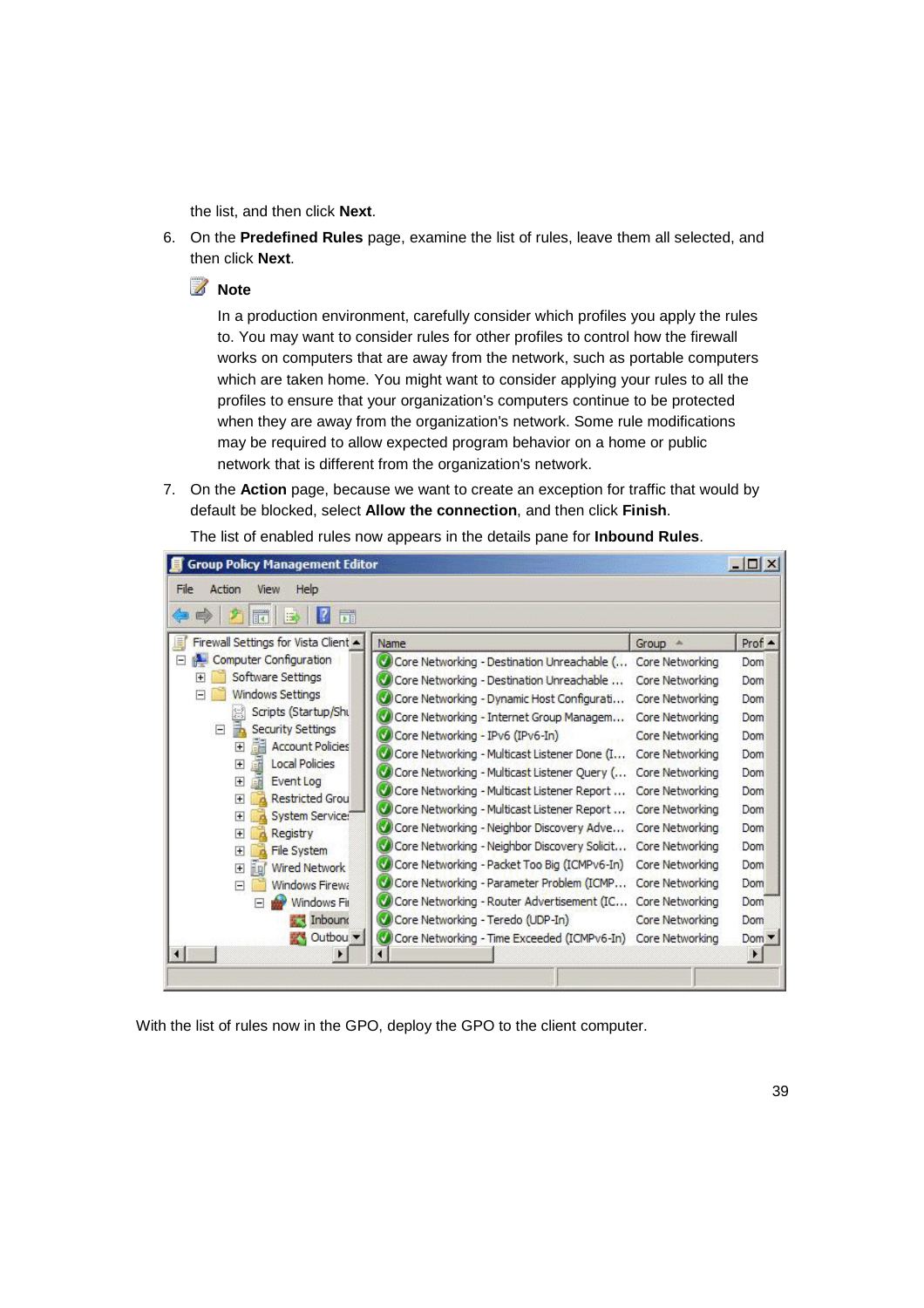#### **To test the rules on the client computer**

- 1. On CLIENT1, in **Administrator: Command Prompt**, run **gpupdate /force**. Wait until the command finishes.
- 2. In the navigation pane of the **Windows Firewall with Advanced Security** snap-in, expand **Monitoring**, and then click **Firewall**.

Note the list of rules that is now active on the local computer.

- 3. Click **View**, and then click **Add/Remove columns**.
- 4. If the **Rule Source** column is not displayed, click **Rule Source** in the **Available columns** list, and then click **Add**.
- 5. Click **Move Up** to position **Rule Source** directly after **Name**, and then click **OK**.

### **Z** Note

Adding the **Rule Source** column is useful in troubleshooting scenarios, but it can make the listing of the rules slower. We recommend that you remove the column from the view when you do not need it.

- 6. Note that all the rules identify the GPO **Firewall Settings for Vista Clients** as the source of the rule. Even if you disable the locally defined Core Networking rules under **Inbound Rules**, these rules from the GPO still apply to the computer.
- 7. Close the **Group Policy Management Editor** for the client GPO.

# **Step 2: Allowing Unsolicited Inbound Network Traffic for a Specific Program**

When you use a program that must be able to receive unsolicited inbound network traffic, you must create a rule to permit that traffic to pass through the firewall.

By default on Windows Vista, when you start such a program and it registers with Windows to listen on a specific TCP or UDP port number, Windows blocks the request and displays a dialog box asking for your instructions. If you choose to allow the program, then Windows automatically creates a firewall rule to allow all network traffic for that program. You can also create a similar rule manually. If you create such a rule and distribute it by using Group Policy, then users do not have to see the dialog box and decide what to do.

By default on computers running Windows Server 2008, the notification dialog box does not appear, and the program is silently blocked. So on computers running Windows Server 2008 you must create rules for each program that requires unsolicited inbound network traffic. Another advantage to creating the rule manually is that you can restrict the rule to only the specific traffic required by the program.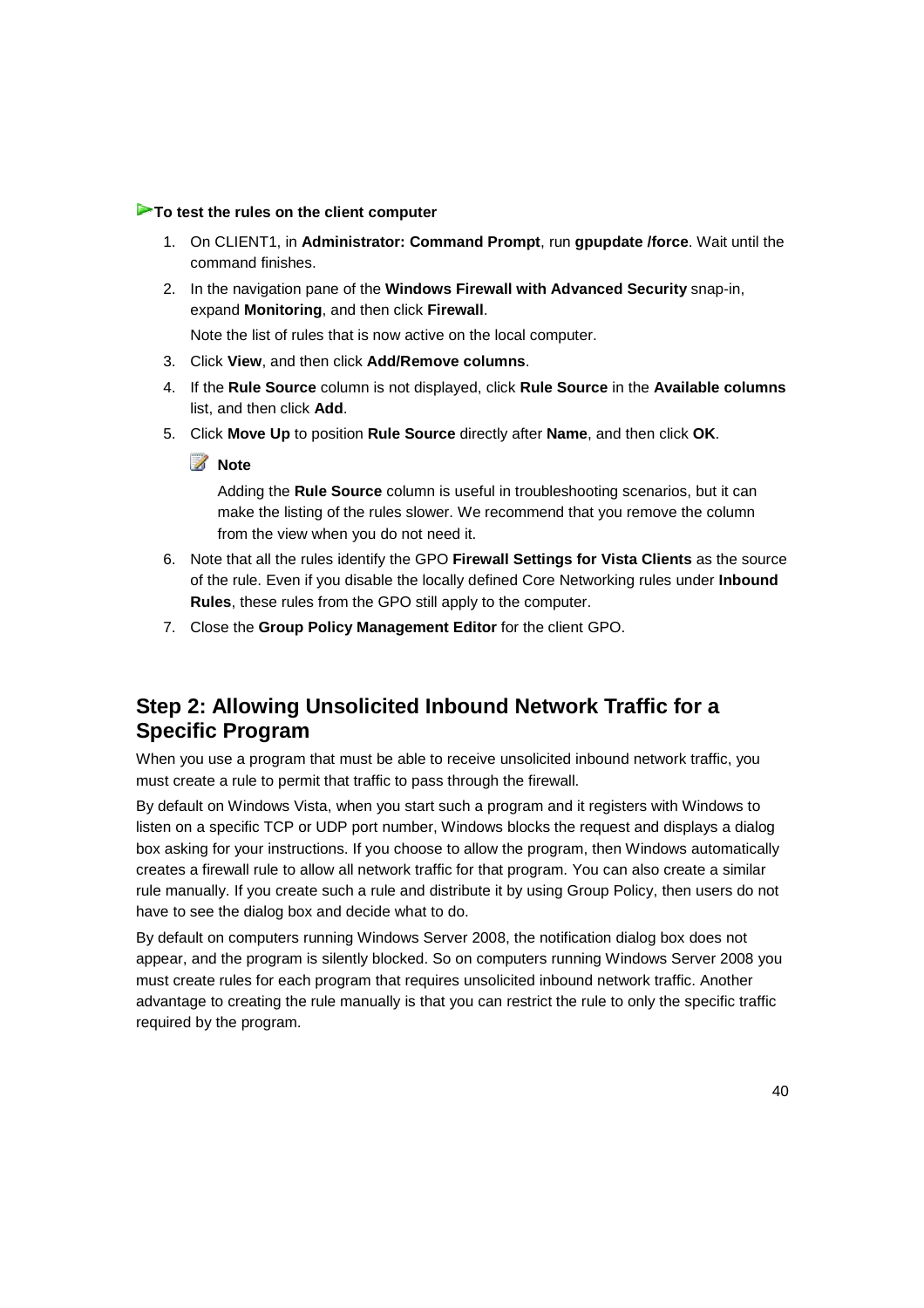In this section, as a first example, you create a firewall rule that allows inbound traffic for the Telnet service through the firewall, and then you deploy that rule to MBRSVR1 by using Group Policy.

#### **To create a firewall rule that allows inbound traffic for a program**

- 1. On MBRSVR1, in the **Group Policy Management** window, right-click **Firewall Settings for WS2008 Servers**, and then click **Edit**.
- 2. In the navigation pane, expand **Computer Configuration**, expand **Windows Settings**, expand **Security Settings**, expand **Windows Firewall with Advanced Security**, and then expand **Windows Firewall with Advanced Security - LDAP://cn={**GUID**},cn=policies,cn=system,DC=contoso,dc=com**.
- 3. Right-click **Inbound Rules**, and then click **New rule**.
- 4. On the **Rule Type** page, click **Custom**, and then click **Next**.

#### **Z** Note

 We recommend that you create rules that are as specific as possible. That means you may want to specify both the program, to ensure the rule only allows traffic when that program is running, and the port, to ensure that the program can only receive on the desired port number. To see all the options in the wizard, use the **Custom** rule type.

- 5. In the text box for **This program path**, type **%systemroot%\system32\tlntsvr.exe**.
- 6. Because programs can host multiple services, we recommend that you also limit the rule to the specific service you want. Next to **Services**, click **Customize**.
- 7. Click **Apply to this service**, select **Telnet**, click **OK**, and then click **Next**.

#### **Z** Note

The list of services includes only the services currently installed on the computer on which you are editing the GPO. If the service you want to specify is not installed on this computer, you can use the option **Apply to service with this service short name**, and then type the service name in the text box. To discover the service short name, use the **Services** MMC snap-in on a computer on which the service is installed.

- 8. On the **Protocols and Ports** page, click **Next**. You restrict the rule to a specific port in the next section.
- 9. On the **Scope** page, click **Next**.
- 10. On the **Action** page, click **Allow the Connection**, and then click **Next**.
- 11. On the **Profile** page, clear the **Private** and **Public** check boxes. Confirm that **Domain** is selected, and then click **Next**.
- 12. On the **Name** page, type **Allow Inbound Telnet**, and then click **Finish**.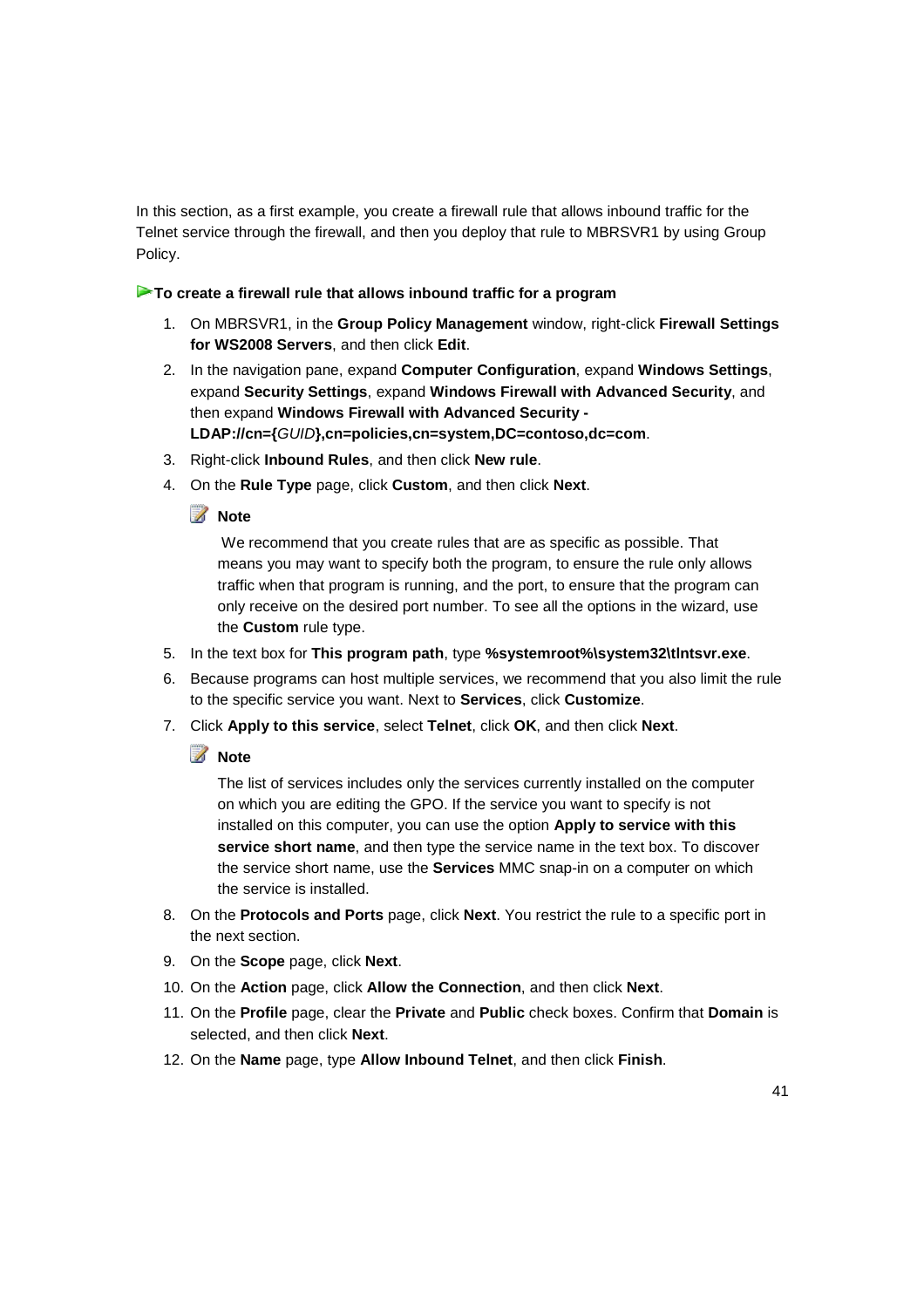Before you deploy the GPO, configure some other settings to ensure that local rules cannot interfere with your domain provided rule.

#### **To finish configuring the firewall rule for the member server**

- 1. In the navigation pane of the **Group Policy Management Editor**, right-click **Windows Firewall with Advanced Security - LDAP://cn={**GUID**},cn=policies,cn=system,DC=contoso,dc=com**, and then click **Properties**.
- 2. Set **Firewall state** to **On (recommended)**.
- 3. Set **Inbound connections** to **Block (default)**.
- 4. Set **Outbound connections** to **Allow (default)**.
- 5. In the **Settings** section, click **Customize**.
- 6. Set **Display a notification** to **No**.
- 7. Set **Apply local firewall rules** to **No**.
- 8. Set **Apply local connection security rules** to **No**.
- 9. Click **OK** two times to save your GPO.

In this procedure, you deploy your GPO to your member server.

#### **To deploy the GPO to the member server**

- 1. Switch to the **Group Policy Management** snap-in, right-click **MyMemberServers**, and then click **Link an existing GPO**.
- 2. In the **Select GPO** dialog box, click **Firewall Settings for WS2008 Servers**, and then click **OK**.

The GPO is now assigned.

- 3. Open **Administrator: Command Prompt**, and then run **gpupdate /force**. Wait for the command to finish.
- 4. Open the Windows Firewall with Advanced Security snap-in.
- 5. In the navigation pane, expand **Monitoring**, and then click **Firewall**. Note that the only currently active rule is the **Allow Inbound Telnet** rule that you created in the GPO.

In this procedure, you test the deployed firewall rule.

#### **To test the Telnet firewall rule**

1. On CLIENT1, at **Administrator: Command Prompt**, type **telnet mbrsvr1**, and then press ENTER.

After several seconds the following screen appears and indicates that your Telnet firewall rule is working.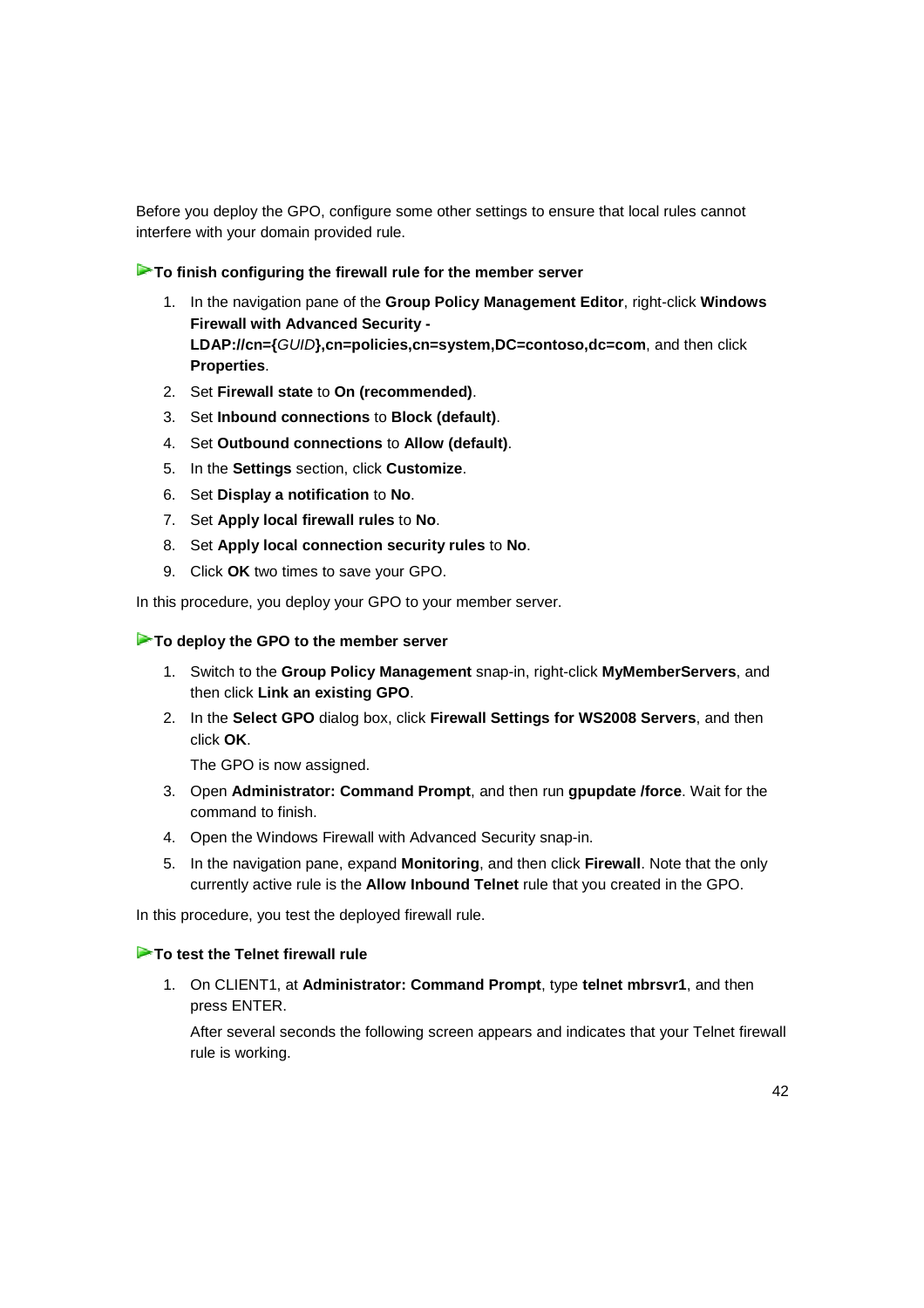

2. Close the Telnet session by typing **exit**, and then pressing ENTER.

In this procedure, you confirm that it is not the local Telnet rule that was created when the Telnet Server service was installed on MBRSVR1. You disable that rule and confirm that Telnet still works because your GPO applied rule is active.

#### **To confirm that it is your GPO rule that allows Telnet to work**

- 1. On MBRSVR1, in the **Windows Firewall with Advanced Security** snap-in, in the navigation pane, click **Inbound Rules**. Note your GPO-based Telnet firewall rule is listed at the top.
- 2. Scroll down to the rule named **Telnet Server**, right-click it, and then click **Disable rule**.
- 3. On CLIENT1, at the command prompt, run **telnet mbrsvr1** again, and then confirm that it is still working.
- 4. Close the Telnet session by typing **exit**, and then pressing ENTER.

Finally, you demonstrate that the Telnet service can listen for network traffic on any port the way the rule is currently configured.

#### **To show that the firewall rule allows Telnet network traffic on a specified port**

- 1. On MBRSVR1, at an **Administrator: Command Prompt**, type **tlntadmn config port=25**, and then press ENTER. This configures your Telnet server to listen on port 25 instead of the default port 23.
- 2. On CLIENT1, at a command prompt, type **telnet mbrsvr1 25**. This instructs the client to use port 25 for its connection instead of the default port 23. The connection succeeds.

In the next section, you configure the rule to allow traffic only on a port number you specify.

# **Step 3: Allowing Inbound Traffic to a Specific TCP or UDP Port**

In the previous step, you created a rule that allows unsolicited inbound network traffic only to the Telnet Server service. However, it is considered a best practice to also limit the traffic to the TCP and/or UDP ports that the service really needs. In the case of Telnet, only TCP port 23 is required.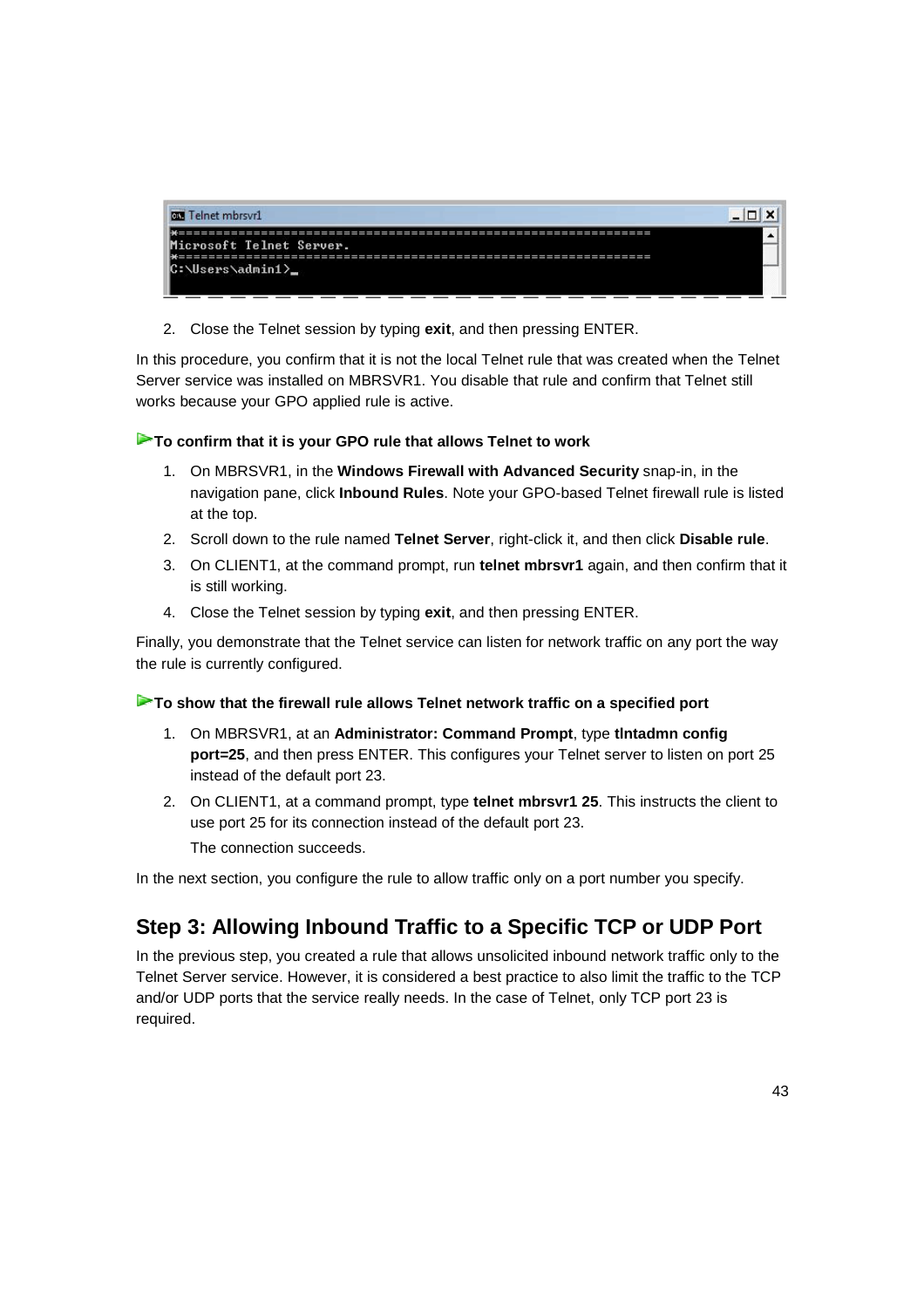In this procedure, you refine the Telnet exception rule to limit the allowed inbound network traffic only to TCP port 23.

#### **To configure the rule to limit traffic to a specific port**

- 1. On MBRSVR1, in **Group Policy Management Editor** for your server GPO, click **Inbound Rules**.
- 2. In the details pane, right-click **Allow Inbound Telnet**, and then click **Properties**.
- 3. Click the **Protocols and Ports** tab.
- 4. In **Protocol type**, click **TCP**. Note the **Protocol number** automatically changes to **6**.
- 5. In the **Local port** list, click **Specific Ports**.
- 6. In the text box directly under **Local Port**, type **23**.
- 7. Click **OK** to save your changes.

In this procedure, you test the modified rule.

#### **To test your modified rule**

1. On MBRSVR1, at **Administrator: Command Prompt**, run **gpupdate /force**. Wait until the command finishes.

The Telnet service on MBRSVR1 is still configured to listen on port 25.

- 2. On CLIENT1, at a command prompt, run **telnet mbrsvr1 25**. The command times out and fails because the firewall on MBRSVR1 now blocks all inbound traffic to the Telnet service except port 23.
- 3. On MBRSVR1, at the **Administrator: Command Prompt**, run **tlntadmn config port=23** to restore the service to the default port number.
- 4. On CLIENT1, at the command prompt, run **telnet mbrsvr1**.

The command succeeds because the firewall allows inbound network traffic to port 23 to the Telnet service.

5. Close the Telnet session by typing **exit**, and then pressing ENTER.

# **Step 4: Allowing Inbound Network Traffic that Uses Dynamic RPC**

Many programs use the RPC protocol to request communications with a host service on a dynamically assigned port number. To do this, the remote client connects to the server on TCP port 135 (the "well-known" port number for RPC), and identifies the service to which it wants to connect. The RPC Endpoint Mapper service which is listening on that port, replies with the port number that the client should use to connect to the desired service.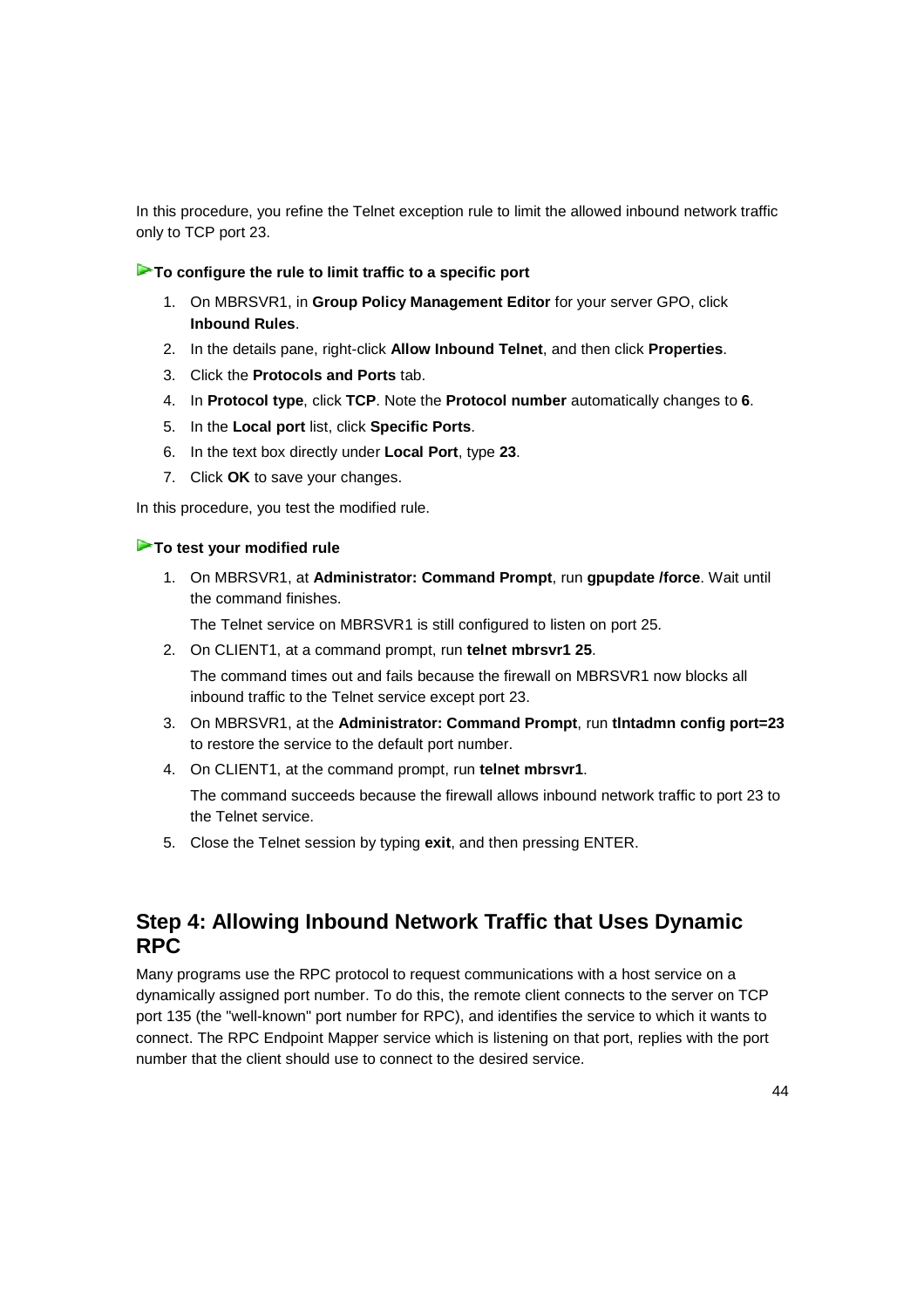In earlier versions of Windows, dynamically assigned ports have been a challenge for firewall administrators. Either they had to create rules to open large ranges of port numbers in the dynamically assigned range (all ports greater than 1024), or they had to limit the program to using a much smaller number of ports than it was designed to use. Creating rules to open many ports that are not currently being actively used increases the surface area of a computer's vulnerability to attack. Limiting programs to using fewer ports might compromise the programs' performance. Neither situation is a good solution.

#### **Z** Note

To determine whether your program must use ports that are dynamically assigned by RPC, see the documentation provided by your program's vendor. Alternatively, you can examine the traffic going to and from your program by using a network protocol analyzer such as Microsoft Network Monitor. You can download Network Monitor at http://go.microsoft.com/fwlink/?LinkID=94770.

In Windows Vista and Windows Server 2008, this problem is solved by the introduction of rules that can directly support RPC port requirements for programs. To configure this support for a program you must create the following rules:

- An inbound rule that allows inbound network traffic for **RPC Endpoint Mapper** service. This rule allows the computer to receive traffic sent to the port 135. The rule must also be configured to use the allow action, and the program path of the RPC Endpoint Mapper service.
- An inbound rule that specifies **Dynamic RPC** for the port number. When an incoming request from a remote computer is received by the RPC Endpoint Mapper service on port 135 (see the previous rule), the service assigns a dynamic port number to the request and replies to the remote computer by using that number. The IP address of the remote computer and the dynamic port number are stored in an internal table. When the remote computer then sends a packet to the new port number, this rule allows Windows to match the port number and IP address to the entries stored in the table. If a match is found, it allows the inbound traffic.

The advantage is that any port in the RPC ephemeral range can be used without having to explicitly define a rule to open that port. The port is only usable by a program that was assigned the use of the port by the endpoint mapper. No unused ports are left open, reducing the vulnerability of the server.

In this section, you create rules for the Remote Event Log service that use Dynamic RPC. Although Windows Vista and Windows Server 2008 have predefined rules that provide this capability, you create the rules manually to see the steps involved.

To begin, confirm that the Remote Event Log service is not currently working remotely from the client because the firewall on MBRSVR1 is blocking the traffic.

#### **To confirm that the Remote Event Log service is not working remotely**

1. On CLIENT1, click **Start**, type **event viewer** in the **Start Search** box, and then press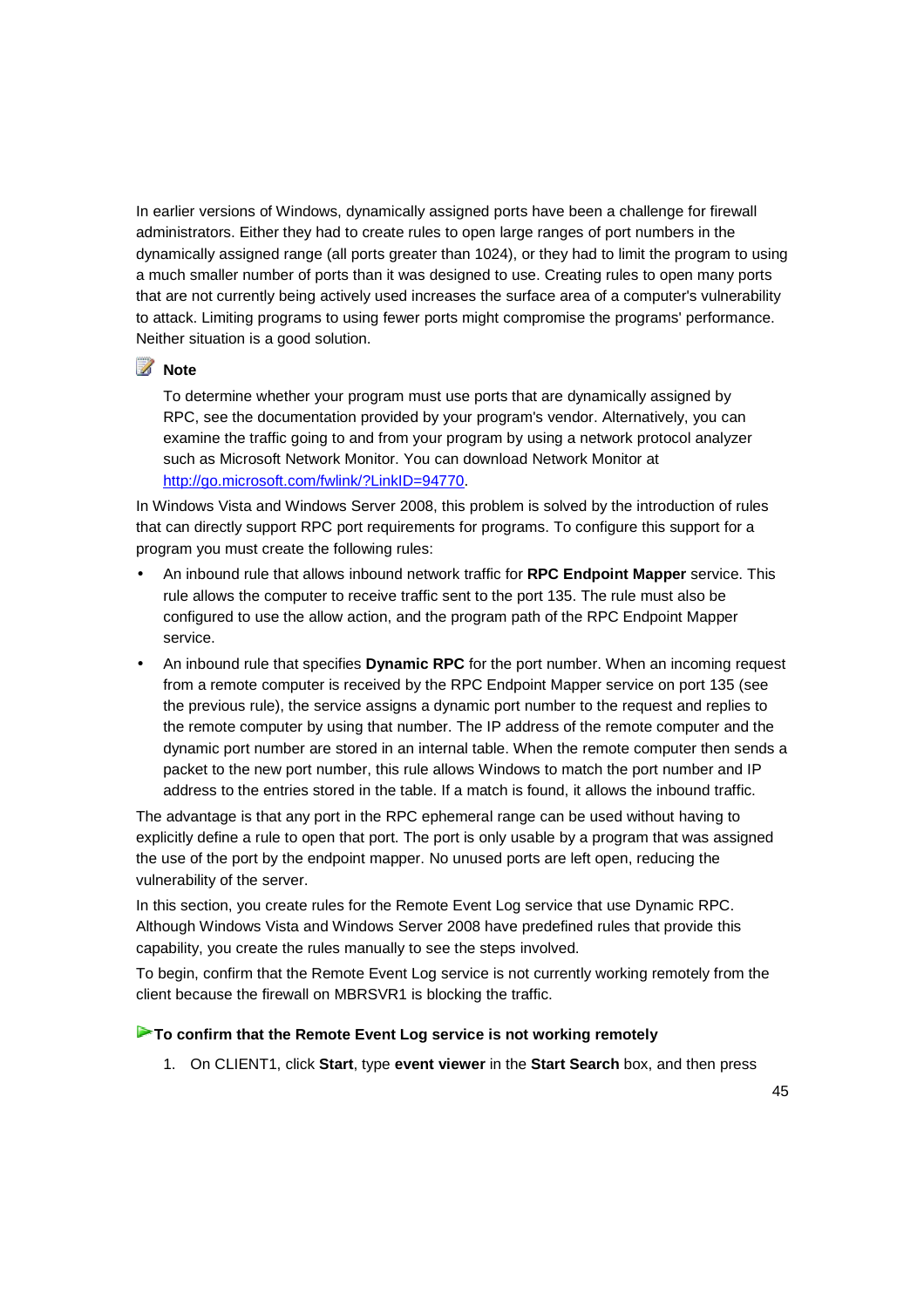ENTER.

- 2. Click **Action**, and then click **Connect to another computer**.
- 3. In the **Another computer** text box, type **MBRSVR1**, and then click **OK**.
- 4. After several seconds, the connection attempt fails as shown in the following figure, because Windows Firewall with Advanced Security on MBRSVR1 is blocking the required network traffic. Click **OK**.



To allow this service to work, begin by creating a rule that supports inbound traffic to the RPC Endpoint Mapper service.

#### **To create a rule that allows inbound network traffic to the RPC Endpoint Mapper service**

- 1. On MBRSVR1, in **Group Policy Management Editor** for your server GPO, in the navigation pane, right-click **Inbound Rules**, and then click **New rule**.
- 2. On the **Rule Type** page, click **Custom**, and then click **Next**.
- 3. In the **This program path** text box, type **%systemroot%\system32\svchost.exe**.
- 4. Next to **Services**, click **Customize**.
- 5. Click **Apply to this service**, select **Remote Procedure Call (RPC)** with a short name of **RpcSs**, click **OK**, and then click **Next**.
- 6. On the warning about conflicting with Windows service-hardening rules, click **Yes**.
- 7. On the **Protocol and Ports** page, for **Protocol type**, select **TCP**.
- 8. For **Local Port**, select **RPC Endpoint Mapper**, and then click **Next**.
- 9. On the **Scope** page, click **Next**.
- 10. On the **Action** page, click **Next**.
- 11. On the **Profile** page, clear the **Private** and **Public** check boxes, and then click **Next**.
- 12. On the **Name** page, type **Allow RPC Endpoint Mapper**, and then click **Finish**.

Next, create a rule that allows the incoming traffic from the remote Event Log client. Since the incoming port number is assigned dynamically by the RPC Endpoint Mapper service, you specify **Dynamic RPC** instead of a specific port number.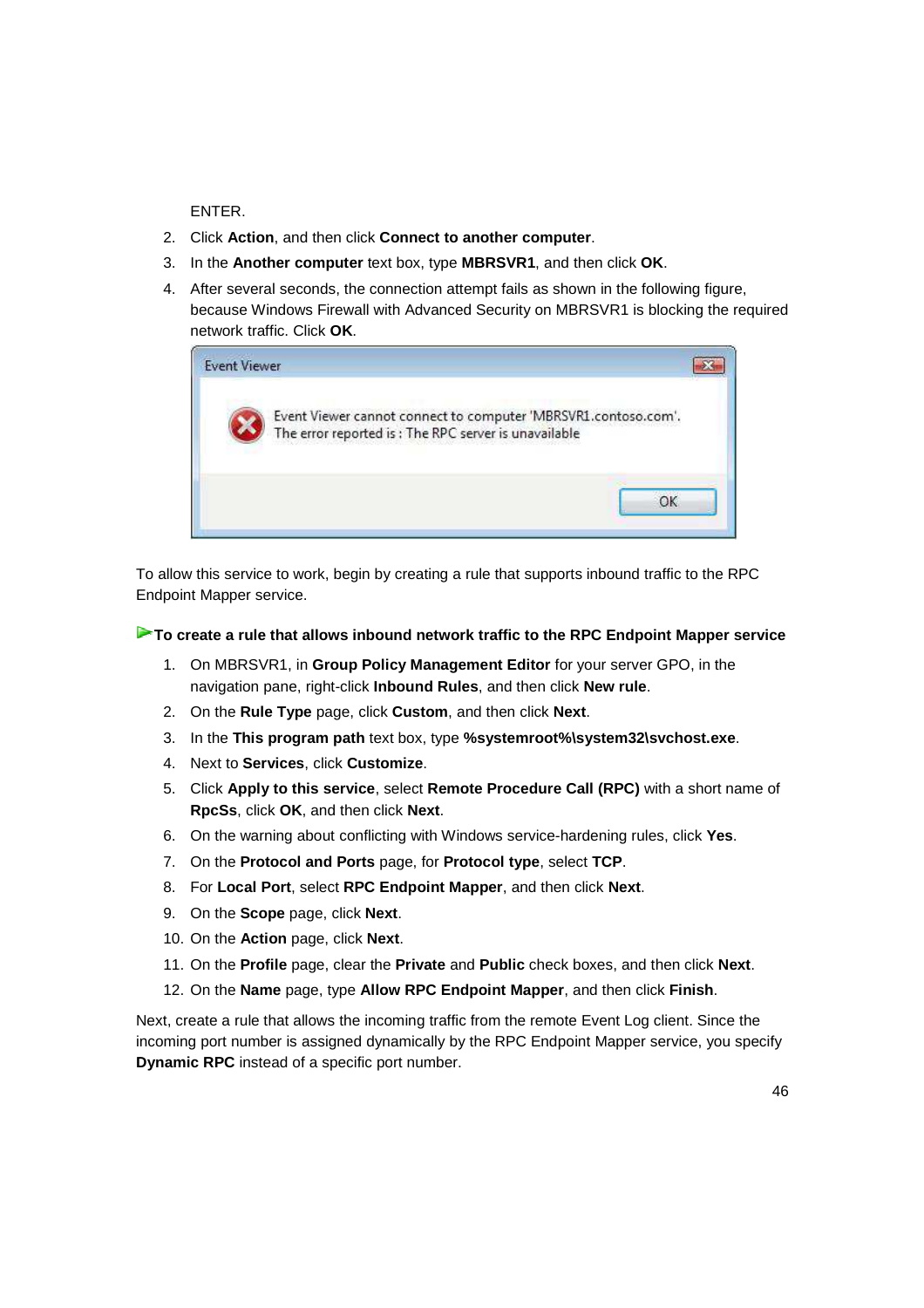### **Note**

The Event Log we are using as an example service is hosted in %systemroot%\system32\svchost.exe. Be sure to use the path of the executable file hosting the service that you want to create rules for when in a production environment.

#### **To create a rule that allows inbound network traffic to your RPC-enabled service**

- 1. On MBRSVR1, in **Group Policy Management Editor**, in the navigation pane, right-click **Inbound Rules**, and then click **New rule**.
- 2. On the **Rule Type** page, click **Custom**, and then click **Next**.
- 3. In the **This program path** text box, type **%systemroot%\system32\svchost.exe**. The Remote Event Log service is another service hosted by that file.
- 4. Next to **Services**, click **Customize**.
- 5. Click **Apply to this service**, select **Windows Event Log** with a short name of **Eventlog**, click **OK**, and then click **Next**.
- 6. On the warning about conflicting with Windows service-hardening rules, click **Yes**.
- 7. On the **Protocol and Ports** page, for **Protocol type**, select **TCP**.
- 8. For **Local Port**, select **Dynamic RPC**, and then click **Next**.
- 9. On the **Scope** page, click **Next**.
- 10. On the **Action** page, click **Next**.
- 11. On the **Profile** page, clear the **Private** and **Public** check boxes, and then click **Next**.
- 12. On the **Name** page, type **Allow Remote Event Log Service**, and then click **Finish**. Now you can apply the GPO to MBRSVR1.
- 13. At an **Administrator: Command Prompt**, run **gpupdate /force**. Wait for the command to finish.
- 14. If it is not already open, open the Windows Firewall with Advanced Security snap-in.
- 15. Expand **Monitoring**, click **Firewall**, and then confirm that your new rules are now active on the computer.  $-$

| Firewall                       |        |          |           |
|--------------------------------|--------|----------|-----------|
| Name<br><b>ALC</b>             | Action | Override | Direction |
| Allow Inbound Telnet           | Allow  | No       | Inbound   |
| Allow Remote Event Log Service | Allow  | No       | Inbound   |
| Allow RPC Endpoint Mapper      | Allow  | No       | Inbound   |

Now you can try to connect to the Remote Event Log service from the client again.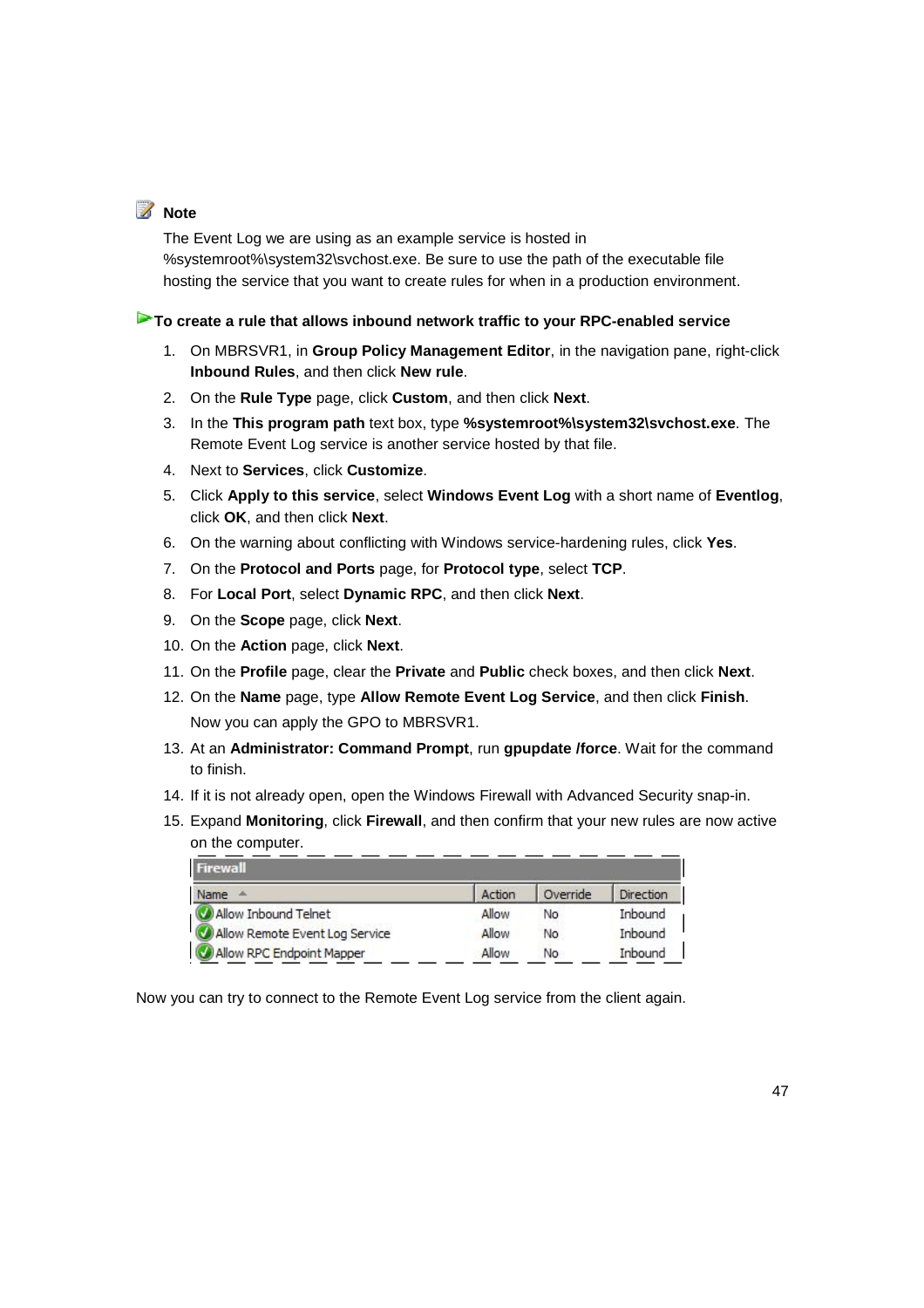#### **To confirm that the Remote Event Log service is working**

- 1. On CLIENT1, in Event Viewer, click **Action**, and then click **Connect to another computer**.
- 2. In the **Another computer** text box, type **MBRSVR1**, and then click **OK**.
- 3. The attempt succeeds, and the top node in the navigation page shows that the viewer is connected to MBRSVR1.contoso.com.

| Event Viewer                                    |                                    |
|-------------------------------------------------|------------------------------------|
| Action<br>View<br>Help<br>File                  |                                    |
| $\Leftrightarrow$ $\blacksquare$ $\blacksquare$ |                                    |
| Event Viewer (MBRSVR1.contoso.com)              | Event Viewer (MBRSVR1.contoso.com) |
| Custom Views<br><b>N</b> Windows Logs           | Overview and Summary               |
| Applications and Services Logs                  | Overview                           |

4. Close Event Viewer.

# **Step 5: Viewing the Firewall Log**

You have created several connections to your server after turning on firewall logging, and you also had several connections blocked by the firewall rules you put in place. In this step you examine the log that accumulated to this point and then you turn the logging back off.

#### **To examine the firewall log**

- 1. On MBRSVR1, if it is not already open, open the Windows Firewall with Advanced Security snap-in.
- 2. In the navigation pane, click **Monitoring**. In the **Logging Settings** section, click the file path next to **File name**. The log opens in Notepad.
- 3. In Notepad, examine the entries. There are many more entries than those related directly to your activity for this guide. There are Domain Name System (DNS) queries, network basic input/output (NetBIOS) protocol connections, and so on.
- 4. Search for lines that resemble the following examples. You can press CTRL-F to open a search dialog box, and enter a **[space] 23 [space]**. Be sure to include the spaces, so that you do not find the number 23 embedded in other numbers.

The values in italic in the samples that follow might vary from those in your log. The final column is not shown here, but is often of interest, because it shows whether the packet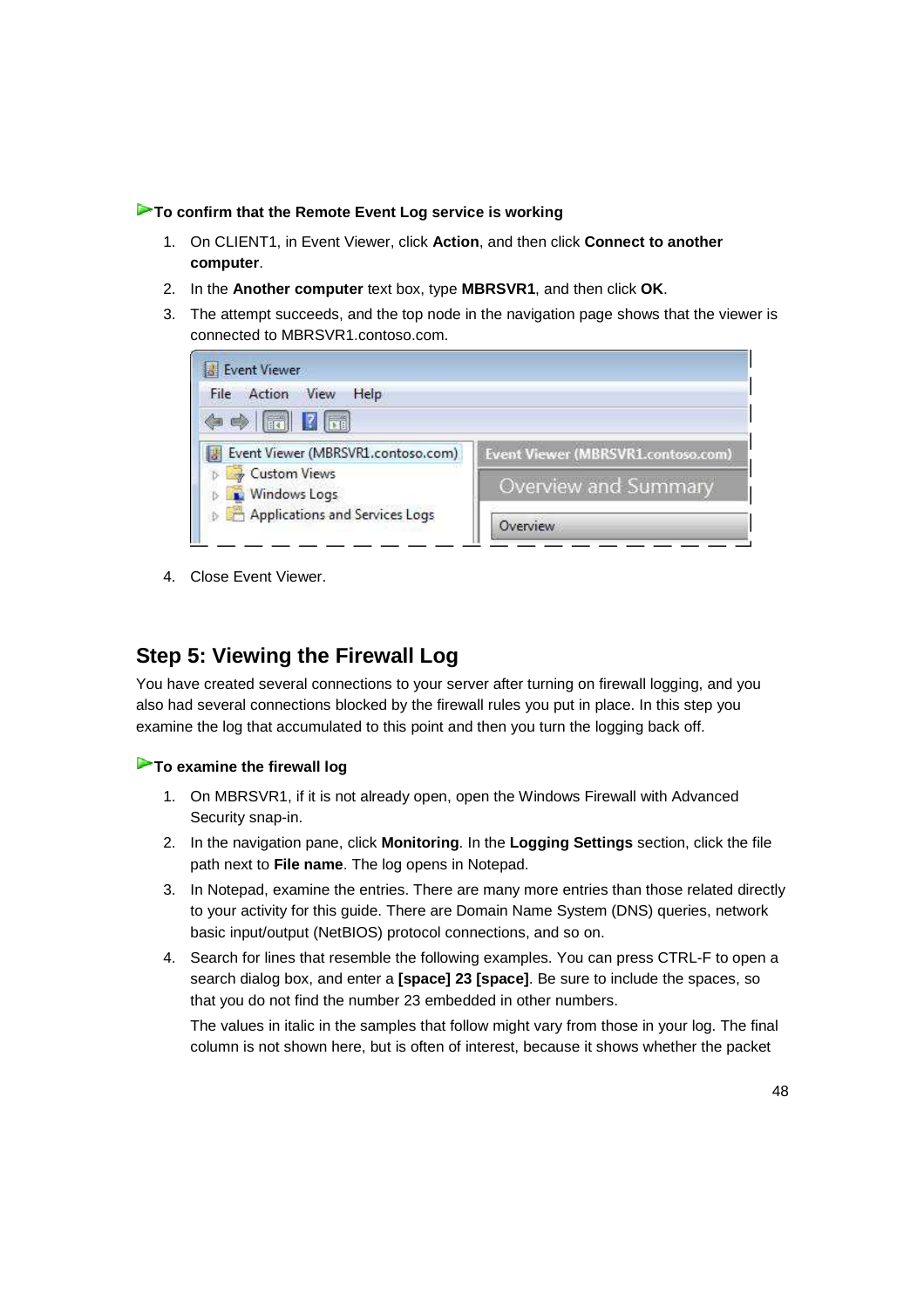was an inbound (RECEIVE) or outbound (SEND) packet.

- The following entries represent the allowed Telnet connections on ports 23 and 25: 2007-07-18 10:10:48 **ALLOW TCP 192.168.0.101 192.168.0.100** 52174 **23** 2007-07-18 10:15:54 **ALLOW TCP 192.168.0.101 192.168.0.100** 52175 **25**
- The following entry represents a blocked Telnet connection attempt on port 25: 2007-07-18 10:28:28**DROP TCP 192.168.0.101 192.168.0.100** 52180 **25**
- The following entries shows the allowed Remote Event Log connection: 2007-07-18 10:49:59 **ALLOW TCP 192.168.0.101 192.168.0.100** 52191 **135** 2007-07-18 10:50:00 **ALLOW TCP 192.168.0.101 192.168.0.100** 52192 **49153**
- 5. Close Notepad.

#### **Z** Note

In production troubleshooting scenarios, you can import your log file into Microsoft Excel to more easily search, sort, and filter the entries. Use the space character as the separator when you import the log file.

You should only turn on logging when you need it, such as when you are troubleshooting. Because we are finished, turn the logging off.

#### **To turn Firewall logging off**

- 1. Switch to the **Group Policy Management Editor** window that is configuring your Server GPO.
- 2. In the navigation pane, right-click **Windows Firewall with Advanced Security LDAP://cn={**GUID**},cn=policies,cn=system,DC=contoso,DC=com**, and then click **Properties**.
- 3. On the **Domain Profile** tab, under **Logging**, click **Customize**.
- 4. Change **Log dropped packets** to **No (default)**.
- 5. Change **Log successful connections** to **No (default)**.
- 6. Click **OK** two times to save your changes.
- 7. At the **Administrator: Command Prompt**, run **gpupdate /force**. Wait until the command is finished..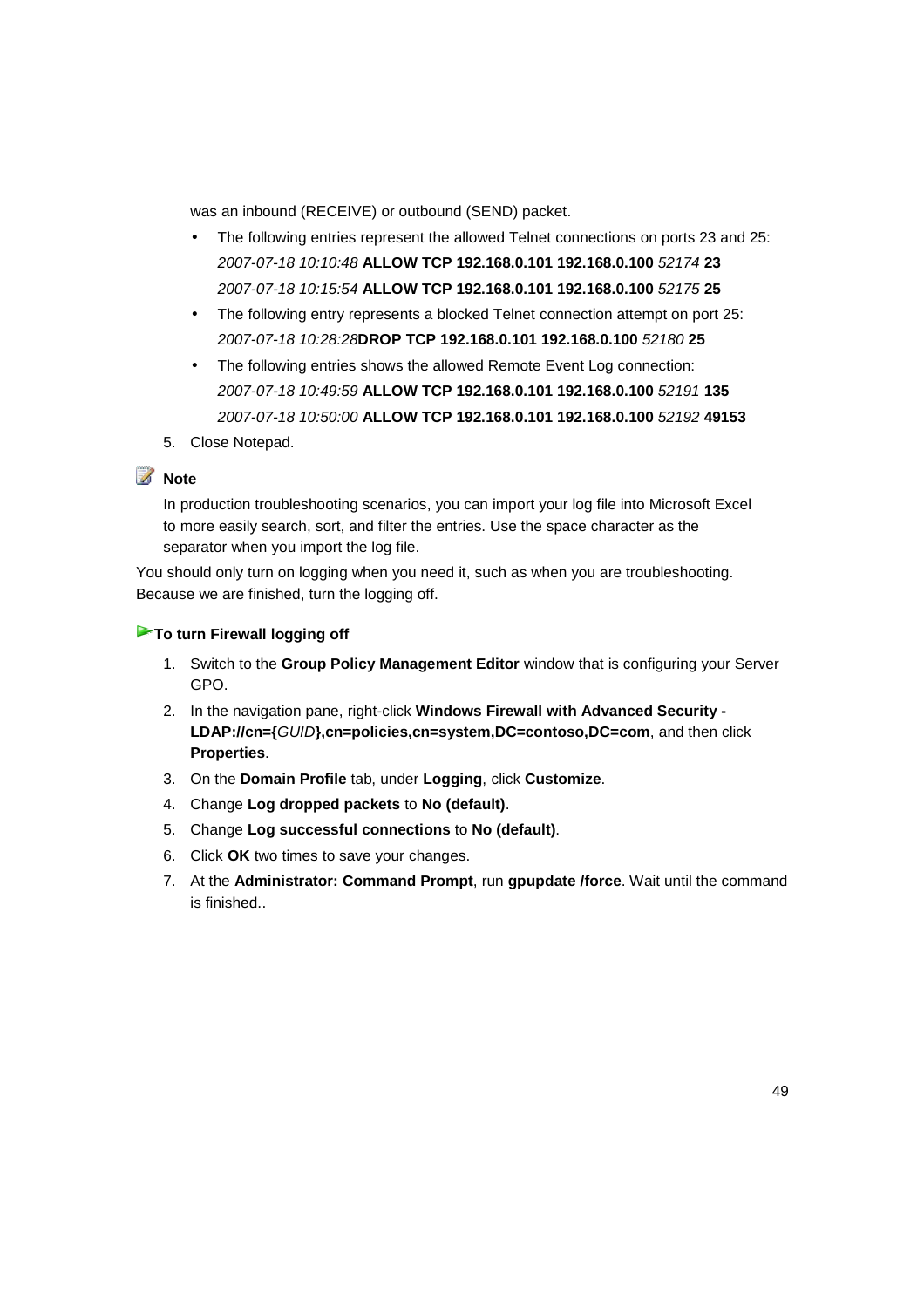# **Creating Rules that Block Unwanted Outbound Network Traffic**

By default, Windows Firewall with Advanced Security allows all outbound network traffic. If your organization prohibits specific network programs on organization computers, you can help enforce that prohibition by blocking the network traffic that the programs require to operate correctly.

By default, inbound network traffic to a computer that does not match a rule is blocked, but nothing prevents outbound traffic from leaving a computer. To block the network traffic for prohibited programs, you must create an outbound rule that blocks traffic with specific criteria from passing through Windows Firewall with Advanced Security.

# **Steps for creating rules that block prohibited outbound network traffic**

In this section of the guide, you create firewall rules that block specific types of outbound network traffic at Windows Firewall with Advanced Security. You use Telnet as the sample program to be blocked.

Step 1: Blocking Network Traffic for a Program by Using an Outbound Rule Step 2: Deploying and Testing Your Outbound Rule

# **Step 1: Blocking Network Traffic for a Program by Using an Outbound Rule**

In this step, you create a rule for CLIENT1 to block all outbound traffic on TCP port 23. You can create a rule for a specific program path and name, but because it is easy to rename an executable and bypass that restriction, it is typically more effective to block the ports for the network traffic that the program requires to work.

#### **Caution**

Blocking the ports needed by a program prevents any program that uses those ports from communicating on the network. Make sure that no program that the users require use the same ports.

#### **To create an outbound block rule**

- 1. On MBRSVR1, if **Group Policy Management Editor** is still open, close it.
- 2. In **Group Policy Management**, right-click **Firewall Settings for Vista Clients**, and then click **Edit**.
- 3. Expand **Computer Configuration**, expand **Windows Settings**, expand **Security Settings**, expand **Windows Firewall with Advanced Security**, and then expand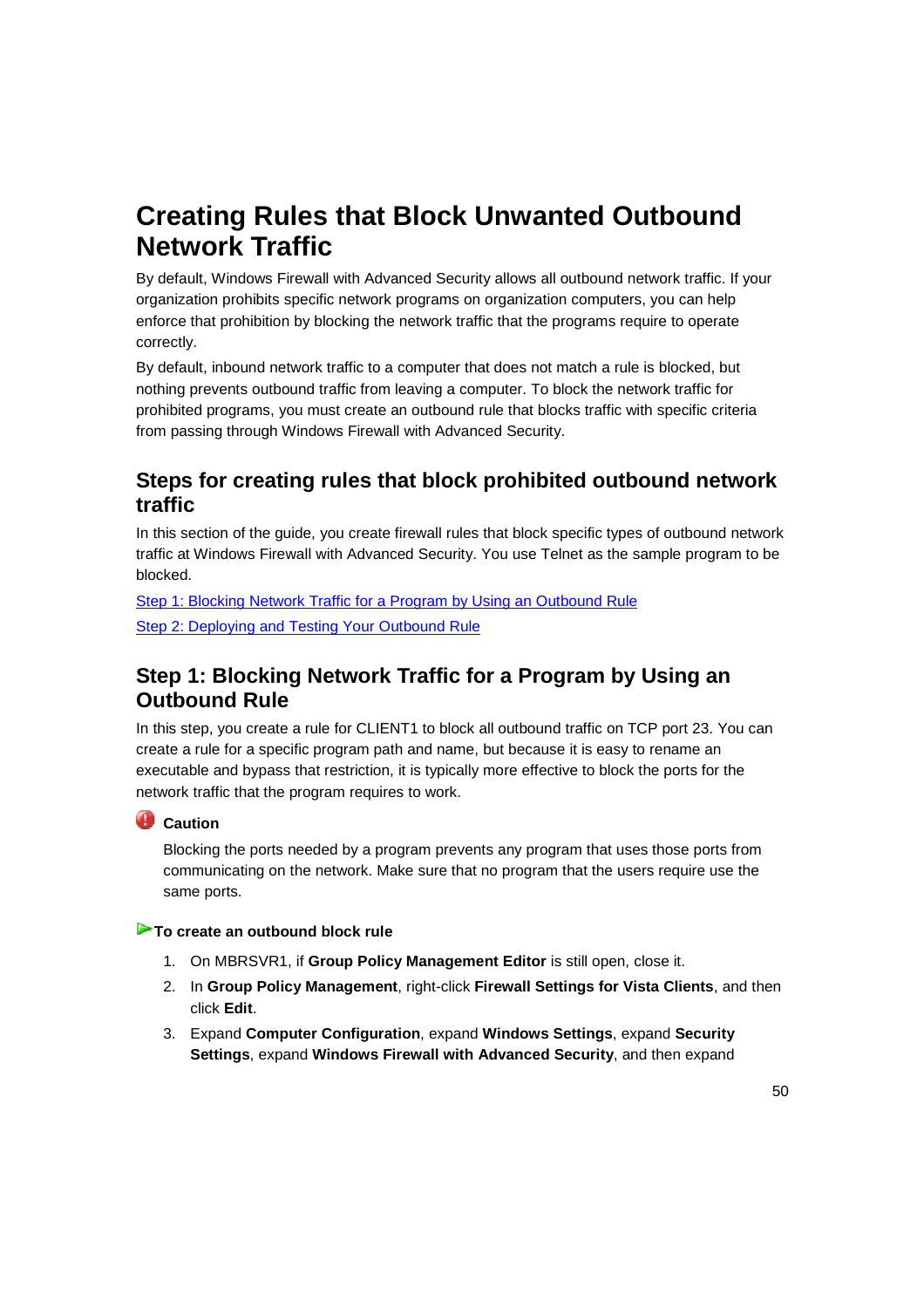**Windows Firewall with Advanced Security - LDAP://{**GUID**},cn=policies,cn=system,DC=contoso,DC=com**.

- 4. Click **Outbound Rules**, and then notice that no rules are currently defined.
- 5. Right-click **Outbound Rules**, and then click **New Rule**.
- 6. On the **Rule Type** page, click **Custom**, and then click **Next**.

#### *A* Note

If you select the **Port** rule type, you can only specify the local port number to block. We want to block remote port 23. Therefore, specify the **Custom** rule type.

- 7. On the **Program** page, click **All programs**, and then click **Next**.
- 8. On the **Protocol and Ports** page, change the **Protocol type** to **TCP**.
- 9. In the **Remote ports** list, click **Specific Ports**, type **23** in the text box, and then click **Next**.

# **Z** Note

Be sure to specify the **Remote** port, not **Local**. This differs from the inbound rules you set earlier, because this rule applies to the client instead of the server.

- 10. On the **Scope** page, click **Next**.
- 11. On the **Action** page, click **Block the connection**, and then click **Next**.
- 12. On the **Profile** page, clear the **Private** and **Public** check boxes, and then click **Next**.
- 13. On the **Name** page, type **Block Outbound Telnet**, and then click **Finish**.

## **Step 2: Deploying and Testing Your Outbound Rule**

Now that you have the rule created, deploy it to CLIENT1 and test it.

#### **To deploy and test your outbound block rule**

- 1. On CLIENT1, at an **Administrator: Command Prompt**, run **gpupdate /force**. Wait until the command has finished.
- 2. Run **telnet mbrsvr1**.
- 3. The connection fails as shown in the following message:

**Connecting to mbrsvr1…Could not open connection to the host, on port 23: Connect failed**

- 4. For the next section, you must use Telnet again, so disable the rule. On MBRSVR1, in **Group Policy Management Editor**, right-click the rule **Block Outbound Telnet**, and then click **Disable Rule**.
- 5. On CLIENT1, repeat steps 1 and 2 to confirm that Telnet is working again.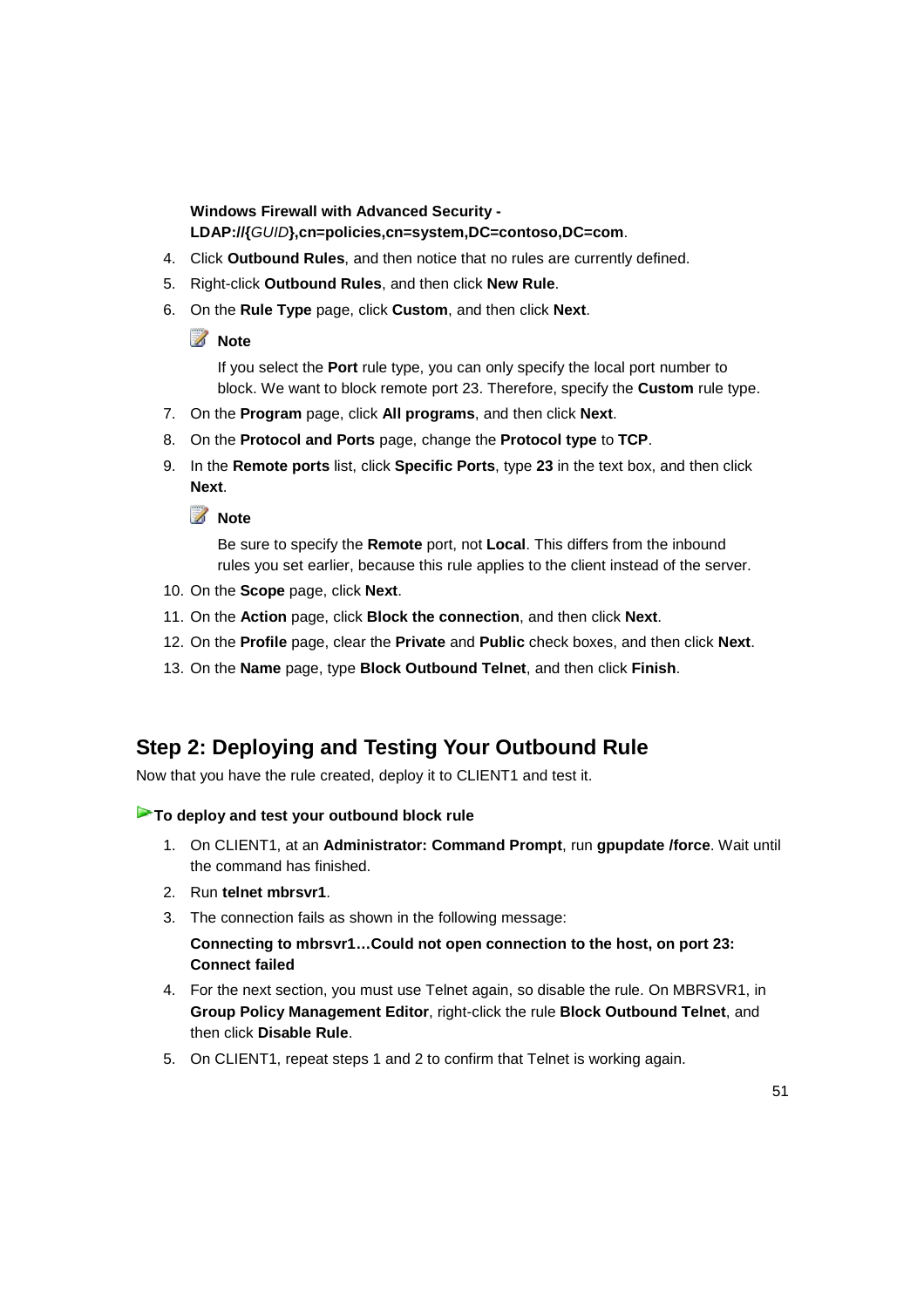6. Type **exit** and the press ENTER to end the Telnet session.

# **Deploying a Basic Domain Isolation Policy**

By using Windows Firewall with Advanced Security in Windows Vista and Windows Server 2008, you can create connection security rules that specify that traffic must be secured by one or more of the features of IPsec. In domain isolation you use authentication to require each computer involved in a connection to positively establish the identity of the other computer.

By creating rules that require authentication by a domain member, you effectively isolate those domain-member computers from computers that are not part of the domain.

Most networks contain computers that cannot participate in domain isolation because they cannot use IPsec. This can be due to the network services they host, the operating systems they run, or other reasons. If you implement domain isolation, you must create inbound exemption rules for these computers that cannot use IPsec, if you want them to communicate with the computers that require IPsec.

For outbound connections, most of the domain isolation scenarios use the option to request but not require IPsec protection. This enables the computers to protect traffic when communicating with computers than can also use IPsec, but fall back to plaintext after three seconds of trying IPsec when communicating with computers that cannot use IPsec. However, some services have response time-outs that are less than three seconds, which causes them to fail. In earlier versions of Windows this meant that you had to create (sometimes a very large number of) outbound exemption rules to support those servers or services that cannot authenticate. To address this problem, Microsoft released the Simple Policy Update for Windows Server 2003 and Windows XP. This update reduces the delay for attempts between IPsec-protected clients and non-IPsec-protected clients to one-half second. For more information about the Simple Policy Update for Windows Server 2003 and Windows XP, see Simplifying IPsec Policy with the Simple Policy Update at http://go.microsoft.com/fwlink/?LinkID=94767.

When you use request mode in Windows Vista and Windows Server 2008, Windows sends both connection attempts at the same time. If the remote host responds with IPsec, the non-IPsec attempt is abandoned. If the IPsec request generates no response, the non-IPsec attempt can continue.

This reduced delay solves the time-out failure problem for most programs. However, there might still be times when you want to ensure that your computers do not use IPsec to try to talk to certain hosts on the network. In those circumstances, create exemption rules for the clients and they no longer use IPsec to communicate with computers on the exemption list.

For more information about domain isolation, see "Introduction to Server and Domain Isolation at http://go.microsoft.com/fwlink/?LinkID=94631 and Domain Isolation with Microsoft Windows Explained at http://go.microsoft.com/fwlink/?LinkID=94632.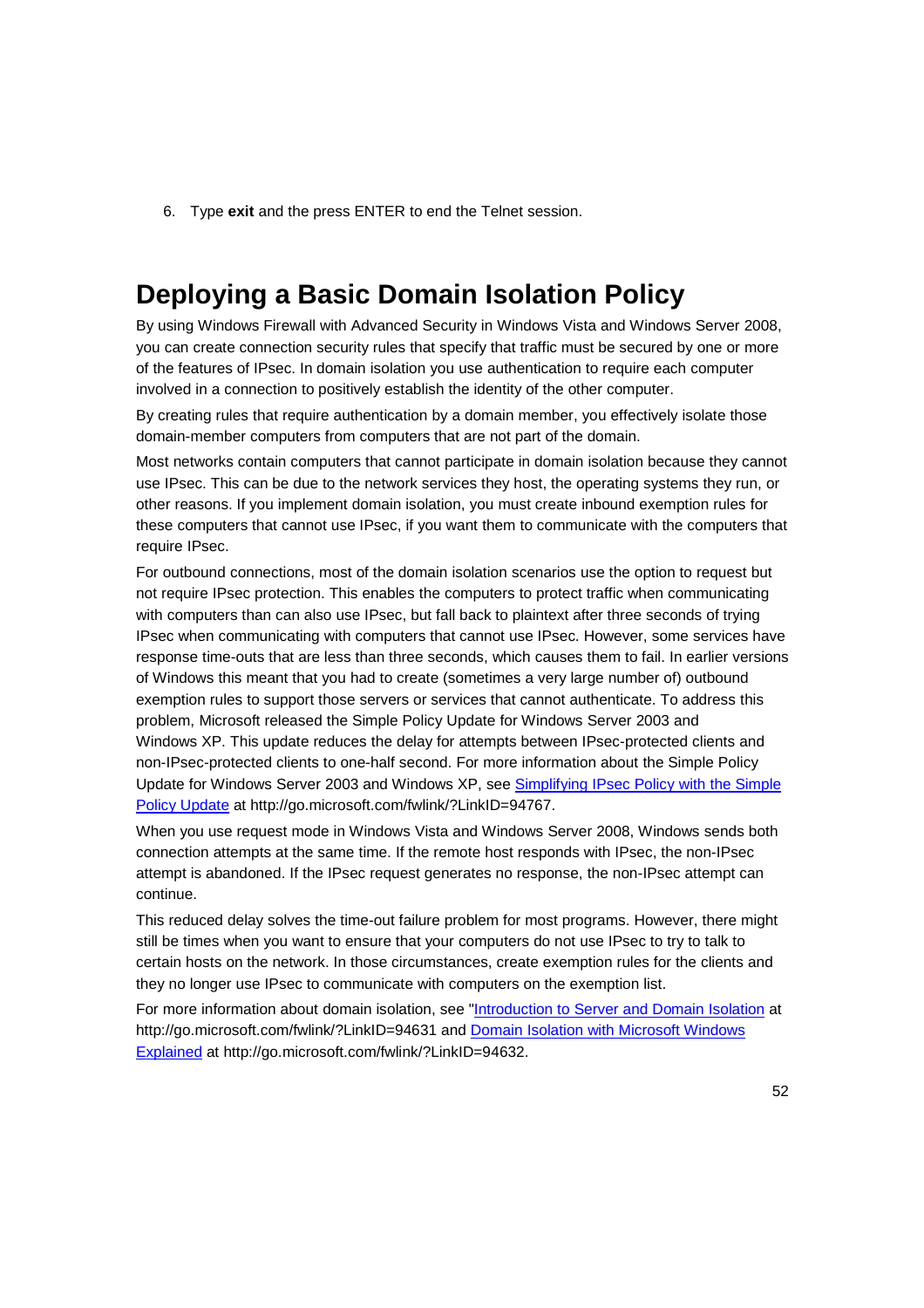# **Steps for creating connection security rules to enforce domain isolation**

In this section, you create connection security rules that specify that the computers in your domain require authentication for inbound network traffic and request authentication for outbound traffic.

Step 1: Creating a Connection Security Rule that Requests Authentication

Step 2: Deploying and Testing Your Connection Security Rules

Step 3: Changing the Isolation Rule to Require Authentication

Step 4: Testing Isolation with a Computer That Does Not Have the Domain Isolation Rule

Step 5: Creating Exemption Rules for Computers that are Not Domain Members

# **Step 1: Creating a Connection Security Rule that Requests Authentication**

In this step, you create connection security rules for the contoso.com domain that cause all member computers to require authentication for inbound network traffic, and request it for outbound traffic. You start by using a GPO that only requests inbound authentication, and after you confirm that it is working you revise it to require inbound authentication.

#### **To create a new GPO for domain isolation**

- 1. On MBRSV1, in **Group Policy Management**, right-click **Group Policy Objects**, and then click **New**.
- 2. In **Name**, type **Domain Isolation**, and then click **OK**.
- 3. In the navigation pane, right-click your new GPO, and then click **Edit**.
- 4. In **Group Policy Management Editor**, in the navigation pane, right-click the top node for your Domain Isolation GPO, and then click **Properties**.
- 5. Select the **Disable User Configuration settings** check box, because this is a computeronly GPO.
- 6. In the **Confirm Disable** dialog box, click **Yes**, and then click **OK**.
- 7. In the navigation pane, expand **Computer Configuration**, expand **Windows Settings**, expand **Security Settings**, expand **Windows Firewall with Advanced Security**, and then expand **Windows Firewall with Advanced Security - LDAP://cn={**GUID**},cn=policies,cn=system,DC=contoso,DC=com**.
- 8. Right-click **Connection Security Rules**, and then click **New rule**.
- 9. On the **Rule Type** page, click **Isolation**, and then click **Next**.
- 10. On the **Requirements** page, confirm that **Request authentication for inbound and outbound connections** selected, and then click **Next**.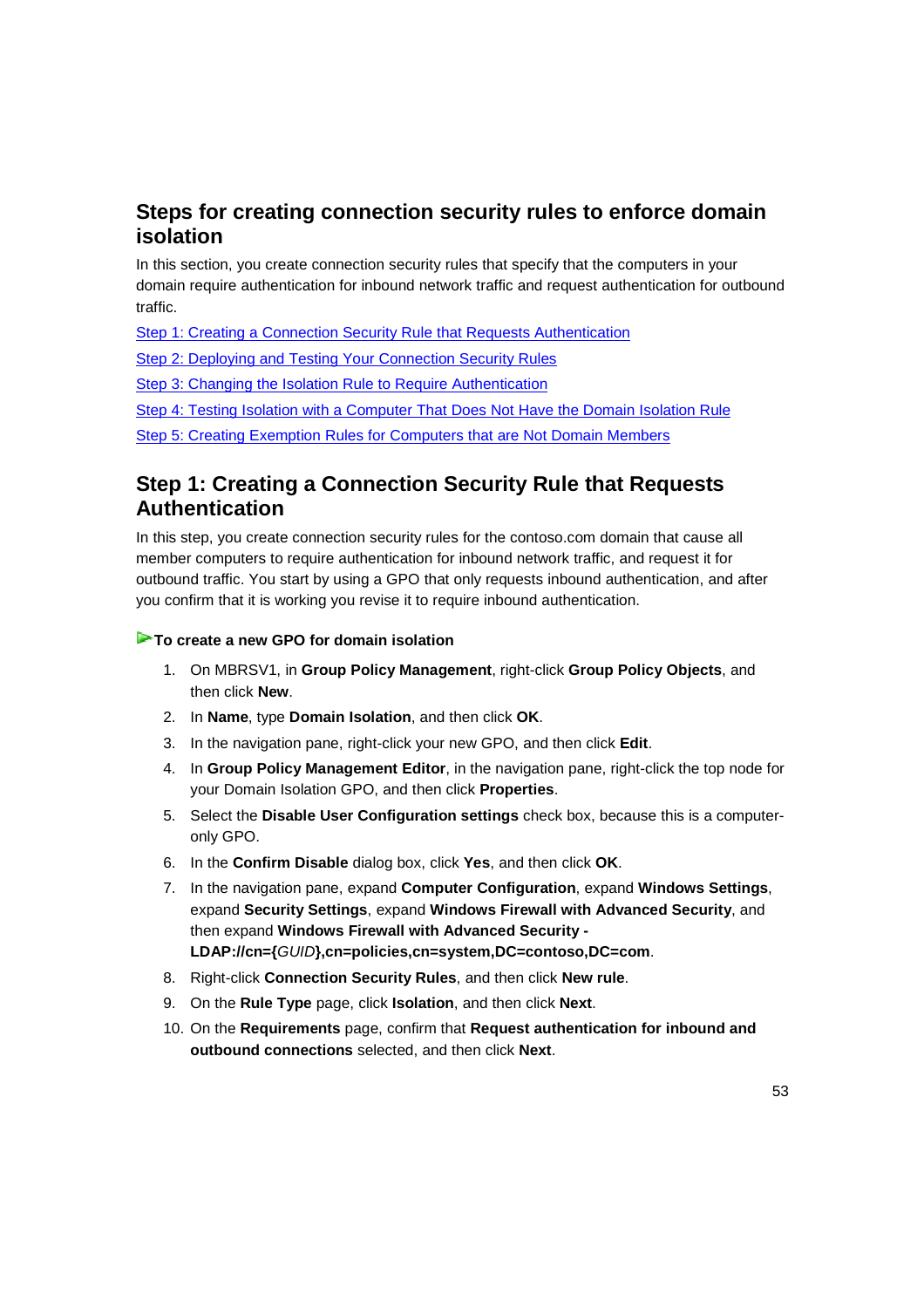# **Caution**

In a production environment, we recommend that you set request mode first and allow the GPO to fully propagate to the network. Confirm that all your computers are communicating successfully by using IPsec before changing the rules to require mode. Setting the rule to require mode first can result in computers that cannot communicate until all the computers receive and apply the GPO. In a later step, you modify the rule to change it to require inbound authentication.

- 11. On the **Authentication Method** page, click **Computer (Kerberos V5)**, and then click **Next**.
- 12. On the **Profile** page, clear the **Private** and **Public** check boxes, and then click **Next**.
- 13. On the **Name** page, type **Request Inbound Request Outbound**, and then click **Finish**.

# **Step 2: Deploying and Testing Your Connection Security Rules**

In this step, you deploy and test your domain isolation rule. You link the GPO that contains the rule to the OUs that contain the computer accounts, and then you test connectivity and view the IPsec security associations (SAs) that are created to support the connection.

Start by linking your GPO to the OUs that contains the computers to receive the rule.

#### **To link your GPO to the appropriate OUs**

- 1. On MBRSVR1, open the Group Policy Management snap-in.
- 2. Right-click **MyClientComputers**, and then click **Link an Existing GPO**.
- 3. In the **Group Policy objects** list, select **Domain Isolation**, and then click **OK**.
- 4. Right-click **MyMemberServers**, and then click **Link an Existing GPO**.
- 5. In the **Group Policy objects** list, select **Domain Isolation**, and then click **OK**. If you browse your OUs, you see a list that resembles the following diagram: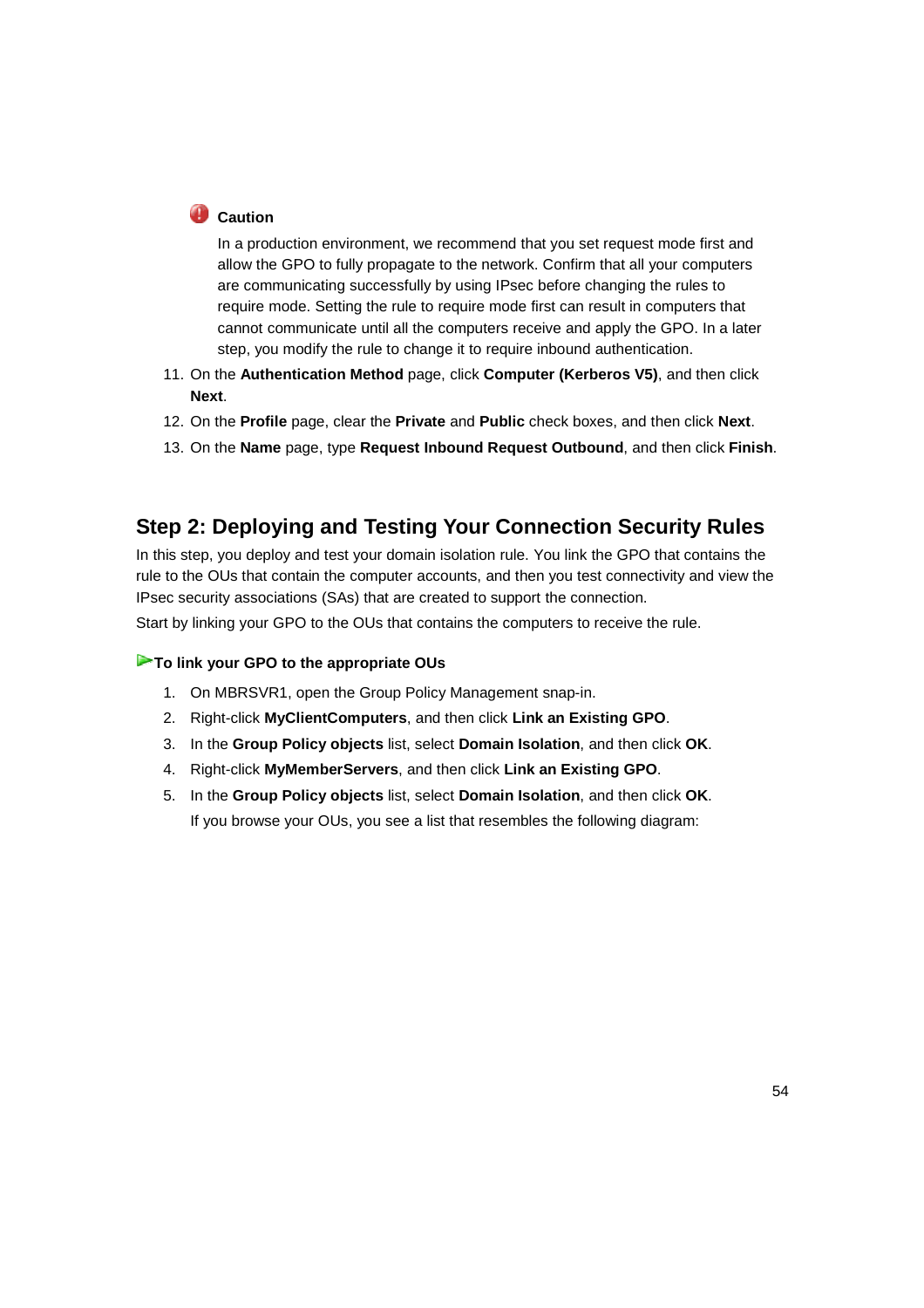

Now, ensure that both computers receive and apply the new GPO.

#### **To test the new GPO on your computers**

- 1. On both MBRSVR1 and CLIENT1, at an **Administrator: Command Prompt**, run **gpupdate /force**. Wait until the commands finish.
- 2. On CLIENT1, at the command prompt, run **telnet mbrsvr1**. The connection succeeds. Do not end the Telnet session yet.
- 3. Open the Windows Firewall with Advanced Security snap-in.
- 4. Expand **Monitoring**, expand **Security Associations**, and then click **Main Mode**.
- 5. In the **Main Mode** pane, double-click the security association (SA) that is displayed.
- 6. Examine the settings, as shown in the following figure, that the local computer (CLIENT1) authenticated with the remote computer (MBRSVR1).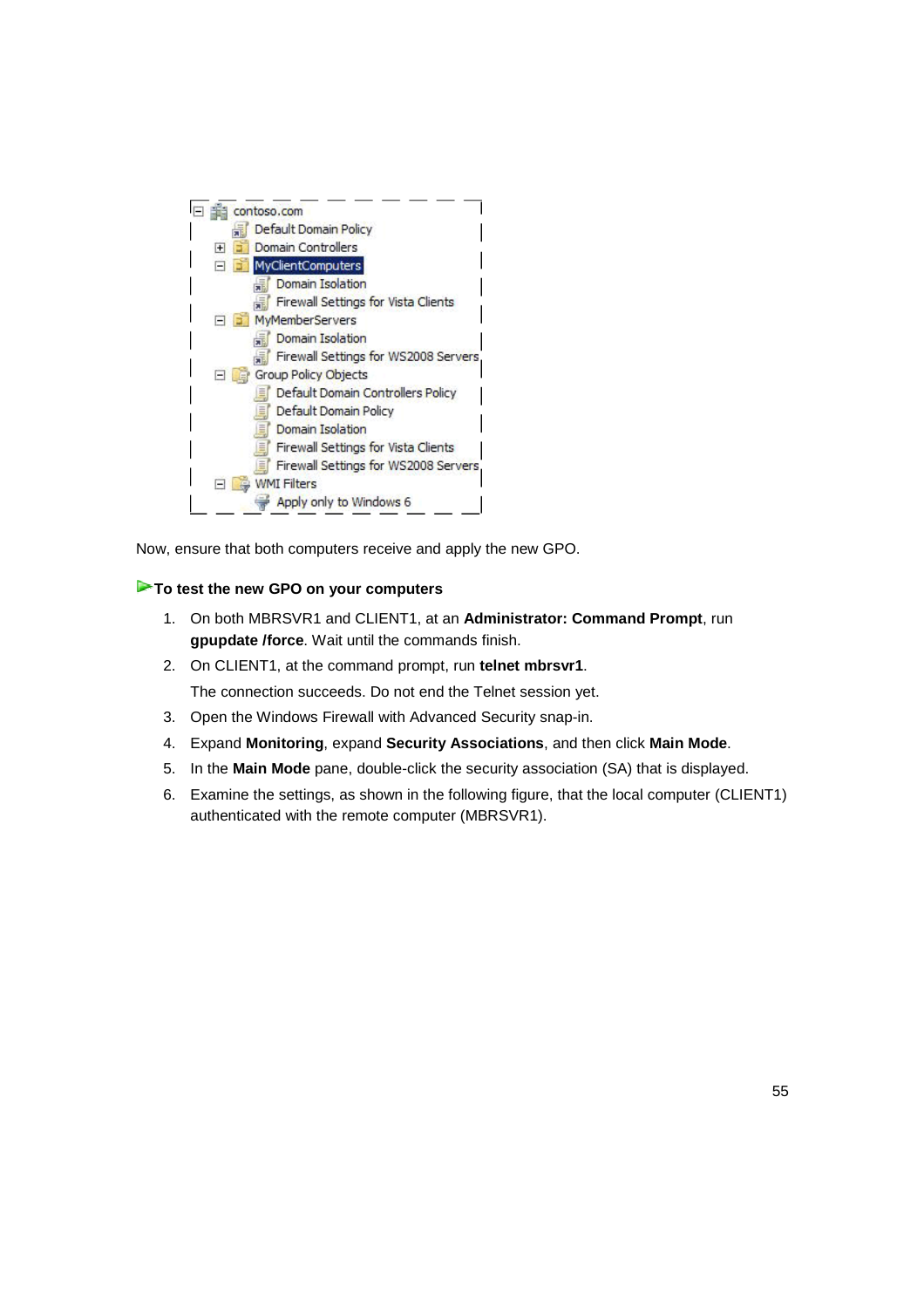| Local IP address:                  | 192 168 0 101            |
|------------------------------------|--------------------------|
| Remote IP address:                 | 192.168.0.100            |
| First authentication:              | Computer (Kerberos V5)   |
| First authentication Local ID:     | client1\$@CONTOSO.COM    |
| First authentication Remote ID:    | host/MBRSVR1.contoso.com |
| Second authentication:             | No authentication        |
| Second authentication Local ID:    | None                     |
| Second authentication Remote ID:   | None                     |
| Encryption:                        | AFS-128                  |
| Integrity:                         | SHA1                     |
| Key exchange:                      | None                     |
| Learning more about these settings |                          |

- 7. Click **OK**.
- 8. In the navigation pane, click **Quick Mode**, and then double-click the SA that is displayed.
- 9. Examine the settings, which show that any traffic between the two computers using any protocol is protected using the Encapsulating Security Payload (ESP) integrity algorithm Secure Hash Algorithm (SHA1). ESP integrity uses a cryptographically protected checksum to ensure that the packets that are received have not been modified after they are sent. Any packets that fail the integrity tests are silently dropped.

#### **Z** Note

SAs have a limited lifetime. Therefore, if you let the connection sit idle long enough, the SA can expire and be removed from the list. By sending more network traffic, the SA is renegotiated and reappears in the list.

10. Type **exit** at the Telnet prompt to end the Telnet session.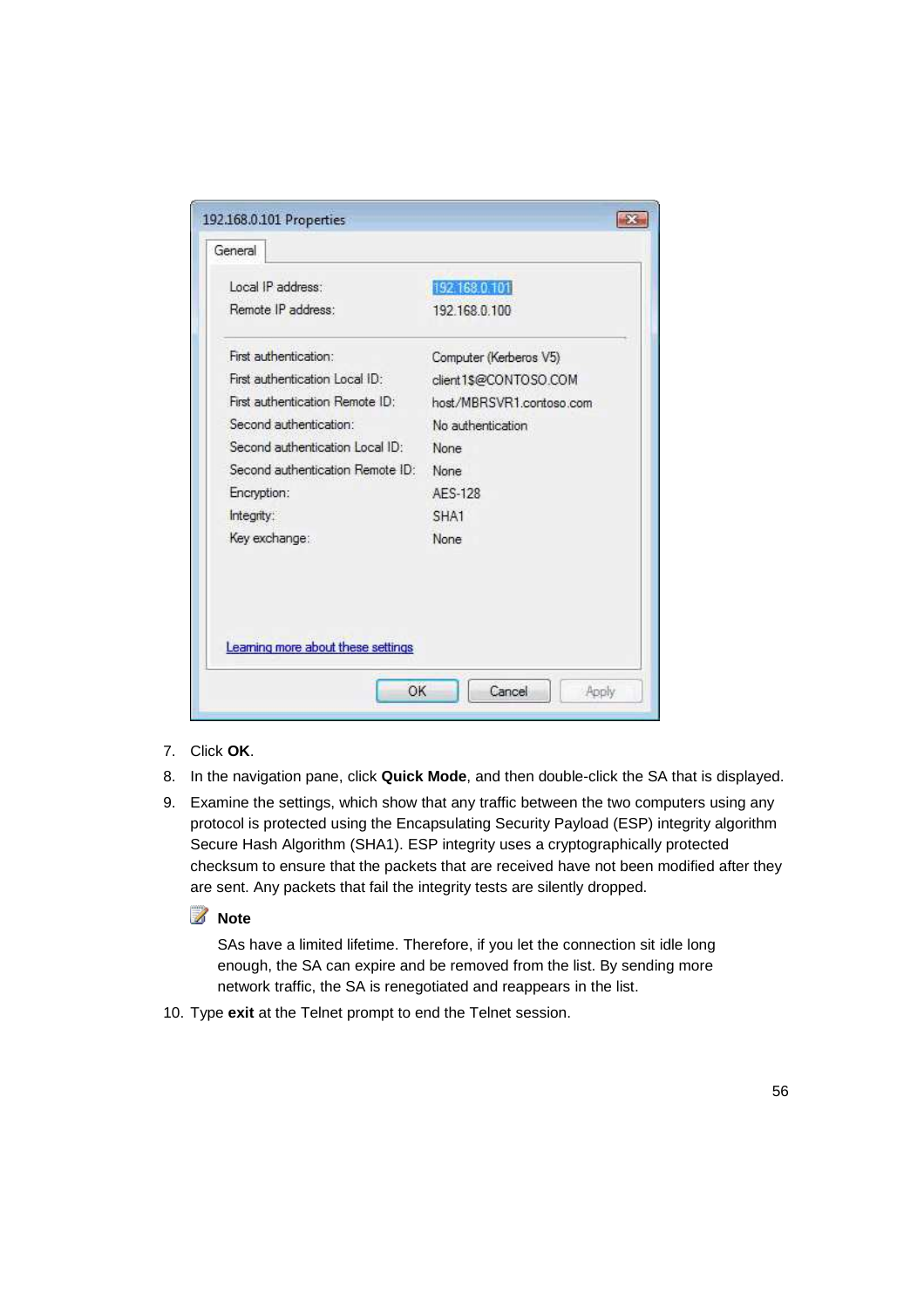# **Step 3: Changing the Isolation Rule to Require Authentication**

In this step, modify the rule that you created so that authentication is required instead of requested. Clients that cannot authenticate, or that do not have a connection security rule to authenticate the traffic, cannot communicate with computers that are domain members.

#### **To change the policy from requesting to requiring authentication**

- 1. On MBRSVR1, switch to the **Group Policy Management Editor**.
- 2. In the details pane, right-click **Request Inbound Request Outbound**, and then click **Properties**.
- 3. In the **Name** text box, change the name to **Require Inbound Request Outbound** to accurately reflect its new behavior.
- 4. Click the **Authentication** tab.
- 5. Under **Requirements**, change **Authentication mode** to **Require inbound and request outbound**, and then click **OK**.

#### **Z** Note

Although using **Require inbound and outbound** would work for this guide, in a production environment it is usually not practical to require outbound authentication. Domain-member computers often must initiate communications with computers that are not in the domain, such as remote Web sites.

Confirm that the computers can still communicate even though authentication is required.

#### **To test the modified GPO requiring authentication**

- 1. On both MBRSVR1 and CLIENT1, at an **Administrator: Command Prompt**, run **gpupdate /force**.
- 2. On CLIENT1, at the command prompt, run **telnet mbrsvr1**. The connection succeeds.
- 3. Type **exit** to end the Telnet session.

# **Step 4: Testing Isolation with a Computer That Does Not Have the Domain Isolation Rule**

To simulate a computer that is not part of the domain, remove the GPO from CLIENT1, and try to connect again.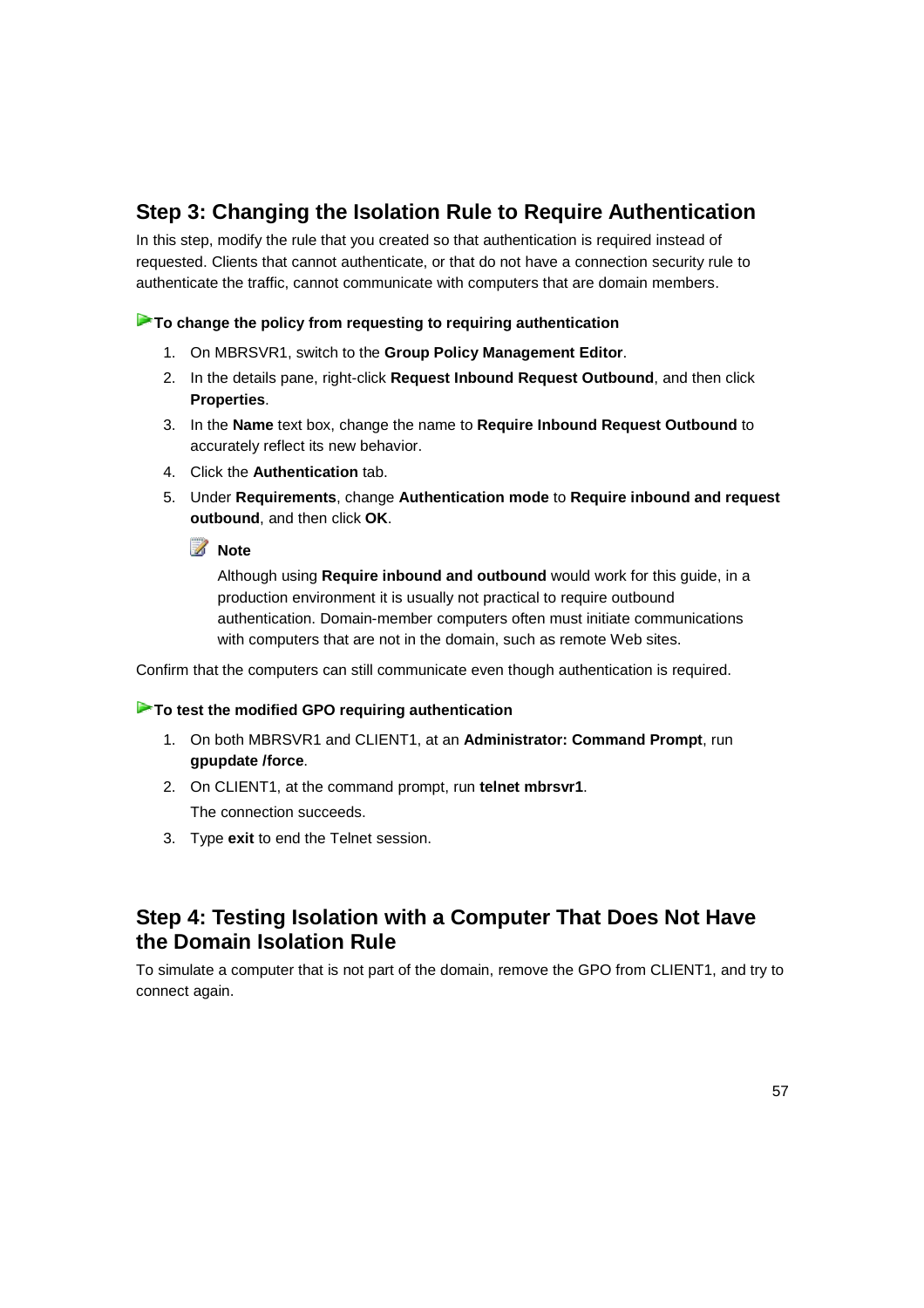#### **To remove the GPO from CLIENT1**

- 1. On MBRSVR1, switch to **Group Policy Management**.
- 2. Under **MyClientComputers**, right-click **Domain Isolation**, and then click **Link Enabled** to disable the link.

In the next procedure, you refresh the GPO on CLIENT1 and try to communicate with MBRSVR1.

#### **To test the modified GPO on CLIENT1**

- 1. On CLIENT1, at an **Administrator: Command Prompt**, run **gpupdate /force**. Wait until the command finishes.
- 2. At the command prompt, run **telnet mbrsvr1**. The connection fails because it never receives a reply to its request. Because MBRSVR requires authentication, and CLIENT1 cannot supply it, all incoming packets are dropped.
- 3. Type **exit** and press ENTER to end the Telnet session.

In the next procedure, you restore the GPO to the client so that the correct rule is in place for later steps.

#### **To reapply the GPO to CLIENT1**

- 1. On MBRSVR1, under **MyClientComputers**, right-click **Domain Isolation**, and then click **Link Enabled**.
- 2. If you want, you can repeat the previous procedure "To test the modified GPO on CLIENT1" to confirm that you can connect again. This time the connection succeeds.

# **Step 5: Creating Exemption Rules for Computers that are Not Domain Members**

In this step, you add a rule to your domain isolation GPO to exempt all DNS servers on the network from the domain isolation authentication requirements.

#### **Z** Note

If the computers on the network are all running Windows Vista, Windows Server 2008, or if they can run the Simple Policy Update for Windows Server 2003 and Windows XP (http://go.microsoft.com/fwlink/?LinkID=94767), then you probably do not need to add exemption rules as illustrated here. Fewer exemption rules means less complexity for your connection security and firewall rule GPOs.

#### **To modify your domain isolation GPO to exempt DNS servers**

1. On MBRSVR1, switch to the **Group Policy Management Editor** that has the **Domain**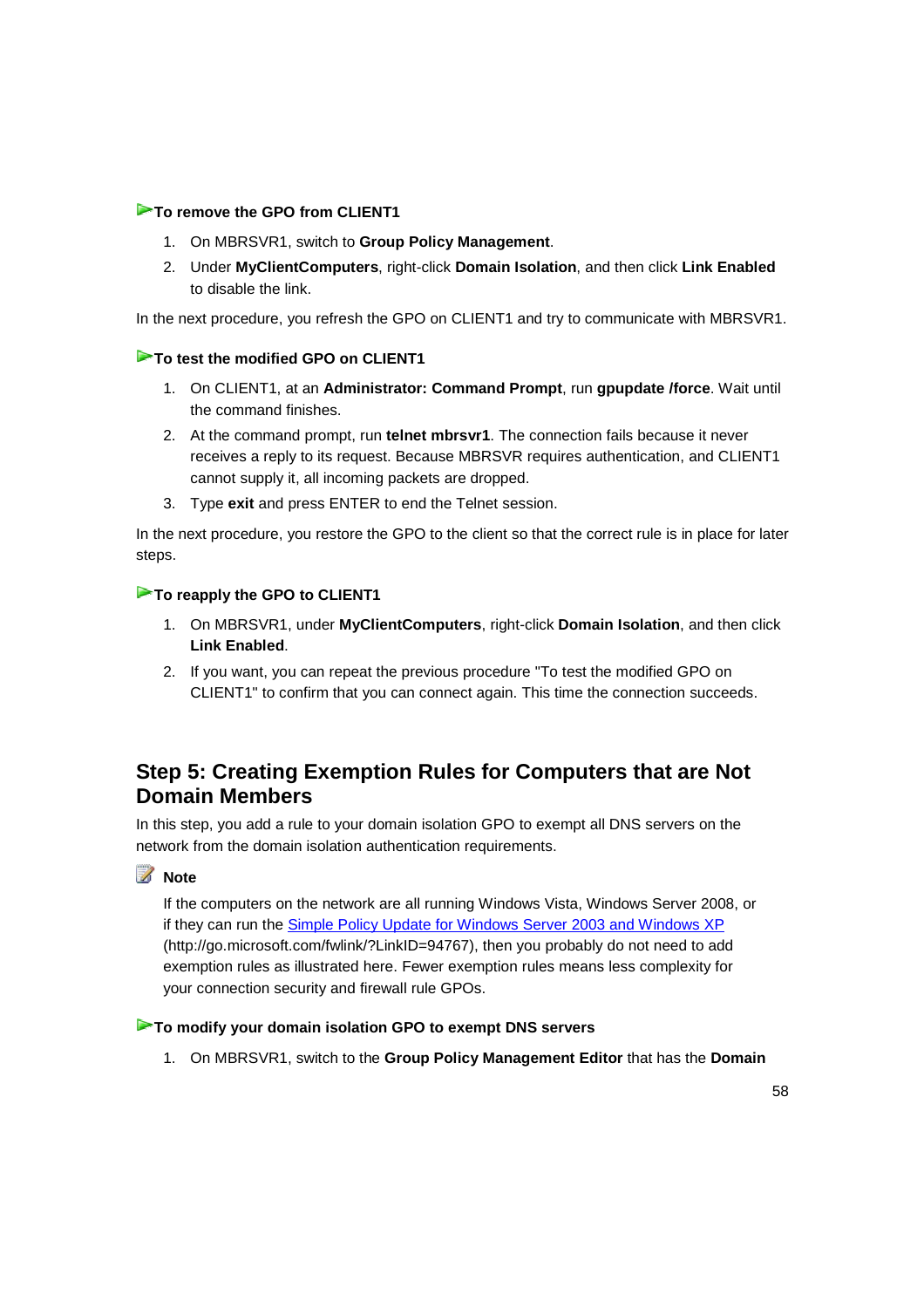**Isolation** GPO open.

- 2. In the navigation pane, right-click **Connection Security Rules**, and then click **New rule**.
- 3. On the **Rule Type** page, click **Authentication exemption**, and then click **Next**.
- 4. On the **Exempt Computers** page, click **Add**.
- 5. In the **IP Address** dialog box, click **Predefined set of computers**.
- 6. Click the list to expand it, select **DNS servers**, and then click **OK**.
- 7. On the **Exempt Computers** page, click **Next**.
- 8. On the **Profile** page, clear the **Private** and **Public** check boxes, and then click **Next**.
- 9. On the **Name** page, type **Exempt DNS servers from domain isolation**, and then click **Finish**.

The new rule appears in your GPO.

#### **Note**

You can use a network traffic analyzer such as Microsoft Network Monitor to see the network packets before and after you apply this rule to confirm that IPsec attempts are not made to the DNS server after the exemption rule is applied. To download Network Monitor, see Microsoft Network Monitor at http://go.microsoft.com/fwlink/?LinkID=94770.

# **Isolating a Server by Requiring Encryption and Group Membership**

Domain isolation restricts domain-member computers to communicating only with other domainmember computers. Some servers contain sensitive data, such as personal data, medical records, or credit card data that must be guarded even more carefully. An extra layer of security, known as server isolation, restricts access to this sensitive data to only those users who have a specific business need. Often such data must also be encrypted during transmission to prevent eavesdropping.

By using Windows Firewall with Advanced Security in Windows Vista and Windows Server 2008, you can specify that specific network connections can be accessed only by specific users, based on their group membership. You can also specify that access is permitted only by specific computers based on computer account membership in a group. Both types of restriction are based on the authentication methods demonstrated in the previous section. Finally, you can also specify that these network connections are encrypted by using one of several encryption algorithms.

For more information about server isolation, see:

• Introduction to Server and Domain Isolation at http://go.microsoft.com/fwlink/?LinkID=94631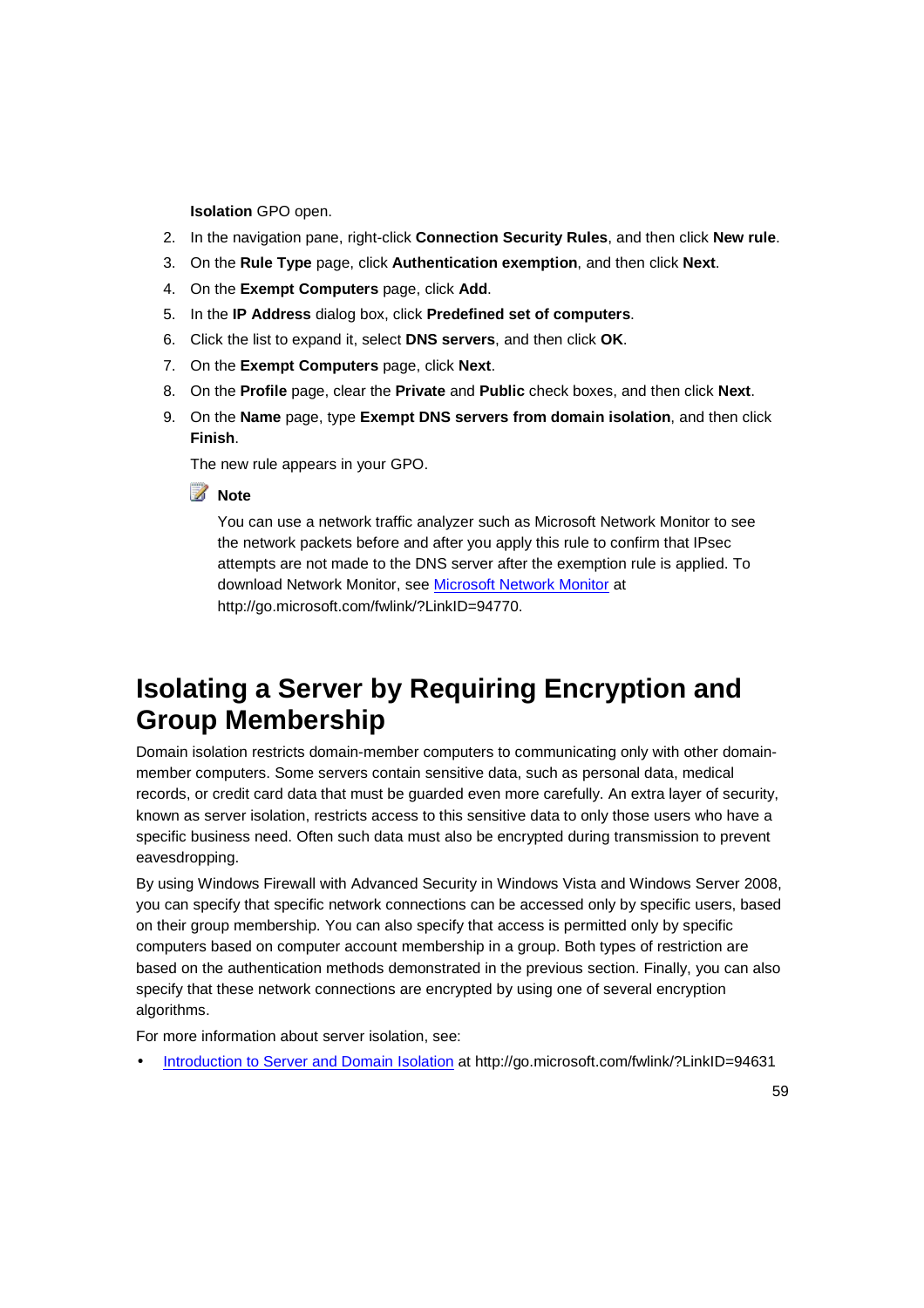• Server Isolation with Microsoft Windows Explained at http://go.microsoft.com/fwlink/?LinkID=94793

# **Steps for creating connection security rules to enforce server isolation**

In this section, you create inbound firewall rules that specify that only computers that are members of a specific group can access MBRSVR1. You also configure the rules to require encryption for all connections to the specified server.

Step 1: Creating the Security Group

Step 2: Modifying a Firewall Rule to Require Group Membership and Encryption

Step 3: Creating a Firewall Rule on the Client to Support Encryption

Step 4: Testing the Rule When CLIENT1 Is Not a Member of the Group

Step 5: Adding CLIENT1 to the Group and Testing Again

# **Step 1: Creating the Security Group**

In this step, you create a security group in Active Directory. This group will be referenced by your firewall rule in a later step to control which computers can access the server.

#### **To create a security group**

- 1. On DC1, click **Start**, and then click **Server Manager**.
- 2. In the navigation pane, expand **Roles**, expand **Active Directory Domain Services**, expand **Active Directory Users and Computers**, expand **contoso.com**, right-click **Computers**, click **New**, and then click **Group**.
- 3. In the **New Object Group** dialog box, type **Access to MBRSVR1**, and then click **OK**.
- 4. Leave **Server Manager** running with the **Computers** container shown in the details pane.

Do not add any computers to the group yet.

# **Step 2: Modifying a Firewall Rule to Require Group Membership and Encryption**

In this step, you modify your Telnet firewall rule to allow Telnet traffic only from computers that are members of the security group you created in the last step.

#### **To modify the Telnet firewall rule on MBRSVR1**

- 1. On MBRSVR1, switch to **Group Policy Management**.
- 2. In the navigation pane, under **Group Policy Objects**, right-click **Firewall Settings for**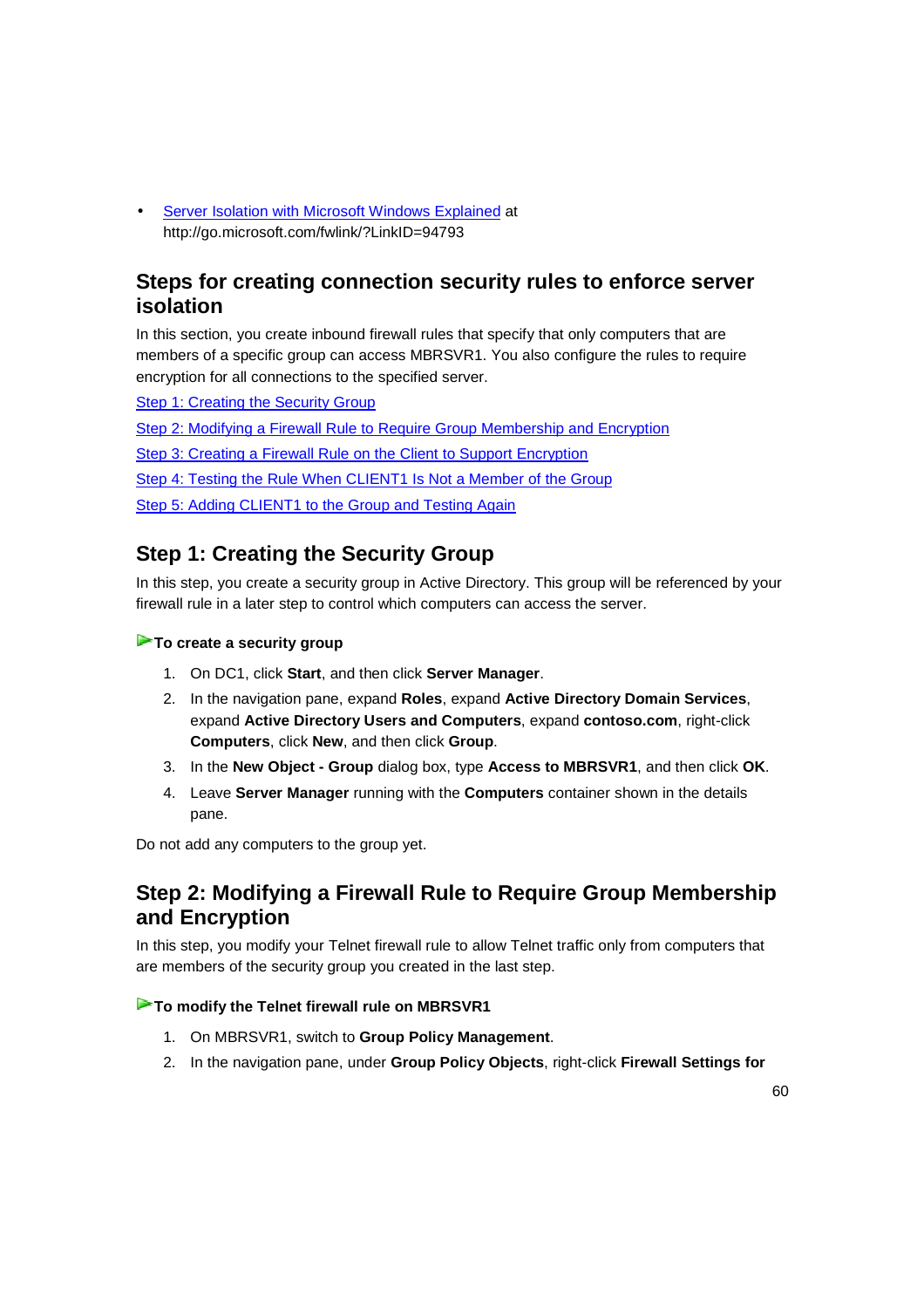**WS2008 Servers**, and then click **Edit**.

- 3. In the **Group Policy Management Editor**, expand **Windows Settings**, expand **Security Settings**, expand **Windows Firewall with Advanced Security**, expand **Windows Firewall with Advanced Security - LDAP://cn={**GUID**},cn=policies,cn=system,DC=contoso,DC=com**, and then click **Inbound Rules**.
- 4. In the details pane, right-click **Allow Inbound Telnet**, and then click **Properties**.
- 5. Change the name by typing **Allow Encrypted Inbound Telnet to Group Members Only**.
- 6. Click **Allow only secure connections**, and then click **Require encryption**.
- 7. Click the **Users and Computers** tab.
- 8. Under **Authorized computers**, click **Only allow connections from these computers**, and then click **Add**.
- 9. In the **Select Computers or Groups** dialog box, type **Access to MBRSVR1**, click **Check Names** to ensure that it resolves, and then click **OK**.

#### **Important**

Even though this guide only demonstrates how to use a computer group, remember that you can also specify user group membership as a requirement, as long as the authentication method that is used includes user authentication as well as computer authentication. This enables you to specify that only users who are members of group X can access the protected server, and only when they are using a computer that is a member of group Y. An authorized user that uses a non-authorized computer cannot access the protected server, nor can an authorized computer be used by a non-authorized user to access the protected server.

- 10. Click **OK** to close the **Allow Inbound Telnet Properties** page.
- 11. Close the **Group Policy Management Editor**.

# **Step 3: Creating a Firewall Rule on the Client to Support Encryption**

In this step, you create a new firewall rule that applies to the client computer so that it can successfully encrypt the connection as required by the server.

#### **To modify the Telnet firewall rule for the client**

1. On MBRSVR1, in **Group Policy Management**, under **Group Policy Objects**, right-click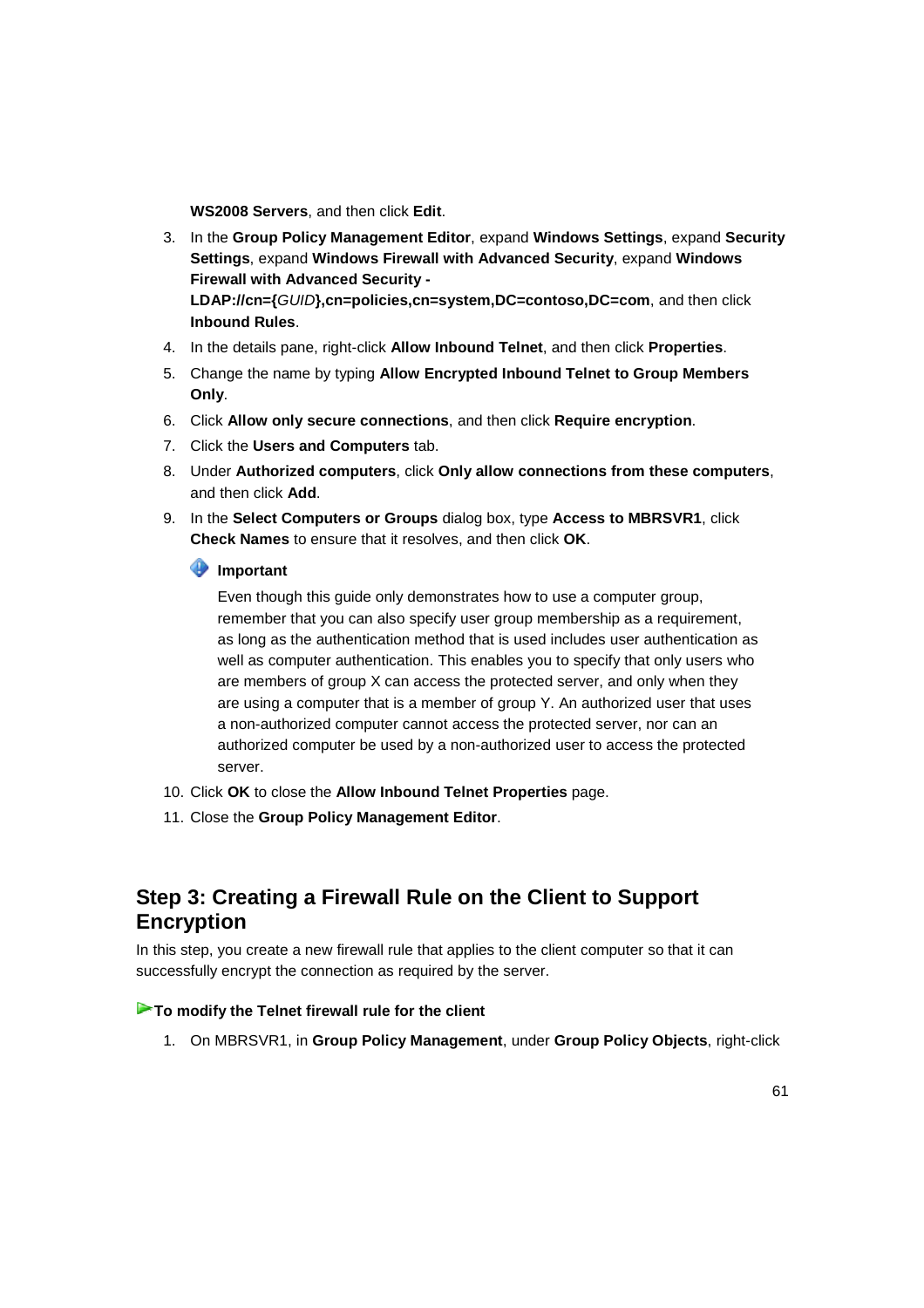**Firewall Settings for Vista Clients**, and then click **Edit**.

- 2. In the **Group Policy Management Editor**, expand **Windows Settings**, expand **Security Settings**, expand **Windows Firewall with Advanced Security**, expand **Windows Firewall with Advanced Security - LDAP://cn={**GUID**},cn=policies,cn=system,DC=contoso,DC=com**, right-click **Outbound Rules**, and then click **New Rule**.
- 3. On the **Rule Type** page, click **Custom**, and then click **Next**.
- 4. On the **Program** page, click **All Programs**, and then click **Next**.
	- **Z** Note

By restricting the rule to the Telnet port number (in the next step), instead of the program name, any correctly configured Telnet client can be used. If you specify a program by path and file name then only that specific program works, and other Telnet client programs fail. This configuration is recommended only for outbound rules. For inbound rules, we recommend that you use both a port restriction and a program restriction. That way the port is only open when the program is running. If you do not specify a program then the port remains open all the time.

- 5. On the **Protocol and Ports** page, change the **Protocol type** to **TCP**.
- 6. Change the **Remote port** list to **Specific Ports**, type **23** in the text box, and then click **Next**.
- 7. On the **Scope** page, under **Which remote IP addresses does this rule match**, select the **These IP addresses** check box. Make sure to select the remote option.
- 8. To the right of the **Remote address** section, click **Add**.
- 9. In the **IP Address** dialog box, type **192.168.0.100** (the IP address of MBRSVR1) in the top text box, click **OK**, and then click **Next**.
- 10. On the **Action** page, click **Allow the connection if it is secure**, click **Require the connections to be encrypted**, and then click **Next**.
- 11. On the **Computers** page, click **Next**.
- 12. On the **Profile** page, clear the **Private** and **Public** check boxes, and then click **Next**.
- 13. Name the rule **Allow only encrypted Telnet to MBRSVR1**, and then click **Finish**.
- 14. At an **Administrator: Command Prompt**, run **gpupdate /force**. Wait until the command finishes.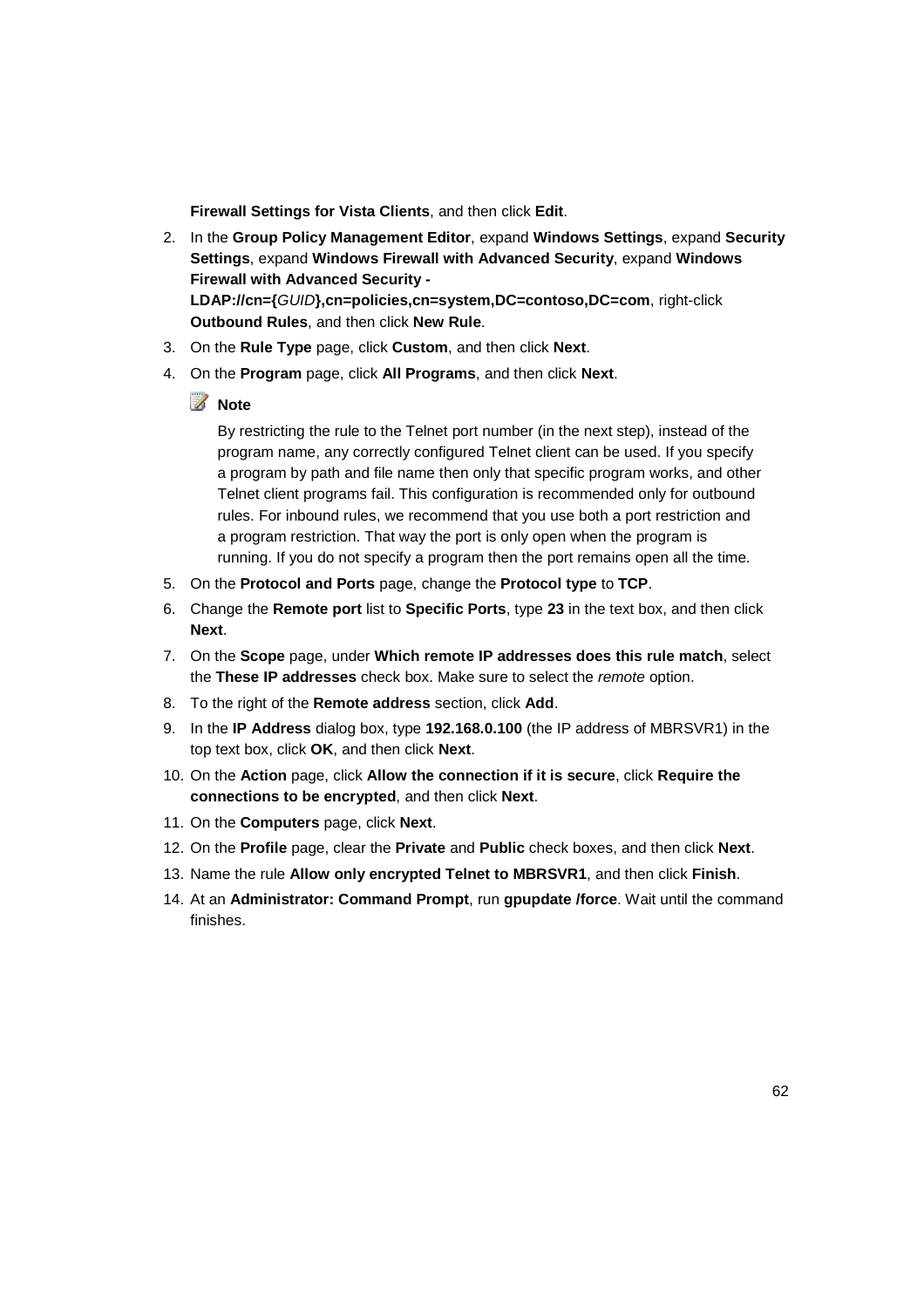# **Step 4: Testing the Rule When CLIENT1 Is Not a Member of the Group**

CLIENT1 has a firewall rule and a connection security rule that meet all the requirements to communicate with MBRSVR1, but CLIENT1 has not yet been added to the computer group that is referenced in the inbound Telnet firewall rule for MBRSVR1. In this step, you try to connect to both the Remote Event Viewer service and the Telnet service on MBRSVR1.

#### **To try to connect to the Remote Event Viewer service on MBRSVR1**

- 1. On CLIENT1, at an **Administrator: Command Prompt**, run **gpupdate /force**. Wait until the command finishes.
- 2. Click **Start**, type **event viewer** in the **Start Search** box, and then press ENTER.
- 3. In the navigation pane of Event Viewer, right-click the top node **Event Viewer (Local)**, and then click **Connect to another computer**.
- 4. In the **Select Computer** dialog box, type **MBRSVR1**, and then click **OK**. The attempt is successful, because the rules you created do not require group membership or encryption for the Event Viewer.

Now, to see the effect of your new rules, try to connect to MBRSVR1 using Telnet.

#### **To try to connect to MBRSVR1 by using Telnet**

• On CLIENT1, at an **Administrator: Command Prompt**, run **telnet mbrsvr1**.

The command fails because the computer is not yet a member of the **Access to MBRSVR1** group, and only members of that group are permitted to send port 23 traffic through Windows Firewall with Advanced Security to that server.

# **Step 5: Adding CLIENT1 to the Group and Testing Again**

In this step, you add CLIENT1 to the security group **Access to MBRSVR1**, and then verify that it enables the client to access the Telnet service again.

#### **To add the computer to the group**

- 1. On DC1, in the **Computers** container, double-click the group **Access to MBRSVR1**, and then click the **Members** tab.
- 2. Click **Add**.
- 3. In the **Select Users, Contacts, Computers, or Groups** dialog box, click **Object Types**.
- 4. Click **Computers**, and then click **OK**.
- 5. In the text box, type **client1**, and then click **OK**.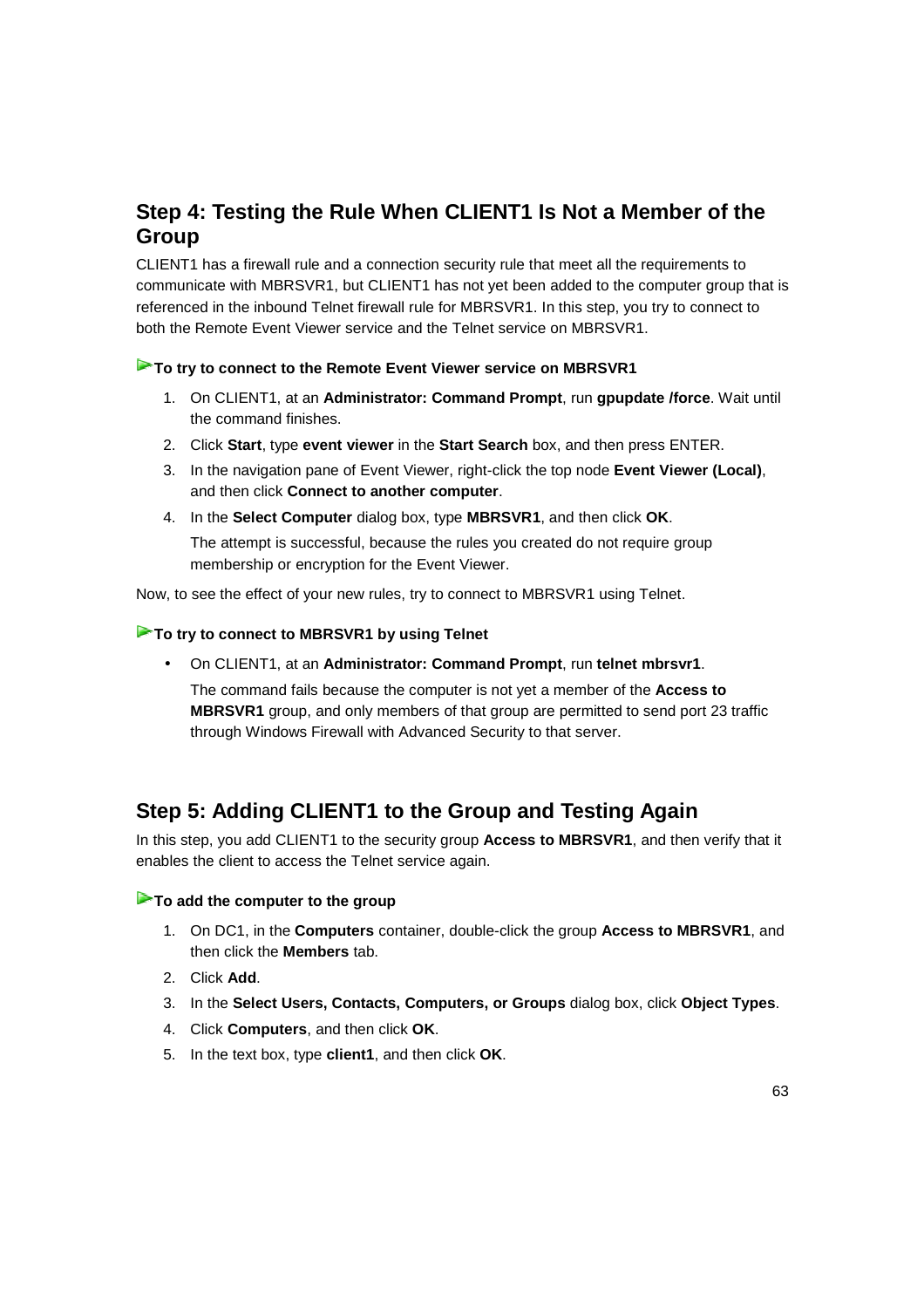6. Click **OK** to close the group **Properties** page.

#### **To test Telnet access from CLIENT1 to MBRSVR1**

- 1. Because its group membership must be refreshed, restart CLIENT1.
- 2. After the computer restarts, log on as **contoso\admin1**.
- 3. Open an **Administrator: Command Prompt**, and then run **telnet mbrsvr1**. The command works because all requirements of the rules are now satisfied. Only computers that are both a member of the domain and that authenticate as a member of the specified group can access the Telnet service on MBRSVR1.
- 4. Open the Windows Firewall with Advanced Security snap-in.
- 5. Expand **Monitoring**, expand **Security Associations**, and then click **Quick Mode**.
- 6. Double-click the SA to display its properties. There is now a protocol listed next to ESP confidentiality. That is the encryption algorithm being used by this connection.
- 7. Click **OK**, and then close Windows Firewall with Advanced Security.
- 8. In the Telnet window, type **exit**, and then press ENTER to end the Telnet session.

# **Creating Rules that Allow Specific Computers or Users to Bypass Firewall Block Rules**

In a typical network, you want all network traffic blocked except for traffic that is truly required. By default, rules that block traffic have a higher precedence than rules that allow traffic. So if traffic coming into (or going out of) the firewall matches both an allow rule and a block rule, it will be dropped.

There are times however, when you might want to allow network traffic into a computer that is ordinarily blocked. For example, the network troubleshooting team might need to use network protocol analyzers or other network troubleshooting equipment in ways that the firewall rules would ordinarily prevent. In such circumstances, you can create a computer-specific and optionally a user-specific exception to some or all the firewall rules.

Because the IPsec authentication protocols require the exchange of computer or user credentials, the credentials can be checked against a list of computers or users in the rule to further restrict the network traffic. If you enable the **Override block rules** setting on the firewall rule then correctly authenticated traffic that matches this rule is permitted, even if another rule would block it. The result is a set of rules that say "this traffic is blocked unless it is coming from an authenticated computer or user who is approved."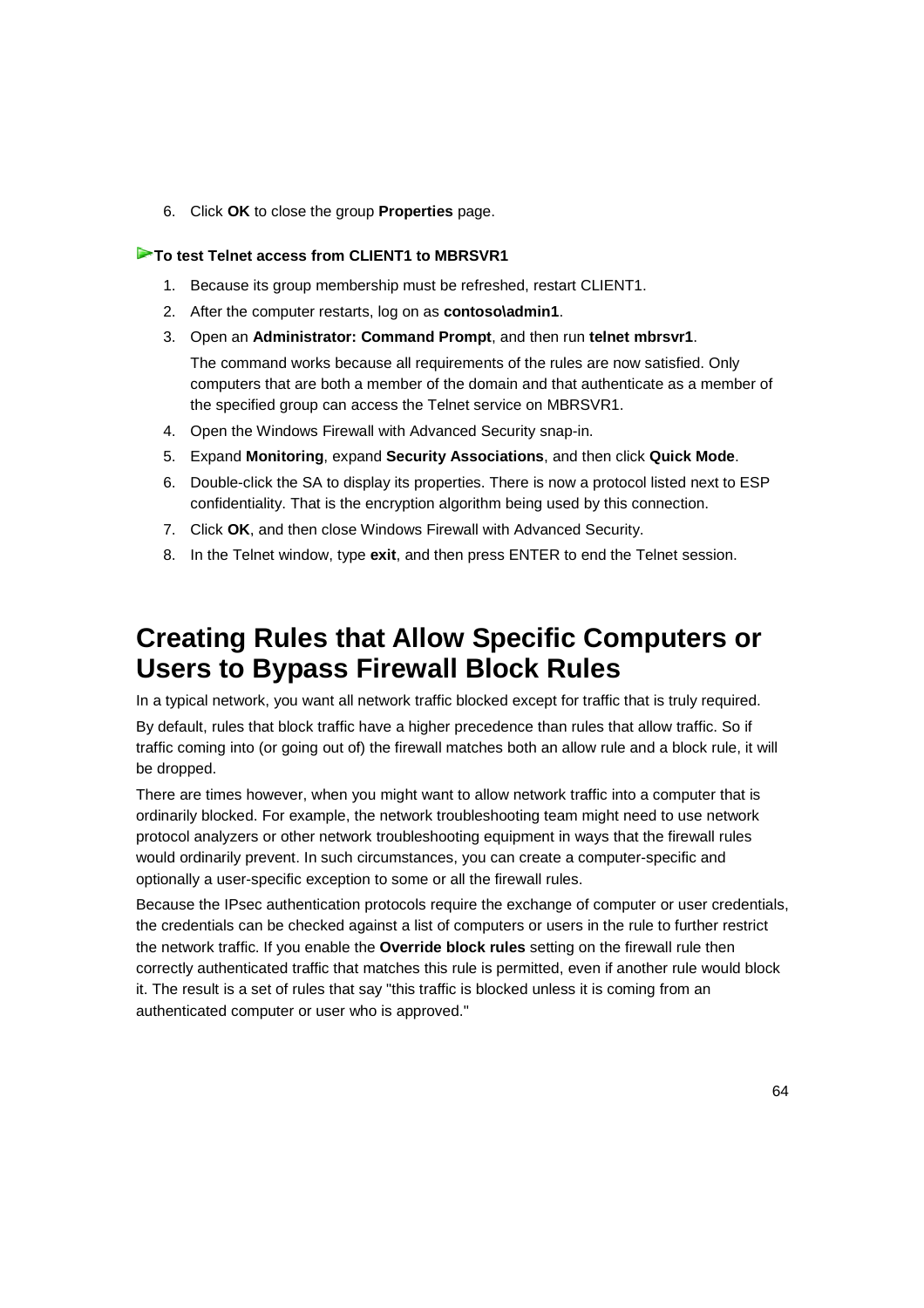# **Steps for creating rules that allow specific computers or users to bypass the firewall**

In this section of the guide, you create a firewall rule that blocks all Telnet network traffic, and then test it with your existing Telnet allow rule you created in a previous section. Then you modify your existing Telnet allow rule to include the **Override Block Rules** setting, and confirm that you can connect from your approved computer.

Step 1: Adding and Testing a Firewall Rule that Blocks All Telnet Traffic Step 2: Modifying Your Telnet Allow Rule to Override Block Rules

# **Step 1: Adding and Testing a Firewall Rule that Blocks All Telnet Traffic**

Create a rule that blocks all Telnet traffic, and then test it by using the existing Telnet allow rule to see that the cumulative effect is to block Telnet traffic.

#### **To create a Telnet block rule**

- 1. On MBRSVR1, in **Group Policy Management**, click **Group Policy Objects**, right-click **Firewall Settings for WS2008 Servers**, and then click **Edit**.
- 2. In the **Group Policy Object Editor**, in the navigation pane, expand **Computer Configuration**, expand **Windows Settings**, expand **Security Settings**, expand **Windows Firewall with Advanced Security**, and then expand **Windows Firewall with Advanced Security -**

**LDAP://cn={**GUID**},cn=policies,cn=system,DC=contoso,DC=com**.

- 3. Right-click **Inbound Rules**, and then click **New Rule**.
- 4. On the **Rule Type** page, click **Custom**, and then click **Next**.
- 5. On the **Program** page, click **This program path**, and then in the text box, type **%systemroot%\system32\tlntsvr.exe**.
- 6. Click **Customize**, click **Apply to this service**, click the row for **Telnet** with a short name of **TlntSvr**, click **OK**, and then click **Next**.
- 7. On the **Protocol and Ports** page, change the **Protocol type** to **TCP**, change **Local port** to **Specific Ports**, type **23** in the text box, and then click **Next**.
- 8. On the **Scope** page, click **Next**.
- 9. On the **Action** page, click **Block the connection**, and then click **Next**.
- 10. On the **Profile** page, clear the **Private** and **Public** check boxes, and then click **Next**.
- 11. On the **Name** page, type **Block All Telnet**, and then click **Finish**.

Now you have two conflicting rules. One specifies that Telnet traffic is permitted as long as it is encrypted and sent by a computer that is a member of the group **Access to MBRSVR1**. The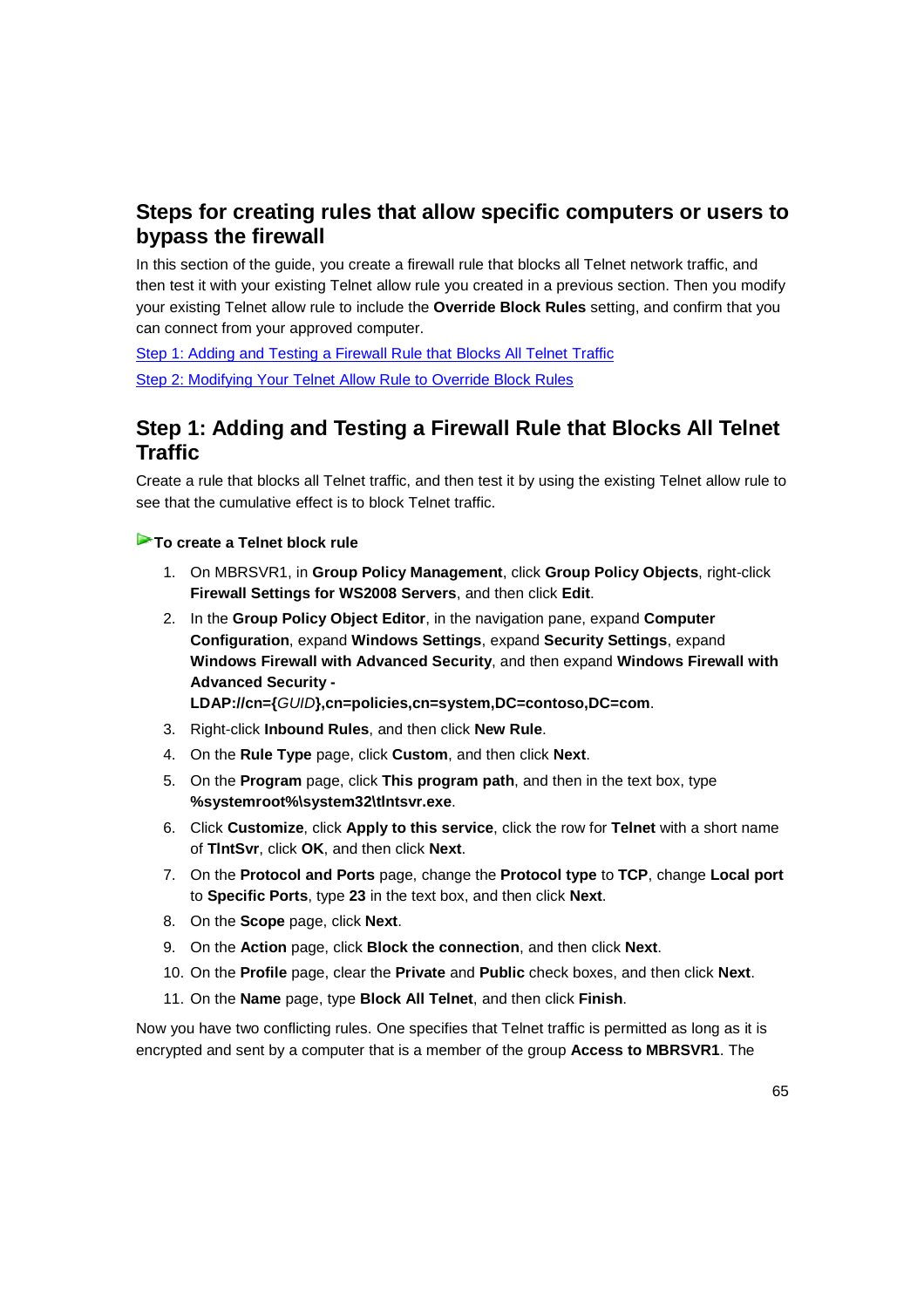other rule says to block all Telnet traffic. In the next procedure you see what Telnet connectivity is available when these two rules are both in place.

#### **To test Telnet connectivity when two conflicting rules are in place**

- 1. On MBRSVR1, switch to the **Administrator: Command Prompt**, run **gpupdate /force**. Wait until the command is finished.
- 2. On CLIENT1, at a command prompt, type the command **telnet mbrsvr1**. The command fails because, by default, the block rule has a higher precedence than the allow rule.

# **Step 2: Modifying Your Telnet Allow Rule to Override Block Rules**

In this step, you modify your existing Telnet allow rule to include the **Override Block Rule** setting, and then test the behavior of Telnet with the modified rule.

#### **To add the Override Block Rule setting to your rule**

- 1. On MBRSVR1, in **Group Policy Management Editor**, click **Inbound Rules**.
- 2. Right-click **Allow Encrypted Inbound Telnet to Group Members Only**, and then click **Properties**.
- 3. On the **General** tab, in the **Action** section, select the **Override block rules** check box, and then click **OK**.

Now test the two conflicting rules.

#### **To test the Telnet connectivity with your current rule configuration**

- 1. On MBRSVR1, at an **Administrator: Command Prompt**, run **gpupdate /force**. Wait until the command is finished.
- 2. On CLIENT1, at a command prompt, run **telnet mbrsvr1**.

The command succeeds because the existing Telnet allow rule now overrides the block rule. The only traffic that can bypass the Telnet block rule is that traffic that matches the existing Telnet allow rule with the **Override block rule** option enabled. That rule specifies that the traffic must be authenticated, and in this case, encrypted.

3. Type **exit** and the press ENTER to end the Telnet session.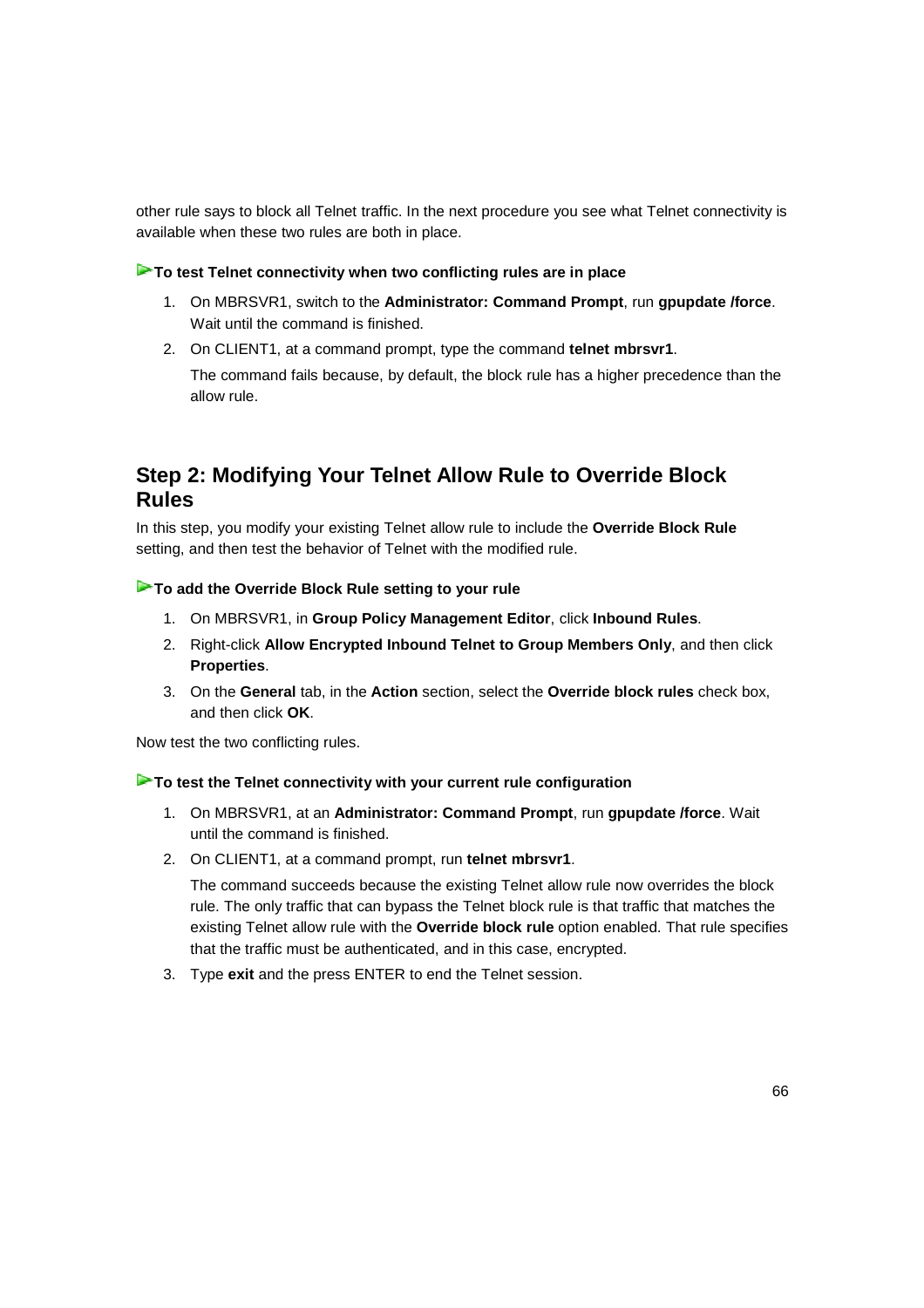# **Summary**

Windows Firewall with Advanced Security is an important element in a defense-in-depth security strategy to help secure the computers in your organization, and help mitigate against threats that either bypass your perimeter firewall or originate from within the network.

In this guide, you were introduced to the features of the new Windows Firewall with Advanced Security included with Windows Vista and Windows Server 2008:

- You used Windows Firewall with Advanced Security to set up basic inbound and outbound firewall rules.
- You created Group Policy objects that configure firewall settings on all the computers in a domain, and ensured that users cannot override those settings.
- You created a set of basic domain isolation rules that restrict domain-member computers from accepting network traffic from computers that are not members of the domain.
- You created connection security rules that isolate servers which store sensitive information, by restricting access to only computers that are members of approved groups.
- Finally, you created rules that enabled specific trusted computers to bypass firewall requirements.

# **Additional References**

For more information about the technologies discussed in this guide, see the following locations.

## **Windows Firewall with Advanced Security**

• **Windows Firewall** (http://go.microsoft.com/fwlink/?linkid=95393)

This page contains links to the documentation currently available for Windows Firewall, for both the version available on Windows XP with Service Pack 2 (SP2) and Windows Server 2003 with SP2, and the version available on Windows Vista and Windows Server 2008.

• **Windows Firewall with Advanced Security - Diagnostics and Troubleshooting** (http://go.microsoft.com/fwlink/?linkid=95372)

This article describes how Windows Firewall with Advanced Security works, what the common troubleshooting situations are, and which tools you can use for troubleshooting.

## **IPsec**

• **IPsec** (http://go.microsoft.com/fwlink/?linkid=95394)

This page contains links to the documentation currently available for Internet Protocol security (IPsec), for both the version available on Windows XP with Service Pack 2 (SP2) and